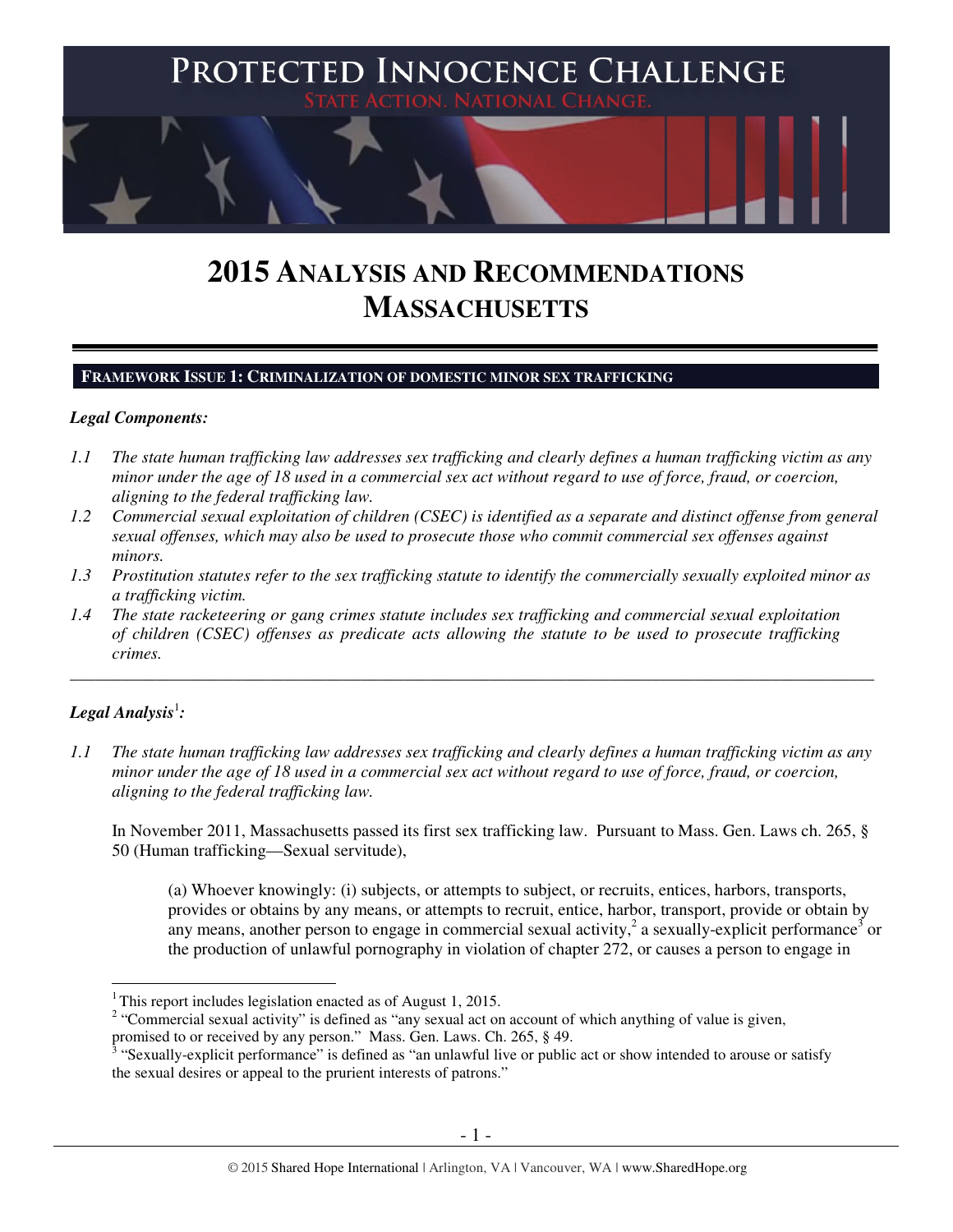commercial sexual activity, a sexually-explicit performance or the production of unlawful pornography in violation of said chapter 272; or (ii) benefits, financially or by receiving anything of value, as a result of a violation of clause (i), shall be guilty of the crime of trafficking of persons for sexual servitude and shall be punished by imprisonment in the state prison for not less than 5 years but not more than 20 years and by a fine of not more than \$25,000. Such sentence shall not be reduced to less than 5 years, or suspended, nor shall any person convicted under this section be eligible for probation, parole, work release or furlough or receive any deduction from his sentence for good conduct until he shall have served 5 years of such sentence. No prosecution commenced under this section shall be continued without a finding or placed on file.

(b) Whoever commits the crime of trafficking of persons for sexual servitude upon a person under 18 years of age shall be punished by imprisonment in the state prison for life or for any term of years, but not less than 5 years. No person convicted under this subsection shall be eligible for probation, parole, work release or furlough or receive any deduction from his sentence for good conduct until he shall have served 5 years of such sentence.

(c) A business entity that commits trafficking of persons for sexual servitude shall be punished by a fine of not more than \$1,000,000.

(d) A victim of subsection (a) may bring an action in tort in the superior court in any county wherein a violation of subsection (a) occurred, where the plaintiff resides or where the defendant resides or has a place of business. Any business entity that knowingly aids or is a joint venturer in trafficking of persons for sexual servitude shall be civilly liable for an offense under this section.

Additionally, if a person is convicted of second or subsequent violations, the person shall be punished by imprisonment from 10 years to life, and the offender is not eligible for parole in the first 10 years. Mass. Gen. Laws ch. 265, § 52(a) (Human trafficking—Subsequent violations of section 50 or 51).

Mass. Gen. Laws ch. 265, § 50 clearly addresses sex trafficking and does not require force, fraud or coercion for minors under 18.

Massachusetts's trafficking of persons for forced services law under Mass. Gen. Laws ch. 265, § 51 (Human trafficking—Forced services) may also apply since the definition of services includes "commercial sexual activity and sexually-explicit performances." Mass. Gen. Laws ch. 265, § 49 (Human trafficking—Definitions). Pursuant to Mass. Gen. Laws ch. 265, § 51 (Human trafficking—Forced services),

(a) Whoever knowingly: (i) subjects, or attempts to subject, another person to forced services, $4$  or recruits, entices, harbors, transports, provides or obtains by any means, or attempts to recruit, entice, harbor, transport, provide or obtain by any means, another person, intending or knowing that such person will be subjected to forced services; or (ii) benefits, financially or by receiving anything of value, as a result of a violation of clause (i), shall be guilty of trafficking of persons for forced services and shall be punished by imprisonment in the state prison for not less than 5 years but not more than 20 years and by a fine of not more than \$25,000. Such sentence shall not be reduced to less than 5 years, or suspended, nor shall any person convicted under this section be eligible for probation, parole, work

"Services", acts performed by a person under the supervision of or for the benefit of another including, but not limited to, commercial sexual activity and sexually-explicit performances.

 4 Pursuant to Mass Gen. Laws 265, § 49,

<sup>&</sup>quot;Forced services", services performed or provided by a person that are obtained or maintained by another person who: (i) causes or threatens to cause serious harm to any person; (ii) physically restrains or threatens to physically restrain another person; (iii) abuses or threatens to abuse the law or legal process; (iv) knowingly destroys, conceals, removes, confiscates or possesses any actual or purported passport or other immigration document, or any other actual or purported government identification document, of another person; (v) engages in extortion under section 25; or (vi) causes or threatens to cause financial harm to any person.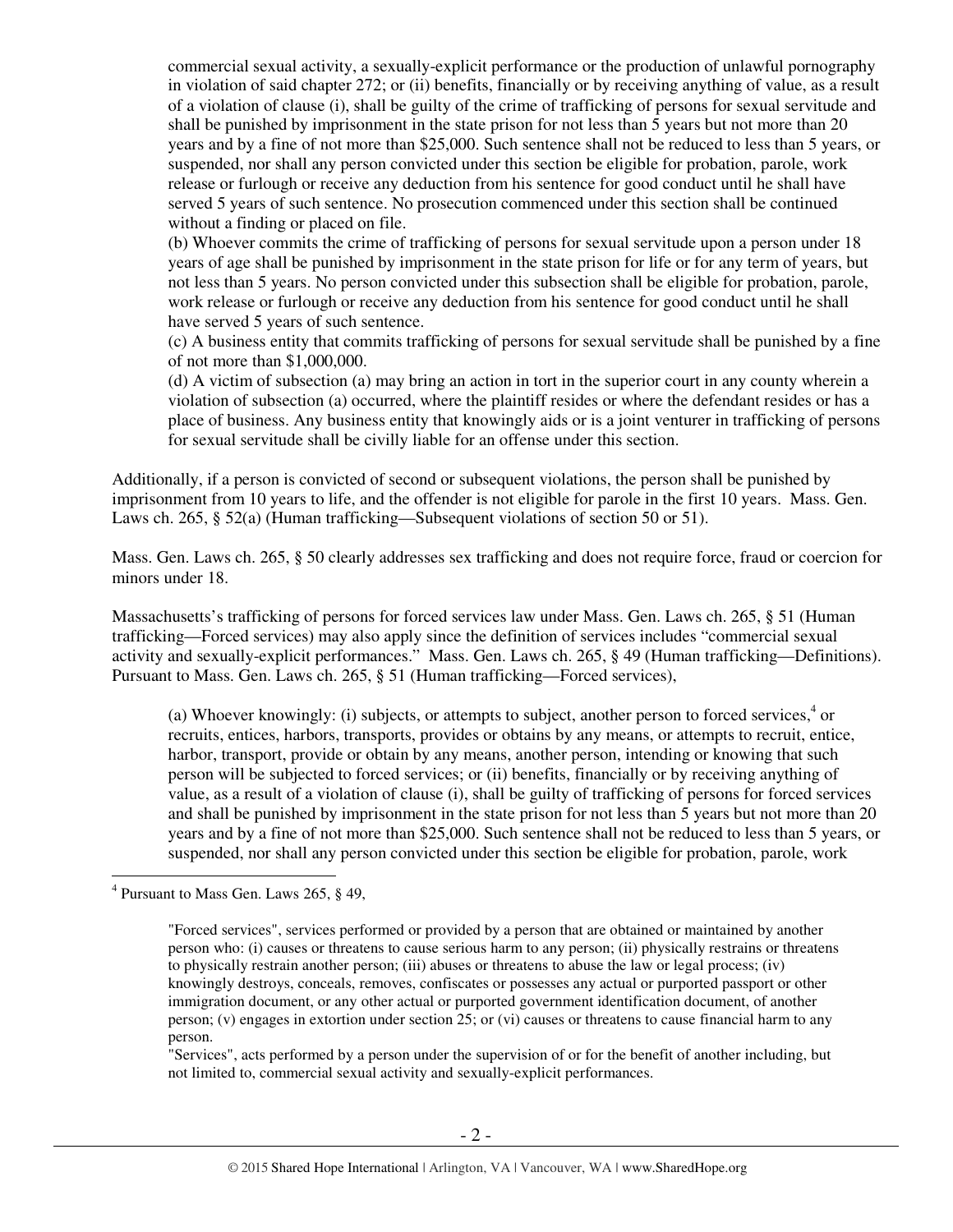release or furlough or receive any deduction from his sentence for good conduct until he shall have served 5 years of such sentence. No prosecution commenced under this section shall be continued without a finding or placed on file.

(b) Whoever commits the crime of trafficking of persons for forced services upon a person under 18 years of age shall be punished by imprisonment in the state prison for life or for any term of years, but not less than 5 years. No person convicted under this subsection shall be eligible for probation, parole, work release or furlough or receive any deduction from his sentence for good conduct until he shall have served 5 years of such sentence.

(c) A business entity that commits trafficking of persons for forced labor services shall be punished by a fine of not more than \$1,000,000.

(d) A victim of subsection (a) may bring an action in tort in the superior court in any county wherein a violation of subsection (a) occurred, where the plaintiff resides or where the defendant resides or has a place of business. Any business entity that knowingly aids or is a joint venturer in trafficking of person for forced labor or services shall be civilly liable for an offense under this section.

Additionally, if a person is convicted of a second or subsequent violations, the person shall be punished by imprisonment from 10 years to life, and the offender is not eligible for parole in the first 10 years. Mass. Gen. Laws ch. 265, § 52(a). (Human trafficking—Subsequent violations of section 50 or 51).

*1.2 Commercial sexual exploitation of children (CSEC) is identified as a separate and distinct offense from general sexual offenses, which may also be used to prosecute those who commit commercial sex offenses against minors.*

The following state laws create separate and specific crimes of commercial sexual exploitation of children:

1. Mass. Gen. Laws ch. 272, § 53A(c) (Engaging in sexual conduct for fee; payors and payees; penalties) states,

> Whoever pays, agrees to pay or offers to pay any person with the intent to engage in sexual conduct with a child under the age of 18, or whoever is paid, agrees to pay or agrees that a third person be paid in return for aiding a person who intends to engage in sexual conduct with a child under the age of 18, shall be punished by imprisonment in the state prison for not more than 10 years, or in the house of correction for not more than 2 and one-half years and by a fine of not less than \$3,000 and not more than \$10,000, or by both such imprisonment and fine, whether such sexual conduct occurs or not; provided, however, that a prosecution commenced under this section shall not be continued without a finding or placed on file.

2. Mass. Gen. Laws ch. 265, § 26C(b) (Enticement of children) makes it illegal for

Any one [sic] who entices<sup>5</sup> a child under the age of 16, or someone he believes to be a child under the age of 16, to enter, exit or remain within any vehicle, dwelling, building, or other outdoor space with the intent that he or another person will violate section 13B [Indecent assault and battery on child under fourteen], 13B 1/2 [Indecent assault and battery on child under —aggravating factors], 13B 3/4 [Indecent assault and battery on child under fourteen—previous youthful offender], . . . 23 [Rape and abuse of child ], 23A [Rape and abuse of a child—aggravating factors], 23B [Rape and abuse of child previous youthful offender], . . . of chapter 265, section 4A [Promoting child prostitution; mandatory sentence], . . . 28 [Matter harmful to minors—dissemination or possession with intent], . . . 29A [Child] pornography—enticement, solicitation, employment of children], 29B [child pornography dissemination], 29C [child pornography—purchase or possession], 35A [Obscene material/acts—acts

 $\overline{a}$  $<sup>5</sup>$  Mass. Gen. Laws ch. 265, § 26C(a) defines "entice" as "to lure, induce, persuade, tempt, incite, solicit, coax, or</sup> invite."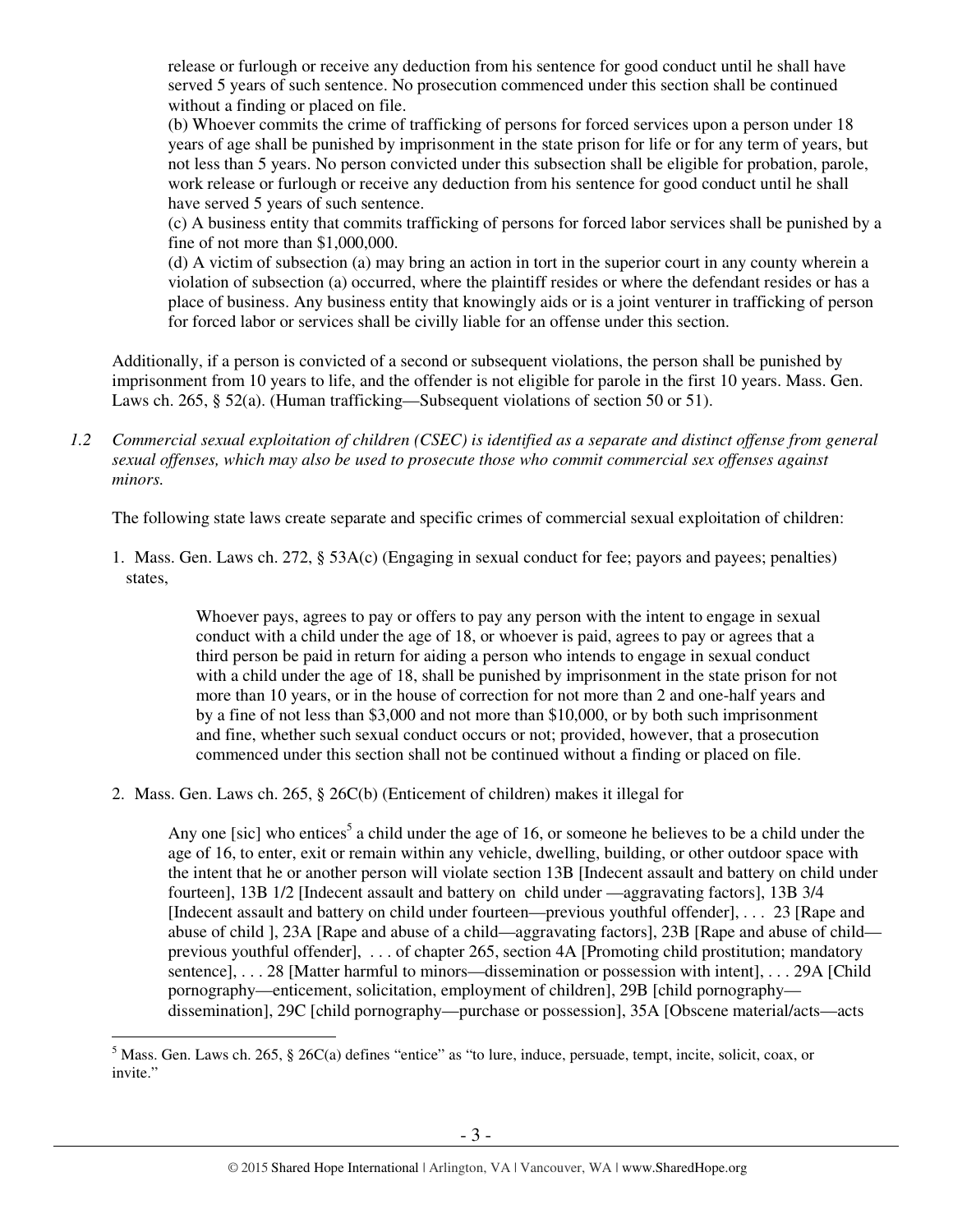with child under sixteen], 53 [Common night walkers, disorderly persons and disturbers of the peace $^{6}$ ] or 53A [Engaging in sexual conduct for a fee; payors and payees; penalties] of chapter 272, or any offense that has as an element the use or attempted use of force . . . .

A conviction under Mass. Gen. Laws ch. 265, § 26C(b) is punishable by imprisonment up to 5 years in the state prison<sup>7</sup> or imprisonment up to  $2\frac{1}{2}$  years in the house of correction, or by imprisonment and a fine up to  $$5,000$ .<sup>8</sup>

- 3. Mass. Gen. Laws ch. 272, § 2 (Abduction of persons for the purpose of prostitution or unlawful sexual intercourse) provides, "Whoever fraudulently and deceitfully entices or takes away a person from the house of his parent or guardian or elsewhere, for the purpose of prostitution or for the purpose of unlawful sexual intercourse, and whoever aids and assists in such abduction for such purpose, shall be punished by imprisonment in the state prison for not more than three years or in jail for not more than one year or by a fine of not more than one thousand dollars, or by both such fine and imprisonment in jail."
- 4. Mass. Gen. Laws ch. 272, § 4A (Promoting child prostitution; mandatory sentence) makes it a crime if a person "induces a minor to become a prostitute, or . . . knowingly aids and assists in such inducement." A conviction under Mass. Gen. Laws ch. 272, § 4A is punishable by imprisonment for 3–5 years in the state prison and a fine of \$5,000.<sup>9</sup> Mass. Gen. Laws ch. 272, § 4A.
- 5. Mass. Gen. Laws ch. 272, § 4B (Deriving support from child prostitution; mandatory sentence), makes it a crime if a person "lives or derives support or maintenance, in whole or in part, from the earnings or

(a) Common night walkers, common street walkers, both male and female, persons who with offensive and disorderly acts or language accost or annoy persons of the opposite sex, lewd, wanton and lascivious persons in speech or behavior, keepers of noisy and disorderly houses, and persons guilty of indecent exposure shall be punished by imprisonment in a jail or house of correction for not more than 6 months, or by a fine of not more than \$200, or by both such fine and imprisonment. (b) Disorderly persons and disturbers of the peace, for the first offense, shall be punished by a fine of not more than \$150. On a second or subsequent offense, such person shall be punished by imprisonment in a jail or house of correction for not more than 6 months, or by a fine of not more than \$200, or by both such fine and imprisonment.

 $<sup>7</sup>$  Mass. Ann. Laws ch. 274, § 1 (Felony and Misdemeanor) states, "A crime punishable by death or imprisonment in</sup> the state prison is a felony. All other crimes are misdemeanors." In determining whether a crime is a felony or misdemeanor, "'[T]he issue is how the crime itself may *potentially* be punished, not how a particular defendant before a particular court may be punished.'"United States v. Sousa, 468 F.3d 42, 45 (1st Cir. 2006) (quoting Commonwealth v. Smith, 829 N.E.2d 1090, 1092 n.1 (Mass. 2005)). In other words, an offense is classified as a felony if the offense is punishable by imprisonment in a state prison and not whether the offender is actually sentenced to a term of imprisonment in state prison. Here and elsewhere in this report that a potential punishment of imprisonment in state prison is mentioned, the offense is classified as a felony.

<sup>8</sup> Mass. Gen. Laws ch. 279, § 6 (Sentence to jail or house of correction) states, "Whoever is convicted of a crime punishable wholly or in part by imprisonment in jail may be sentenced to such imprisonment in the house of correction or to confinement at hard labor either in the jail or house of correction; and if convicted of a crime punishable by imprisonment in the house of correction may be sentenced to such imprisonment in a jail." Mass. Gen. Laws ch. 126, § 8 (Houses of correction provided by county) explains that a house of correction is operated by the county. Here and elsewhere in this report that imprisonment in a jail or house of correction is mentioned, it appears that those two terms are used interchangeably.

9 The statute also specifies that the sentence "shall not be reduced to less than three years, nor suspended, nor shall any person convicted under this section be eligible for probation, parole or furlough or receive any deduction from his sentence for good conduct or otherwise until he shall have served three years of such sentence." Mass. Gen. Laws ch. 272, § 4A.

 $\overline{a}$  $<sup>6</sup>$  Mass. Gen. Laws ch. 272,  $\S$  53 states,</sup>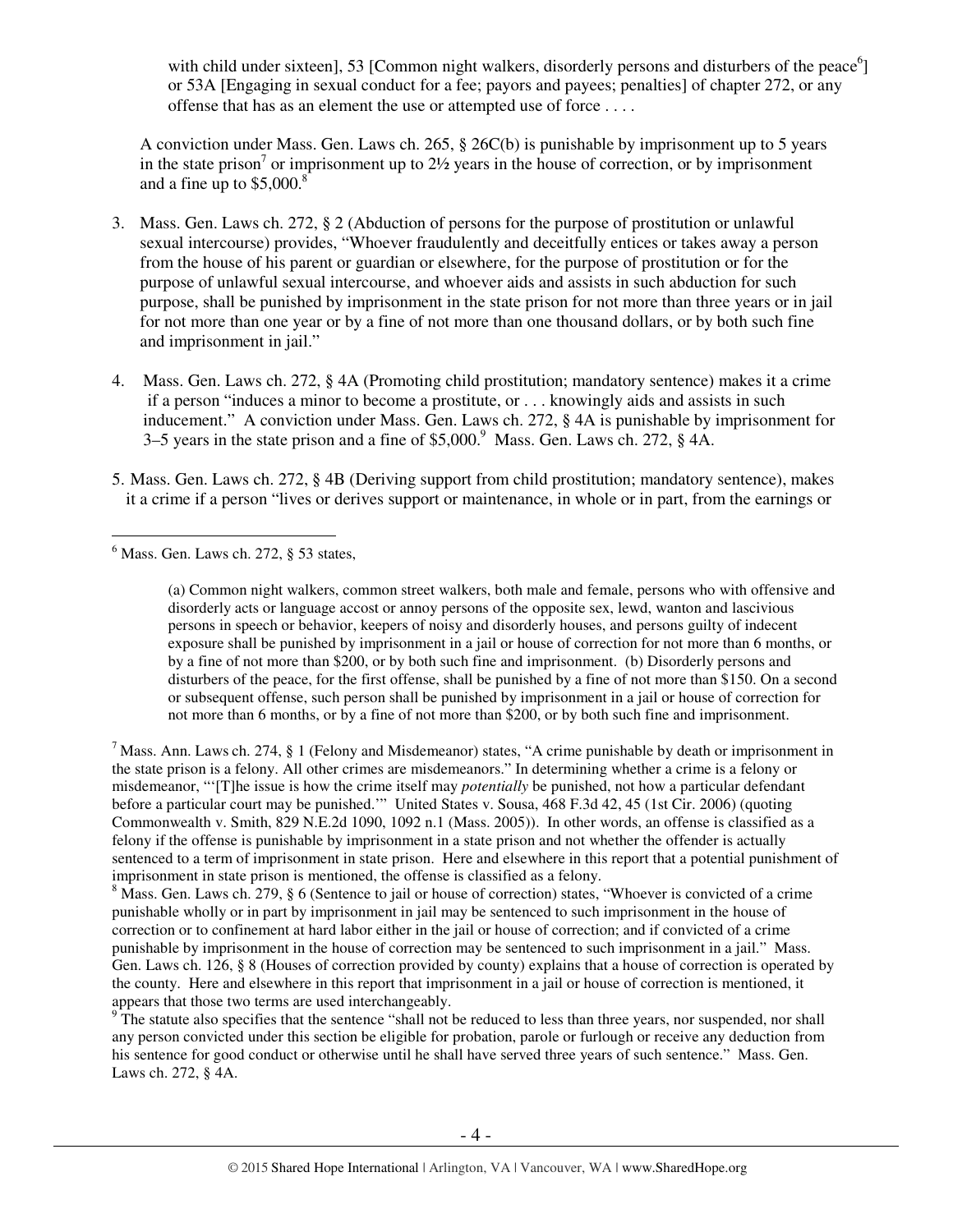proceeds of prostitution committed by a minor, knowing the same to be earnings or proceeds of prostitution, or shares in such earnings, proceeds or monies." A conviction under Mass. Gen. Laws ch. 272, § 4B is punishable by imprisonment for at least 5 years in the state prison and a fine of \$5,000.<sup>10</sup> Mass. Gen. Laws ch. 272, § 4B.

6. Mass. Gen. Laws ch. 272, § 29A (Child pornography—enticement, solicitation, employment of children) states,

(a) Whoever, either with knowledge that a person is a child under eighteen years of age or while in possession of such facts that he should have reason to know that such person is a child under eighteen years of age, and with lascivious intent, hires, coerces, solicits or entices, employs, procures, uses, causes, encourages, or knowingly permits such child to pose or be exhibited in a state of nudity, for the purpose of representation or reproduction in any visual material, shall be punished . . . . (b) Whoever, either with knowledge that a person is a child under eighteen years of age or while in possession of such facts that he should have reason to know that such person is a child under eighteen years of age, hires, coerces, solicits or entices, employs, procures, uses, causes, encourages, or knowingly permits such child to participate or engage in any act that depicts, describes, or represents sexual conduct for the purpose of representation or reproduction in any visual material, or to engage in any live performance involving sexual conduct, shall be punished . . . .

Convictions under Mass. Gen. Laws ch. 272, § 29A are punishable by imprisonment for 10–20 years, a fine of \$10,000–\$50,000, or both imprisonment and a fine.

7. Mass. Gen. Laws ch. 265, § 26D (Enticement of child under age 18 to engage in prostitution, human trafficking or commercial sexual activity) makes it unlawful for "[w] hoever, by electronic communication,<sup>11</sup> knowingly entices<sup>12</sup> a child under the age of 18 years, to engage in prostitution in violation of section 50 [Human trafficking—Sexual servitude] or section 53A [Engaging in sexual conduct for fee; payors and payees; penalties] of chapter 272, human trafficking in violation of section 50 [Human trafficking—Sexual servitude], 51 [Human trafficking—Forced service], 52 [Human trafficking—Subsequent violations of 50 or 51] or 53 [Human trafficking—organ trafficking] or commercial sexual activity as defined in section 49 [Definitions for Secs. 49 to 57]...."

A conviction under Mass. Gen. Laws ch. 265, § 26D is punishable by" imprisonment in a house of correction for not more than 2 ½ years or in or in the state prison for not more than 5 years or by a fine of not less than \$2,500, or by both such fine and imprisonment.

Sexual offense laws that may apply in cases of commercial sexual exploitation of a child include the following:

1. Mass. Gen. Laws ch. 265, § 13B (Indecent assault and battery on child under fourteen) states,

 $10$  The statute also specifies that the sentence "shall not be reduced to less than five years, nor suspended, nor shall any person convicted under this section be eligible for probation, parole or furlough or receive any deduction from his sentence for good conduct or otherwise until he shall have served five years of such sentence." Mass. Gen. Laws ch. 272, § 4B.

<sup>&</sup>lt;sup>11</sup> "Electronic communication" is defined under Mass. Gen. Laws ch. 265, § 26D as including, but not limited to "any transfer of signs, signals, writing, images, sounds, data or intelligence of any nature transmitted in whole or in part by a wire, radio, electromagnetic, photo-electronic or 270 photo-optical system."

<sup>&</sup>lt;sup>12</sup> "Entice" is defined under Mass. Gen. Laws ch. 265,  $\S$  26D as "to lure, induce, persuade, tempt, incite, solicit, coax or invite."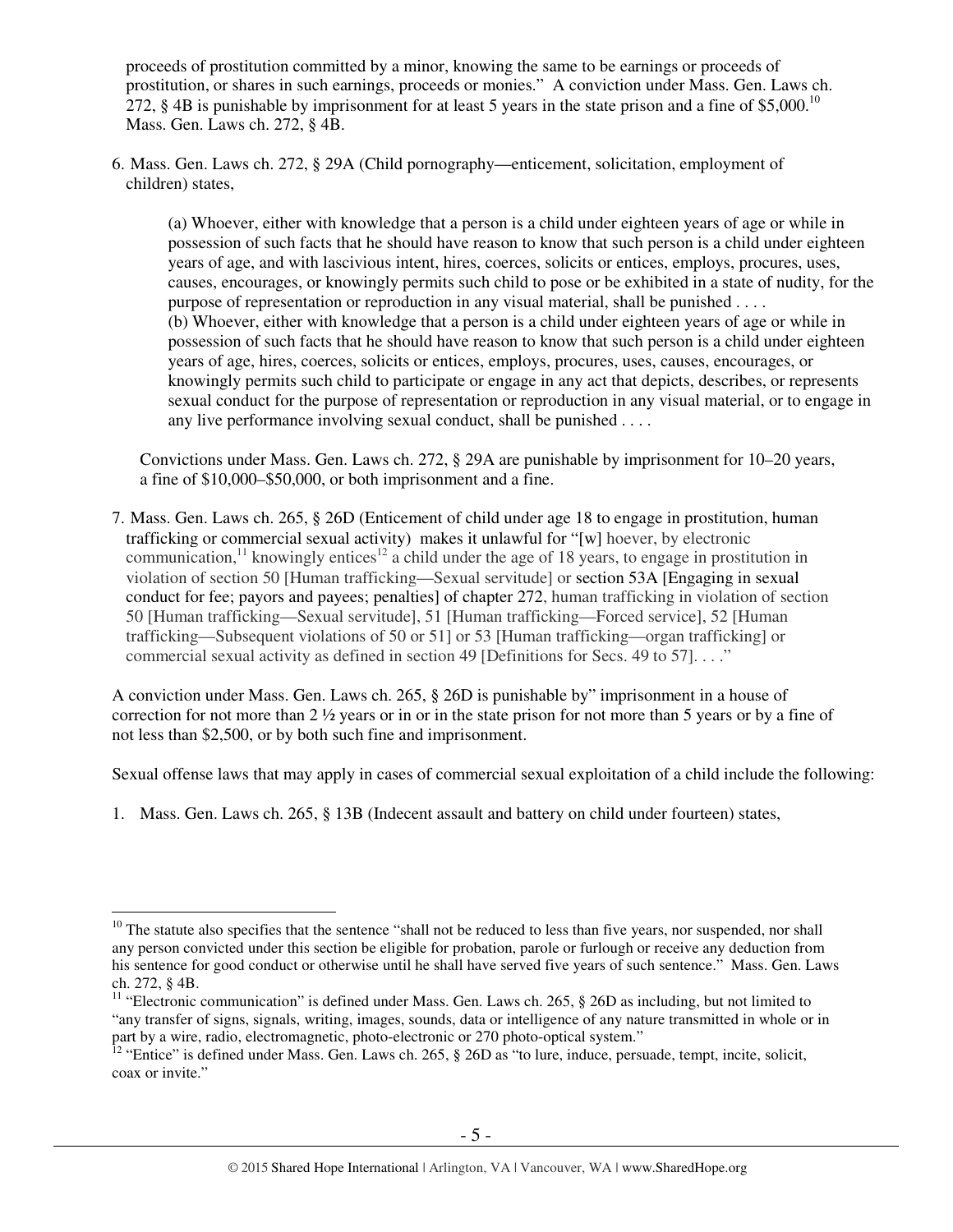Whoever commits an indecent assault and battery<sup>13</sup> on a child under the age of 14 shall be punished by imprisonment in the state prison for not more than 10 years, or by imprisonment in the house of correction for not more than 2½ years. . . .

In a prosecution under this section, a child under the age of 14 years shall be deemed incapable of consenting to any conduct of the defendant for which such defendant is being prosecuted.

2. Mass. Gen. Laws ch. 265, § 13B 1/2 (Indecent assault and battery on child under fourteen aggravating factors) states,

Whoever commits an indecent assault and battery on a child under the age of 14 and: (a) the indecent assault and battery was committed during the commission or attempted commission of the following offenses: . . . (6) kidnapping as set forth in section 26 of chapter 265; . . . (11) posing or exhibiting child in state of nudity or sexual conduct as set forth in section 29A of chapter 272; or (b) at the time of commission of said indecent assault and battery, the defendant was a

mandated reporter as is defined in section 21 of chapter 119, shall be punished by imprisonment in the state prison for life or for any term of years, but not less than 10 years. The sentence imposed on such person shall not be reduced to less than 10 years, or suspended, nor shall any person convicted under this section be eligible for probation, parole, work release, or furlough or receive any deduction from his sentence for good conduct until he shall have served 10 years of such sentence. . . .

- 3. Mass. Gen. Laws ch. 265, § 13L (Reckless endangerment of children) makes it a crime if a person "wantonly or recklessly<sup>14</sup> engages in conduct that creates a substantial risk of serious bodily injury or sexual abuse<sup>15</sup> to a child or wantonly or recklessly fails to take reasonable steps to alleviate such risk where there is a duty to act." A conviction under Mass. Gen. Laws ch. 265, §13L is punishable by imprisonment up to 2½ years in the house of correction.
- 4. Mass. Gen. Laws ch. 265, § 23 (Rape and abuse of child) makes it a crime if a person "unlawfully has sexual intercourse or unnatural sexual intercourse, and abuses a child under 16 years of age." A conviction under Mass. Gen. Laws ch. 265, §23 generally will "be punished by imprisonment in the state prison for life or for any term of years or, except as otherwise provided, for any term in a jail or house of correction," except that Mass. Gen. Laws Ch. 265, §23A (Rape and abuse of child aggravating factors) provides enhanced penalties in the following circumstances:

<sup>&</sup>lt;sup>13</sup> See infra note 15 for the definition of "sexual abuse" under Mass. Gen. Laws ch. 265, §13L (Reckless endangerment of children), which explains that "sexual abuse" includes "an indecent assault and battery on a child under 14."

<sup>&</sup>lt;sup>14</sup> Mass. Gen. Laws ch. 265, §13L (Reckless endangerment of children) states, "For the purposes of this section, such wanton or reckless behavior occurs when a person is aware of and consciously disregards a substantial and unjustifiable risk that his acts, or omissions where there is a duty to act, would result in serious bodily injury or sexual abuse to a child. The risk must be of such nature and degree that disregard of the risk constitutes a gross deviation from the standard of conduct that a reasonable person would observe in the situation."

<sup>&</sup>lt;sup>15</sup> Mass. Gen. Laws ch. 265, §13L (Reckless endangerment of children) defines "sexual abuse" as "an indecent assault and battery on a child under 14 under section 13B of chapter 265; aggravated indecent assault and battery on a child under 14 under section 13B1/2 of said chapter 265; . . . indecent assault and battery on a person age 14 or over under section 13H of said chapter 265; . . . rape of a child under 16 with force under section 22A of said chapter 265; aggravated rape of a child under 16 with force under section 22B of said chapter 265; . . . rape and abuse of a child under section 23 of said chapter 265; aggravated rape and abuse of a child under section 23A of said chapter 265; . . . and assault of a child with intent to commit rape under section 24B of said chapter 265."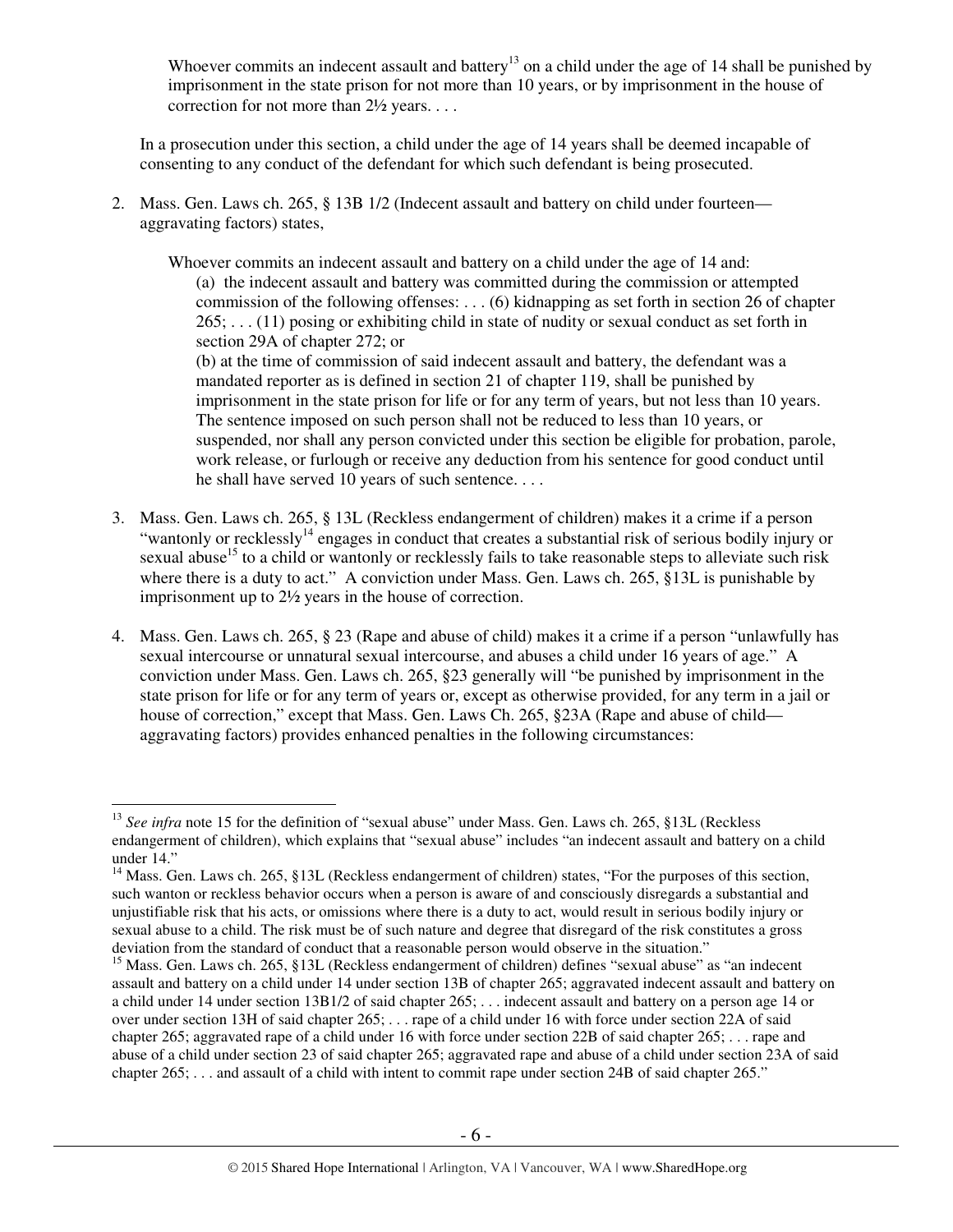(a) there exists more than a 5 year age difference between the defendant and the victim and the victim is under 12 years of age;

(b) there exists more than a 10 year age difference between the defendant and the victim where the victim is between the age of 12 and 16 years of age; or

(c) at the time of such intercourse, was a mandated reporter as defined in section 21 of chapter 119, shall be punished by imprisonment in the state prison for life or for any term of years, but not less than 10 years. The sentence imposed on such person shall not be reduced to less than 10 years, or suspended, nor shall any person convicted under this section be eligible for probation, parole, work release, or furlough or receive any deduction from his sentence for good conduct until he shall have served 10 years of such sentence. . . .

- 5. Mass. Gen. Laws ch. 265, § 24B (Assault on child under sixteen with intent to commit rape) makes it a crime if a person "assaults a child under sixteen with intent to commit a rape, as defined in [ch. 277, § 39]."<sup>16</sup> A conviction under Mass. Gen. Laws ch. 265, § 24B will "be punished by imprisonment in the state prison for life or for any term of years; and whoever over the age of eighteen commits a subsequent such offense shall be punished by imprisonment in the state prison for life or for any term of years but not less than five years."
- 6. Mass. Gen. Laws ch. 272, § 4 (Enticing to unlawful intercourse) makes it a crime if a person "induces any person under 18 years of age of chaste life to have unlawful sexual intercourse." A conviction under Mass. Gen. Laws ch. 272, § 4 is punishable by imprisonment up to 3 years in the state prison or imprisonment up to 2½ years in a jail or house of correction, a fine up to \$1,000, or both imprisonment and a fine. Mass. Gen. Laws ch. 272, § 4.
- 7. Mass. Gen. Laws ch. 272, § 35A (Obscene material/acts—acts with child under sixteen) makes it a crime if a person "commits any unnatural and lascivious  $\text{act}^{17}$  with a child under the age of sixteen." An offender's first conviction under Mass. Gen. Laws ch. 272, § 35A is punishable by imprisonment up to 5 years in the state prison or imprisonment up to 2½ years in jail or the house of correction, or a fine of \$100–\$1,000, while subsequent convictions by adult offenders (persons over the age of eighteen) are punishable by imprisonment for at least 5 years in the state prison. Mass. Gen. Laws ch. 272, § 35A.

 $\overline{a}$ <sup>16</sup> Mass. Gen. Laws ch. 277, § 39 (Meaning of certain words and phrases) defines "rape" as "[s]exual intercourse or unnatural sexual intercourse by a person with another person who is compelled to submit by force and against his will or by threat of bodily injury, or sexual intercourse or unnatural sexual intercourse with a child under sixteen years of age."

 $17$  Mass. Gen. Laws ch. 272, § 31 (Obscene material/acts—definitions) defines, "Lascivious intent" as

a state of mind in which the sexual gratification or arousal of any person is an objective. For the purposes of prosecution under this chapter, proof of lascivious intent may include, but shall not be limited to, the following:

<sup>(1)</sup> whether the circumstances include sexual behavior, sexual relations, infamous conduct of a lustful or obscene nature, deviation from accepted customs and manners, or sexually oriented displays; (2) whether the focal point of a visual depiction is the child's genitalia, pubic area, or breast area of a female child;

<sup>(3)</sup> whether the setting or pose of a visual depiction is generally associated with sexual activity; (4) whether the child is depicted in an unnatural pose or inappropriate attire, considering the child's age;

<sup>(5)</sup> whether the depiction denotes sexual suggestiveness or a willingness to engage in sexual activity; (6) whether the depiction is of a child engaging in or being engaged in sexual conduct, including, but not limited to, sexual intercourse, unnatural sexual intercourse, bestiality, masturbation, sadomasochistic behavior, or lewd exhibition of the genitals.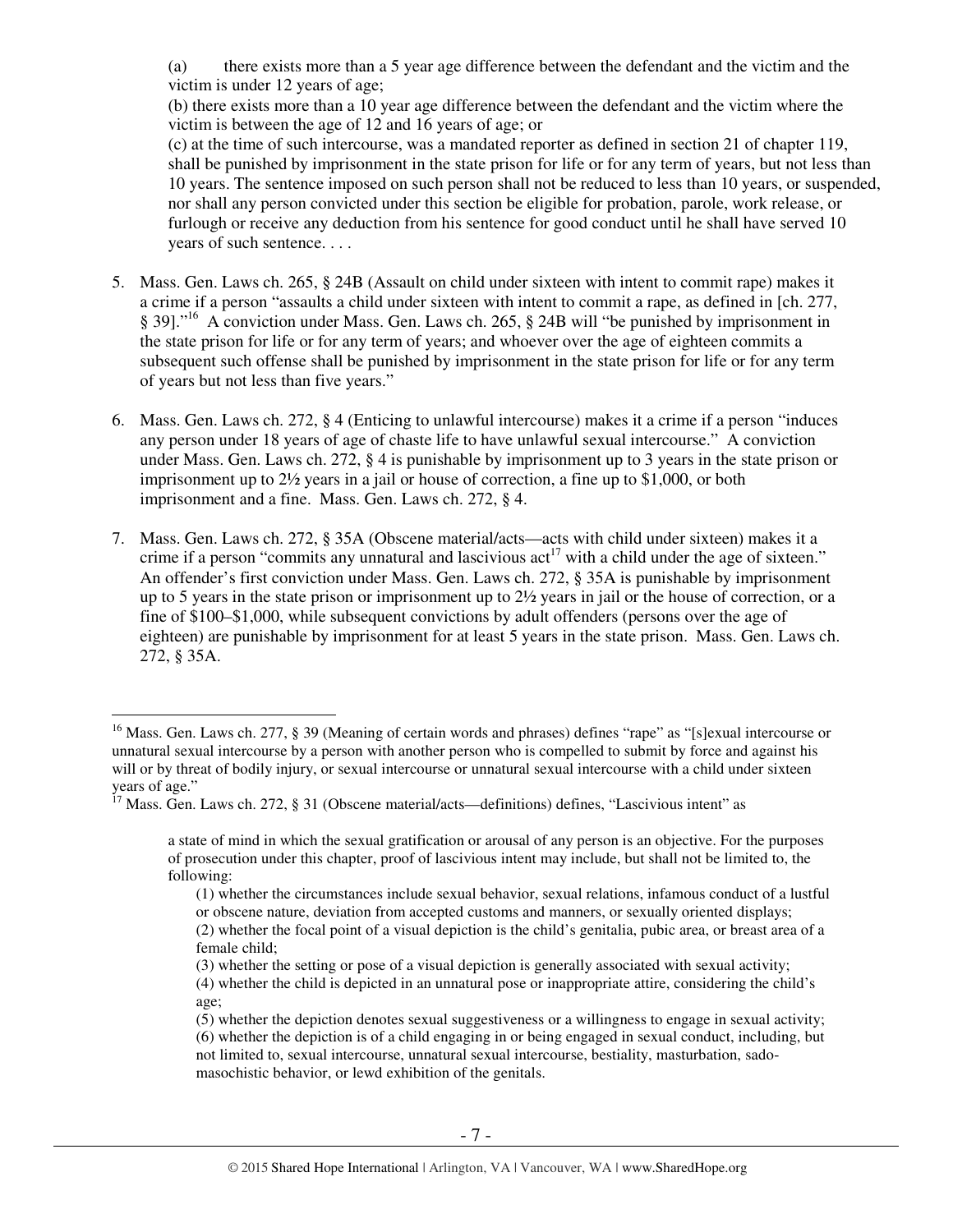*1.3 Prostitution statutes refer to the sex trafficking statute to identify the commercially sexually exploited minor as a trafficking victim.* 

Massachusetts' prostitution statute, Mass. Gen. Laws ch. 272, § 53A (Engaging in sexual conduct for fee; payors and payees; penalties) does not refer to Mass. Gen. Laws ch. 265, § 50 (Human trafficking – Sexual servitude) when a minor is involved in prostitution. However, Mass. Gen. Laws ch. 265, § 57 (Human Trafficking—Victims Accused of Common Night Walking or Streetwalking—Affirmative Defense) provides an "affirmative defense to charges of engaging in common night walking or common streetwalking in violation of section 53 of chapter 272 and to a violation of section 53A of said chapter 272 that, while a human trafficking victim, such person was under duress or coerced into committing the offenses for which such person is being prosecuted or against whom juvenile delinquency proceedings have commenced."

*1.4 The state racketeering or gang crimes statute includes sex trafficking and commercial sexual exploitation of children (CSEC) offenses as predicate acts allowing the statute to be used to prosecute trafficking crimes.* 

Mass. Gen. Laws ch. 271A (Enterprise Crime) defines "Criminal enterprise activity" under Mass. Gen. Laws ch. 271(A),  $\S$  1(1) as

the commission, attempt to commit or conspiracy to commit or the solicitation, coercion, aiding, abetting or intimidation of another to commit any of the following criminal activities under the laws of the commonwealth or equivalent crimes under the laws of any other jurisdiction: . . . child exploitation; assault and battery on a child; rape of a child; rape and abuse of a child; enticement of a child under 16; human trafficking . . . prostitution under sections 2, 3, 4A, 4B, 6, 7, 12 and 13 of chapter 272 . . . .

However, Mass. Gen. Laws ch. 271A, § 2 only criminalizes criminal enterprise activity if it results in an interest or control of "an enterprise which is engaged in, or the activities of which affect, licensed gaming under chapter 23K or ancillary industries which do business with a gaming establishment." Thus, although human trafficking and some CSEC crimes are included in the definition of predicate acts, the activity is not penalized under Mass. Gen. Laws ch. 271A unless the enterprise is also involved with gambling establishments in some way.

Penalties include "imprisonment in the state prison for not more than 15 years or by a fine of not more than \$25,000 or by both such imprisonment and fine," Mass. Gen. Laws ch. 271A, § 2(4), and asset forfeiture, Mass. Gen. Laws ch. 271A, § 3.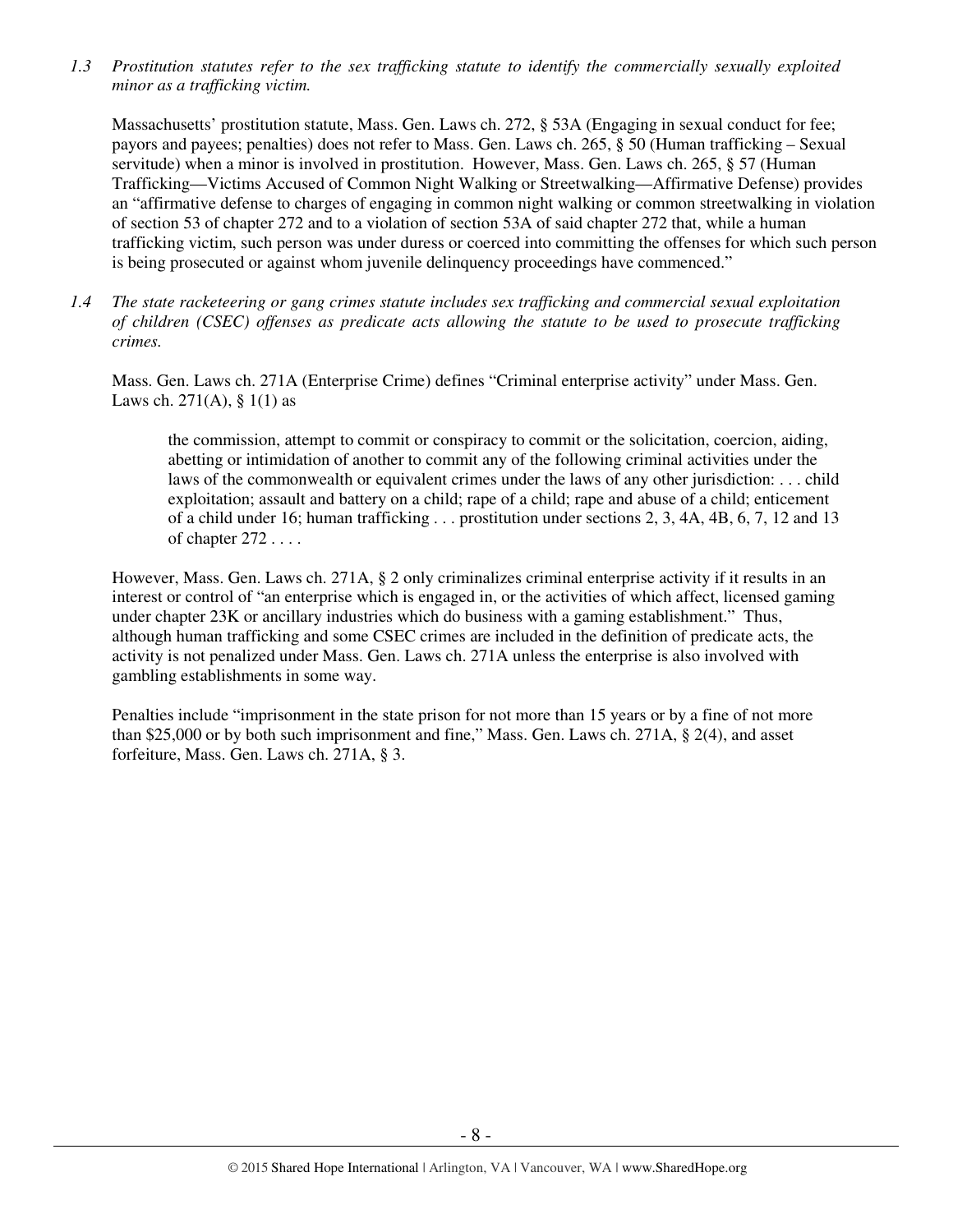#### **FRAMEWORK ISSUE 2: CRIMINAL PROVISIONS FOR DEMAND**

## *Legal Components:*

- *2.1 The state sex trafficking law can be applied to buyers of commercial sex acts from a victim of domestic minor sex trafficking.*
- *2.2 Buyers of commercial sex acts with a minor can be prosecuted under commercial sexual exploitation of children (CSEC) laws.*
- *2.3 Solicitation of prostitution laws differentiate between buying sex acts with an adult and buying sex acts with a minor under 18.*
- *2.4 Penalties for buyers of commercial sex acts with minors are as high as federal penalties.*
- *2.5 Using the Internet or electronic communications to lure, entice, or purchase, or attempt to lure, entice, or purchase commercial sex acts with a minor is a separate crime or results in an enhanced penalty for buyers.*
- *2.6 No age mistake defense is permitted for a buyer of commercial sex acts with any minor under 18.*
- *2.7 Base penalties for buying sex acts with a minor under 18 are sufficiently high and not reduced for older minors. 2.8 Financial penalties for buyers of commercial sex acts with minors are sufficiently high to make it difficult for*
- *buyers to hide the crime.*
- *2.9 Buying and possessing child pornography carries penalties as high as similar federal offenses.*
- *2.10 Convicted buyers of commercial sex acts with minors and child pornography are required to register as sex offenders.*

\_\_\_\_\_\_\_\_\_\_\_\_\_\_\_\_\_\_\_\_\_\_\_\_\_\_\_\_\_\_\_\_\_\_\_\_\_\_\_\_\_\_\_\_\_\_\_\_\_\_\_\_\_\_\_\_\_\_\_\_\_\_\_\_\_\_\_\_\_\_\_\_\_\_\_\_\_\_\_\_\_\_\_\_\_\_\_\_\_\_\_\_\_\_

# *Legal Analysis:*

 $\overline{a}$ 

*2.1 The state sex trafficking law can be applied to the buyers of commercial sex acts with a victim of domestic minor sex trafficking.*

Mass. Gen. Laws ch. 265, § 50(a) (Human trafficking—Sexual servitude) addresses the sex trafficking of minors specifically, and holds buyers liable for "causing" a minor to engage in commercial sex acts, stating, in part,

(a) Whoever knowingly: (i) subjects, or attempts to subject, or recruits, entices, harbors, transports, provides or obtains by any means, or attempts to recruit, entice, harbor, transport, provide or obtain by any means, another person to engage in commercial sexual activity,  $^{18}$  a sexually-explicit performance<sup>19</sup> or the production of unlawful pornography in violation of chapter 272, or causes a person to engage in commercial sexual activity, a sexually-explicit performance or the production of unlawful pornography in violation of said chapter  $272$ ; ...shall be guilty of the crime of trafficking of persons for sexual servitude ...

Additionally, Mass. Gen. Laws ch. 265, § 50(a) (Human trafficking—Sexual servitude) can apply to buyers of sex with minors following federal precedent through the term "obtain."<sup>20</sup>

<sup>&</sup>lt;sup>18</sup> "Commercial sexual activity" is defined as "any sexual act on account of which anything of value is given, promised to or received by any person." Mass. Gen. Laws. Ch. 265, § 49.

<sup>&</sup>lt;sup>19</sup> "Sexually-explicit performance" is defined as "an unlawful live or public act or show intended to arouse or satisfy the sexual desires or appeal to the prurient interests of patrons."

<sup>20</sup> *See United States v. Jungers*, 702 F.3d 1066 (8th Cir. 2013). In this case, the Eighth Circuit held that the federal sex trafficking law, 18 U.S.C. § 1591 (Sex trafficking of children or by force, fraud, or coercion) applies to buyers of sex with minors. Reversing a District of South Dakota ruling that Congress did not intend the string of verbs constituting criminal conduct under 18 U.S.C. § 1591(a)(1) ("recruits, entices, harbors, transports, provides, obtains, or maintains") to reach the conduct of buyers (United States v. Jungers, 834 F. Supp. 2d 930, 931 (D.S.D. 2011)), the Eighth Circuit concluded that 18 U.S.C. § 1591 does not contain "a latent exemption for purchasers" because buyers can "engage in at least some of the prohibited conduct." Jungers, 702 F. 3d 1066, 1072. Congress codified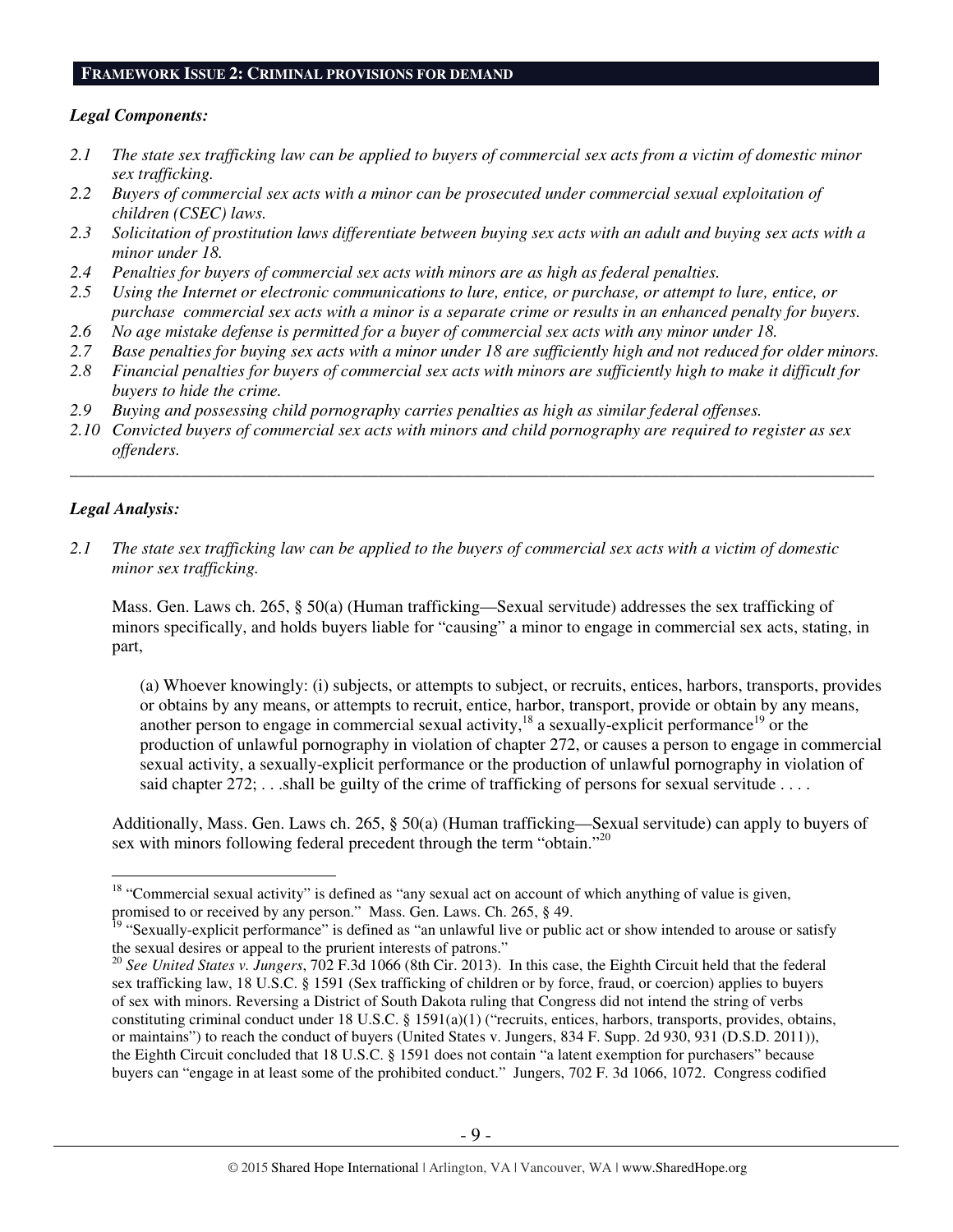- 2.1.1 Recommendation: Amend Mass. Gen. Laws ch. 265, § 50(a) (Human trafficking—Sexual servitude) to clarify that buyer conduct is included as a violation of Mass. Gen. Laws ch. 265, § 50(a) (Human trafficking—Sexual servitude).<sup>21</sup>
- *2.2 Buyers of commercial sex acts with a minor can be prosecuted under commercial sexual exploitation of children (CSEC) laws.*

Massachusetts has made it a crime to buy sex acts with a minor through two CSEC laws. Pursuant to Mass. Gen. Laws ch. 272, § 53A(c) (Engaging in sexual conduct for fee; payors and payees; penalties),

Whoever pays, agrees to pay or offers to pay any person with the intent to engage in sexual conduct with a child under the age of 18, or whoever is paid, agrees to pay or agrees that a third person be paid in return for aiding a person who intends to engage in sexual conduct with a child under the age of 18, shall be punished by imprisonment in the state prison for not more than 10 years, or in the house of correction for not more than 2 and one-half years and by a fine of not less than \$3,000 and not more than \$10,000, or by both such imprisonment and fine, whether such sexual conduct occurs or not; provided, however, that a prosecution commenced under this section shall not be continued without a finding or placed on file.

A buyer also may be prosecuted under Mass. Gen. Laws ch. 265, § 26C(b) (Enticement of children) to the extent that the buyer "entices a child under the age of 16, or someone he believes to be a child under the age of 16, to enter, exit or remain within any vehicle, dwelling, building, or other outdoor space with the intent" to engage in sexual conduct with a minor in violation of Mass. Gen. Laws ch. 272, § 35A (Obscene material/acts —acts with child under sixteen), or § 53A (Engaging in sexual conduct for fee; payors and payees; penalties). A buyer who is convicted under Mass. Gen. Laws ch. 265, § 26C will receive imprisonment up to 5 years in the state prison or imprisonment up to 2½ years in the house of correction, or by imprisonment and a fine up to \$5,000. Mass. Gen. Laws ch. 265, § 26C(b).

A buyer might also be prosecuted under a range of general sex offenses.<sup>22</sup>

*2.3 Solicitation laws differentiate buying sex acts with an adult and buying sex acts with a minor under 18.* 

Massachusetts's laws distinguish between buying sex with an adult and buying sex with a minor under 18 years of age. Enhanced penalties apply where a person buys or offers to buy sex with a minor under Mass. Gen. Laws

 $\overline{a}$ Jungers clarifying that the federal sex trafficking law is intended to apply to buyers in the Justice for Victims of Trafficking Act (JVTA) of 2015 Pub. L. No. 114-22, 129 Stat 227), enacted on May 29, 2015. The JVTA adds the terms "patronize" and "solicit" to the list of prohibited conduct and expressly states, "section 108 of this title amends section 1591 of title 18, United States Code, to add the words 'solicits or patronizes' to the sex trafficking statute making absolutely clear for judges, juries, prosecutors, and law enforcement officials that criminals who purchase sexual acts from human trafficking victims may be arrested, prosecuted, and convicted as sex trafficking offenders when this is merited by the facts of a particular case." Id. at Sec. 109. The Eighth Circuit decision in *United States v. Jungers* and the federal sex trafficking law as amended by the Justice for Victims of Trafficking Act establish persuasive authority when state courts interpret the string of verbs constituting prohibited conduct in state sex trafficking laws (in particular the term "obtains") to the extent such interpretation does not conflict with state case law.

<sup>22</sup> See supra Section 1.2 for discussion of sex offenses that may be applicable to certain buyers of sex acts with minors.

<sup>&</sup>lt;sup>21</sup> See generally SHARED HOPE INTERNATIONAL, "Eliminating the Third Party Control Barrier to Identifying Juvenile Sex Trafficking Victims," JuST Response Policy Paper (2015), http://sharedhope.org/wpcontent/uploads/2015/08/Policy-Paper\_Eliminating-Third-Party-Control\_Final1.pdf (discussing need to include buyer conduct in core sex trafficking offense regardless of whether victim is under control of a third party and explaining negative impact on victims and victim-identification when buyers are excluded as sex trafficking offenders).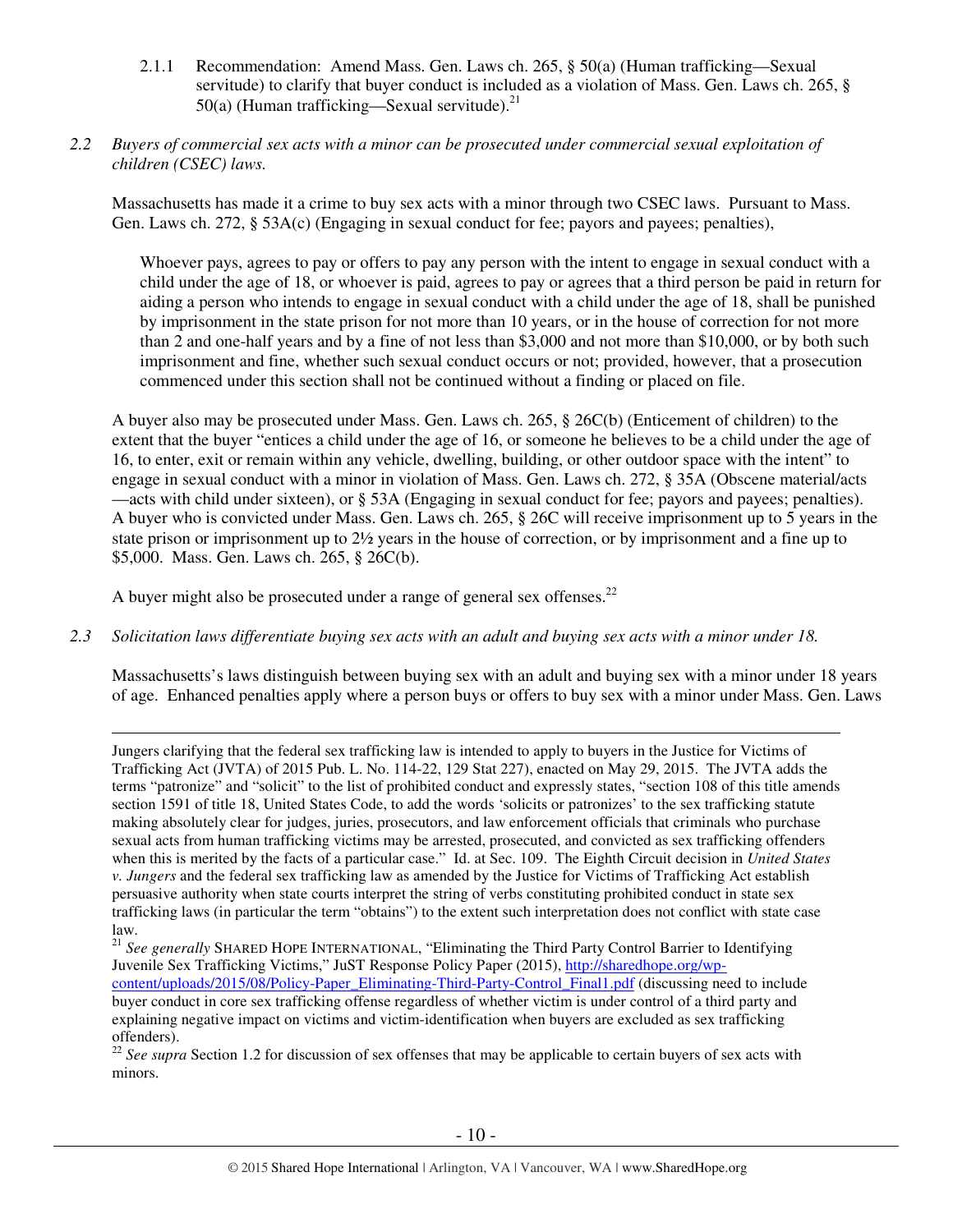ch. 272, § 53A(c) (Engaging in sexual conduct for fee; payors and payees; penalties). Mass. Gen. Laws ch. 272, § 53A(b) states,

Whoever pays, agrees to pay or offers to pay another person to engage in sexual conduct, or to agree to engage in sexual conduct with another person, shall be punished by imprisonment in the house of correction for not more than 2 and one-half years or by a fine of not less than \$1,000 and not more than \$5,000, or by both such imprisonment and fine, whether such sexual conduct occurs or not.

Mass. Gen. Laws ch. 272, § 53A(c) imposes enhanced penalties where a buyer "pays, agrees to pay, or offers to pay any person with the intent to engage in sexual conduct with a child under the age of 18." Mass. Gen. Laws ch. 272, § 53A(c). A conviction under this statute is punishable by imprisonment up to 10 years in the state prison or imprisonment up to 2½ years in the house of correction. Mass. Gen. Laws ch. 272, § 53A(b).

In addition, a buyer who "entices"<sup>23</sup> a child under 16 "to enter, exit or remain within any vehicle, dwelling, building, or other outdoor space with the intent" to engage in sexual conduct with the child, in violation of Mass. Gen. Laws ch. 272, § 53A(b), may be imprisoned up to 5 years in the state prison or imprisoned up to 2½ years in the house of correction, or by imprisonment and a fine up to \$5,000. Mass. Gen. Laws ch. 265, § 26C(b) (Enticement of children).

By contrast, the age-neutral solicitation law, Mass. Gen. Laws ch. 272, § 8 (Soliciting) makes it illegal to "solicit or receive compensation for soliciting for a prostitute," and is punishable by up to 2½ years imprisonment in the house of correction, a fine of \$1,000-\$5,000, or both imprisonment or a fine. Mass. Gen. Laws ch. 272, § 8.

# *2.4 Penalties for buyers of commercial sex acts with minors are as high as federal penalties.*

Under Mass. Gen. Laws ch. 265, § 50(a) (Human trafficking—Sexual servitude) a buyer will face "a fine of not more than 25,000" and 5–20 years imprisonment. Mass. Gen. Laws ch. 265, § 50(a). While Mass. Gen. Laws ch. 265, § 50(b), which provides an enhanced penalty when the "crime of trafficking of persons for sexual servitude [is committed] upon a person under 18 years of age," does not enhance the fine provided under subsection (a), a buyer sentenced under subsection (b) for obtaining commercial sex with a minor will face "imprisonment in the state prison for life or for any term of years, but not less than 5 years," and will not be eligible for "parole, work release or furlough or receive any deduction from his sentence for good conduct until he has served 5 years of such sentence." Mass. Gen. Laws ch. 265, § 50(b).

Buyers convicted under Mass. Gen. Laws ch. 272, § 53A(c) (Engaging in sexual conduct for fee; payors and payees; penalties) for paying, agreeing to pay, or offering to pay to engage in sexual conduct with a child under 18 may be imprisoned up to 10 years in the state prison or imprisoned up to 2½ years in the house of correction and face a fine not less than \$3,000 and not more than \$10,000. Mass. Gen. Laws ch. 272, § 53A(c). Buyers convicted under Mass. Gen. Laws ch. 265, § 26C(b) (Enticement of children) may be imprisoned by up to 5 years in the state prison or imprisoned up to 2½ years in the house of correction, or by imprisonment and a fine up to \$5,000. Mass. Gen. Laws ch. 265, § 26C(b). Lastly, buyers convicted under Mass. Gen. Laws ch. 265, § 26D(c) (Enticement of child under age 18 to engage in prostitution, human trafficking or commercial sexual activity) face imprisonment for not more than 2½ years in a house of correction or up to 5 years in a state prison or a fine not less than \$2,500.

<sup>&</sup>lt;sup>23</sup> See supra note 5 for the definition of "entice" as used in Mass. Gen. Laws ch. 265, § 26C, which includes "solicit."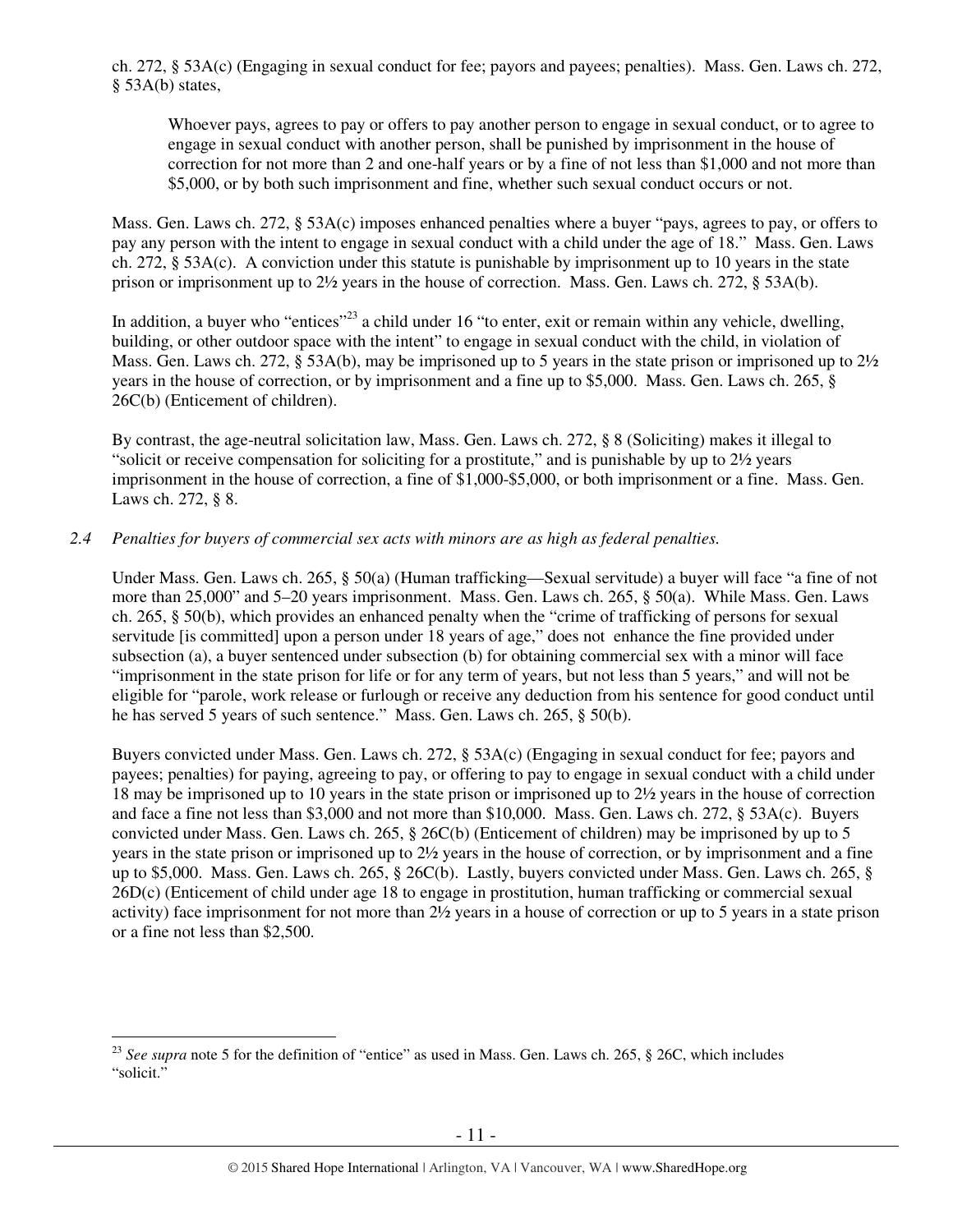In comparison, if the victim is under the age of 14, a conviction under the federal Trafficking Victims Protection Act  $(TVPA)^{24}$  for child sex trafficking is punishable by 15 years to life imprisonment and a fine not to exceed \$250,000. 18 U.S.C. §§ 1591(b)(1), 3559(a)(1), 3571(b)(3). If the victim is between the ages of 14–17, a conviction is punishable by 10 years to life imprisonment and a fine not to exceed \$250,000. 18 U.S.C. §§ 1591(b)(2), 3559(a)(1), 3571(b)(3). A conviction is punishable by mandatory life imprisonment, however, if the buyer has a prior conviction for a federal sex offense<sup>25</sup> against a minor. 18 U.S.C. § 3559(e)(1) To the extent buyers can be prosecuted under other federal CSEC laws,<sup>26</sup> a conviction is punishable by penalties ranging from a fine not to exceed \$250,000 to life imprisonment and a fine not to exceed  $$250,000.<sup>27</sup>$ 

*2.5 Using the Internet or electronic communications to lure, entice, or purchase, or attempt to lure, entice, or purchase commercial sex acts with a minor is a separate crime or results in an enhanced penalty for buyers.* 

Massachusetts has a law specifically directed at the use of the Internet or electronic communications to purchase commercial sex acts with a minor. Pursuant to Mass. Gen. Laws ch. 265, § 26D (Enticement of child under age 18 to engage in prostitution, human trafficking or commercial sexual activity),

(a) As used in this section, the term "entice" shall mean to lure, induce, persuade, tempt, incite, solicit, coax or invite.

(b) As used in this section, the term "electronic communication" shall include, but not be limited to, any transfer of signs, signals, writing, images, sounds, data or intelligence of any nature transmitted in whole or in part by a wire, radio, electromagnetic, photo-electronic or photo-optical system.

(c) Whoever, by electronic communication, knowingly entices a child under the age of 18 years, to engage in prostitution in violation of section 50 or section 53A of chapter 272, human trafficking in violation of section 50, 51, 52 or 53 or commercial sexual activity as defined in section 49, or attempts to do so, shall be punished by imprisonment in a house of correction for not more than 2 ½ years or in the state prison for not more than 5 years or by a fine of not less than \$2,500, or by both such fine and imprisonment.

 $\overline{a}$  $24$  Trafficking Victims Protection Act (TVPA) of 2000, Pub. L. No. 106-386, 114 Stat. 1464, 1466 (codified in scattered sections of 18 and 22 U.S.C.).

<sup>&</sup>lt;sup>25</sup> Pursuant to 18 U.S.C. § 3559 $(e)(2)$ , "federal sex offense" is defined as

an offense under section 1591 [18 USCS § 1591] (relating to sex trafficking of children), 2241 [18 USCS § 2241] (relating to aggravated sexual abuse), 2242 [18 USCS § 2242] (relating to sexual abuse),  $2244(a)(1)$  [18 USCS §  $2244(a)(1)$ ] (relating to abusive sexual contact),  $2245$  [18 USCS § 2245] (relating to sexual abuse resulting in death), 2251 [18 USCS § 2251] (relating to sexual exploitation of children), 2251A [18 USCS § 2251A] (relating to selling or buying of children), 2422(b) [18 USCS § 2422(b)] (relating to coercion and enticement of a minor into prostitution), or 2423(a)  $[18$  USCS § 2423(a)] (relating to transportation of minors).

<sup>&</sup>lt;sup>26</sup> 18 U.S.C. § 2251A(b) (Selling or buying of children); 18 U.S.C. § 2251(a) (Sexual exploitation of children); 18 U.S.C. § 2423(a) (Transportation of a minor with intent for minor to engage in criminal sexual activity); 18 U.S.C. §  $2422(a)$  (Coercion and enticement); 18 U.S.C. §  $2252(a)(2)$ , (4) (Certain activities relating to material involving the sexual exploitation of minors).

<sup>&</sup>lt;sup>27</sup> 18 U.S.C. § 2251A(b) (conviction punishable by imprisonment for 30 years to life and a fine); 18 U.S.C. § 2251(e) (conviction punishable by imprisonment for 15–30 years and a fine); 18 U.S.C. § 2423(a) (conviction punishable by imprisonment for 10 years to life and a fine); 18 U.S.C. § 2422(a) (conviction punishable by a fine, imprisonment up to 20 years, or both); 18 U.S.C. § 2252(a)(2), (4) (a conviction under subsection(a)(2) is punishable by imprisonment for 5–20 years and a fine, while a conviction under subsection(a)(4) is punishable by imprisonment up to 10 years, a fine, or both.); *see also* 18 U.S.C § 3559(a)(1) (classifying all of the above listed offenses as felonies); 18 U.S.C. § 3571(b)(3) (providing a fine up to \$250,000 for any felony conviction).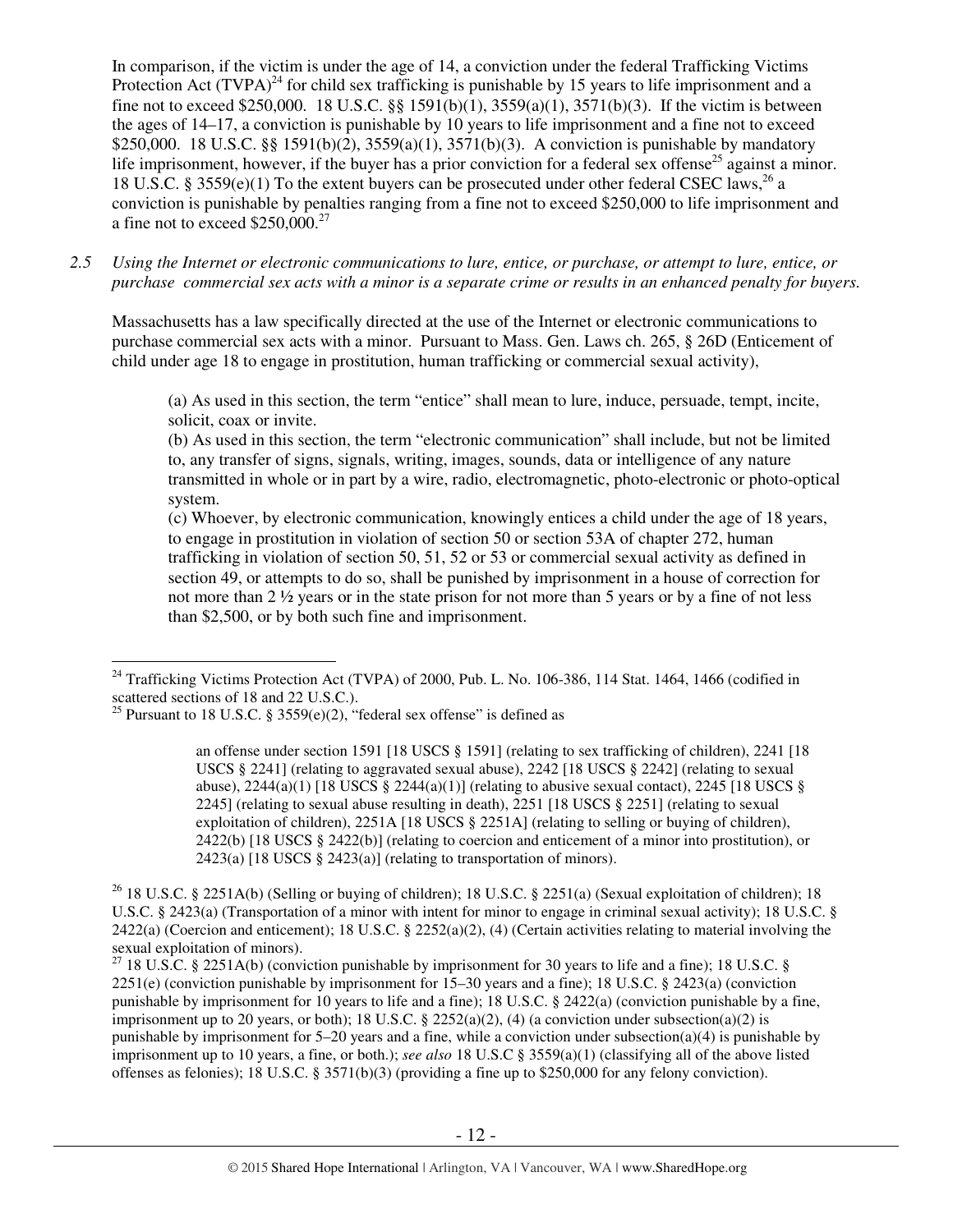(d) Whoever, after having been convicted of, or adjudicated delinquent by reason of a violation of this section, commits a second or subsequent such violation, shall be punished by imprisonment in the state prison for not less than 5 years and by a fine of not less than \$10,000. Such sentence shall not be reduced to less than 5 years, or suspended, nor shall any person convicted under this subsection be eligible for probation, parole, work release or furlough or receive any deduction from the sentence for good conduct until that person has served 5 years of such sentence.

# *2.6 No age mistake defense is permitted for a buyer of commercial sex acts with any minor under 18.*

Neither Mass. Gen. Laws ch. 272, § 53A(c) (Engaging in sexual conduct for fee; payors and payees; penalties) nor Mass. Gen. Laws ch. 265, § 26C (Enticement of children) prohibit a buyer from asserting a defense of age mistake. Mass. Gen. Laws ch. 265, § 50(b) (Human trafficking—Sexual servitude) also does not expressly bar a defense based on mistake of age.

- 2.6.1 Recommendation: Include a prohibition on asserting an age mistake defense in prosecutions under Mass. Gen. Laws ch. 265, § 50 (Human trafficking—Sexual servitude) and Mass. Gen. Laws ch. 265, § 51 (Human trafficking—Forced services).
- *2.7 Base penalties for buying sex acts with a minor under 18 are sufficiently high and not reduced for older minors.*

Mass. Gen. Laws ch. 265, § 50 (Human trafficking—Sexual servitude) and Mass. Gen. Laws ch. 265, § 51 (Human trafficking—Forced services) do not stagger penalties and apply to all minors under 18.

Massachusetts CSEC law likewise does not stagger penalties. Mass. Gen. Laws ch. 272, § 53A(c) (Engaging in sexual conduct for fee; payors and payees; penalties) states,

> Whoever pays, agrees to pay or offers to pay any person with the intent to engage in sexual conduct with a child under the age of 18, or whoever is paid, agrees to pay or agrees that a third person be paid in return for aiding a person who intends to engage in sexual conduct with a child under the age of 18, shall be punished by imprisonment in the state prison for not more than 10 years, or in the house of correction for not more than 2 and one-half years and by a fine of not less than \$3,000 and not more than \$10,000, or by both such imprisonment and fine, whether such sexual conduct occurs or not; provided, however, that a prosecution commenced under this section shall not be continued without a finding or placed on file.

*2.8 Financial penalties for buyers of commercial sex acts with minors are sufficiently high to make it difficult for buyers to hide the crime.* 

A buyer of commercial sex with a minor convicted under Mass. Gen. Laws ch. 265, § 50(a) (Human trafficking—Sexual servitude) will face "a fine of not more than 25,000" Buyers convicted of violating Mass. Gen. Laws ch. 265, § 26C(b) (Enticement of children) may be required to pay a fine up to \$5,000, while those convicted under Mass. Gen. Laws ch. 272, § 53A(a) (Engaging in sexual conduct for fee; payors and payees; penalties), where the victim is 18 years of age or older may be required to pay a fine up to \$500. However, buyers convicted under Mass. Gen. Laws ch. 272, § 53A(c), criminalizing the purchase of commercial sex acts with a minor 18 and younger, are required to pay a fine not less than \$3,000 and not more than \$10,000. Mass. Gen. Laws ch. 272, § 53A(c).

Buyers also may be required to make restitution. Mass. Gen. Laws ch. 258B, § 3(o), (u) (Rights of victims and witnesses of crime) states that victims of crime shall have the right "to request that restitution be an element of the final disposition of a case and to obtain assistance from the prosecutor in the documentation of the victim's losses" and "to be informed that the victim may have a right to pursue a civil action for damages relating to the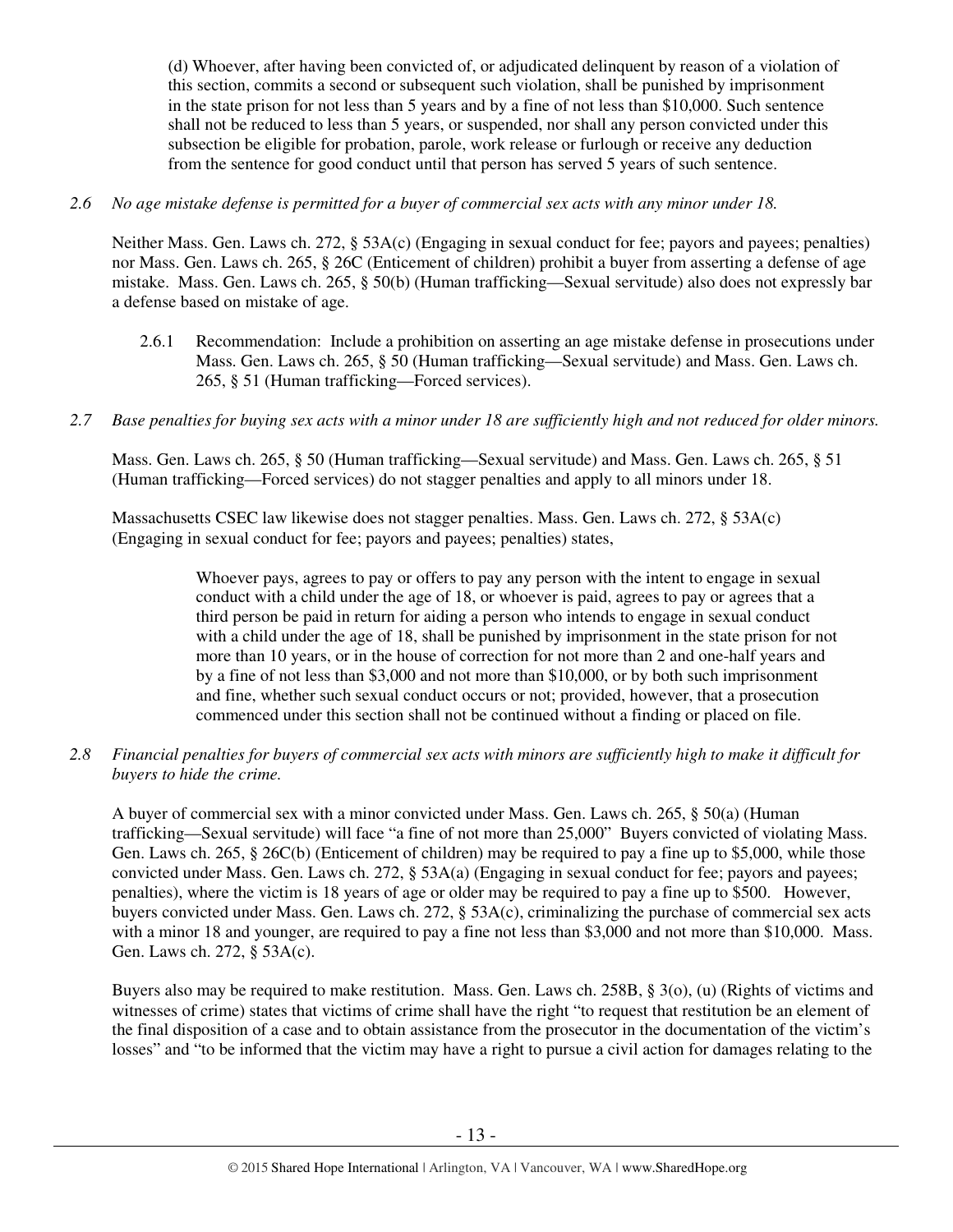crime, regardless of whether the court has ordered the defendant to make restitution to the victim."

If convicted of human trafficking or trafficking for sexual servitude, buyers are subject to mandatory asset forfeiture. Pursuant to Mass. Gen. Laws ch. 265, § 55 "[a]ll monies furnished or intended to be furnished by any person in exchange for forced labor or services or sexual servitude, and all monies used or intended to be used to facilitate any violation of section 50 or 51 shall be subject to forfeiture. . ." These monies "shall be made available by the court to any victim ordered restitution by the court pursuant to section 3 of chapter 258B." Mass. Gen. Laws ch. 265, §55.

Additionally, pursuant to Mass. Gen. Laws ch. 265, § 56 (Human trafficking—Property subject to forfeiture),

(a) The following property shall be subject to forfeiture to the commonwealth and all property rights therein shall be in the commonwealth:

(i) all conveyances, including aircraft, vehicles or vessels used, or intended for use, to transport, conceal or otherwise facilitate a violation of section 50 [Human trafficking—Sexual servitude] or 51 [Human trafficking—Forced services];

(ii) all books, records and research, including microfilm, tapes and data which are used, or intended for use, in violation of section 50 [Human trafficking—Sexual servitude] or 51 [Human trafficking— Forced services];*;* 

(iii) all negotiable instruments, securities or other things of value furnished or intended to be furnished by any person in exchange for forced labor or services or sexual servitude, all proceeds traceable to such an exchange, including real estate and any other thing of value, and all negotiable instruments and securities used or intended to be used to facilitate any violation of section 50 [Human trafficking— Sexual servitude] or 51 [Human trafficking—Forced services]; and

(iv) all real property, including any right, title and interest in the whole of any lot or tract of land and any appurtenances or improvements thereto, which is used in any manner or part to commit or to facilitate any violation of section 50 [Human trafficking—Sexual servitude] or 51 [Human trafficking— Forced services].

. . .

(ii) no conveyance shall be forfeited by reason of any act or omission established by the owner thereof to have been committed or omitted by any person other than such owner while such conveyance was unlawfully in the possession of a person other than the owner in violation of the criminal laws of the United States, of the commonwealth or of any state; and

(iii) no conveyance or real property shall be subject to forfeiture unless the owner thereof knew or should have known that such conveyance or real property was used in violation of section 50 [Human trafficking—Sexual servitude] or 51 [Human trafficking—Forced services].

. . . .

 $\overline{a}$ 

Seizure of forfeitable property is governed by Mass. Gen. Laws ch. 265, §56(g), which states, "During the pendency of the proceedings, the court may issue at the request of the commonwealth ex parte any preliminary order or process as is necessary to seize or secure the property for which forfeiture is sought and to provide for its custody." The final order of the court shall be deposited into the Victims of Human Trafficking Trust Fund<sup>28</sup> established in section 66A of chapter 10. Mass. Gen. Laws ch. 265, §56(e).

<sup>&</sup>lt;sup>28</sup> Pursuant to Mass. Gen. Laws ch. 10, § 66A (Victims of human trafficking trust fund), "[t]here shall be established and set up on the books of the commonwealth a separate fund to be known as the Victims of Human Trafficking Trust Fund. The fund shall consist of proceeds of assets seized and forfeited pursuant to sections 55 and 56 of chapter 265 and fines and assessments collected pursuant to sections 50, 51 and 54 of said chapter 265, together with any interest or earnings accrued on such monies through investment or deposit. The state treasurer shall be the custodian of the fund and shall receive, deposit and invest all monies transmitted to him under this section in accordance with sections 34 and 38 of chapter 29 in such a manner as to secure the highest rate of return available consistent with the safety of the fund, and shall credit interest and earnings on the trust fund corpus to the trust fund.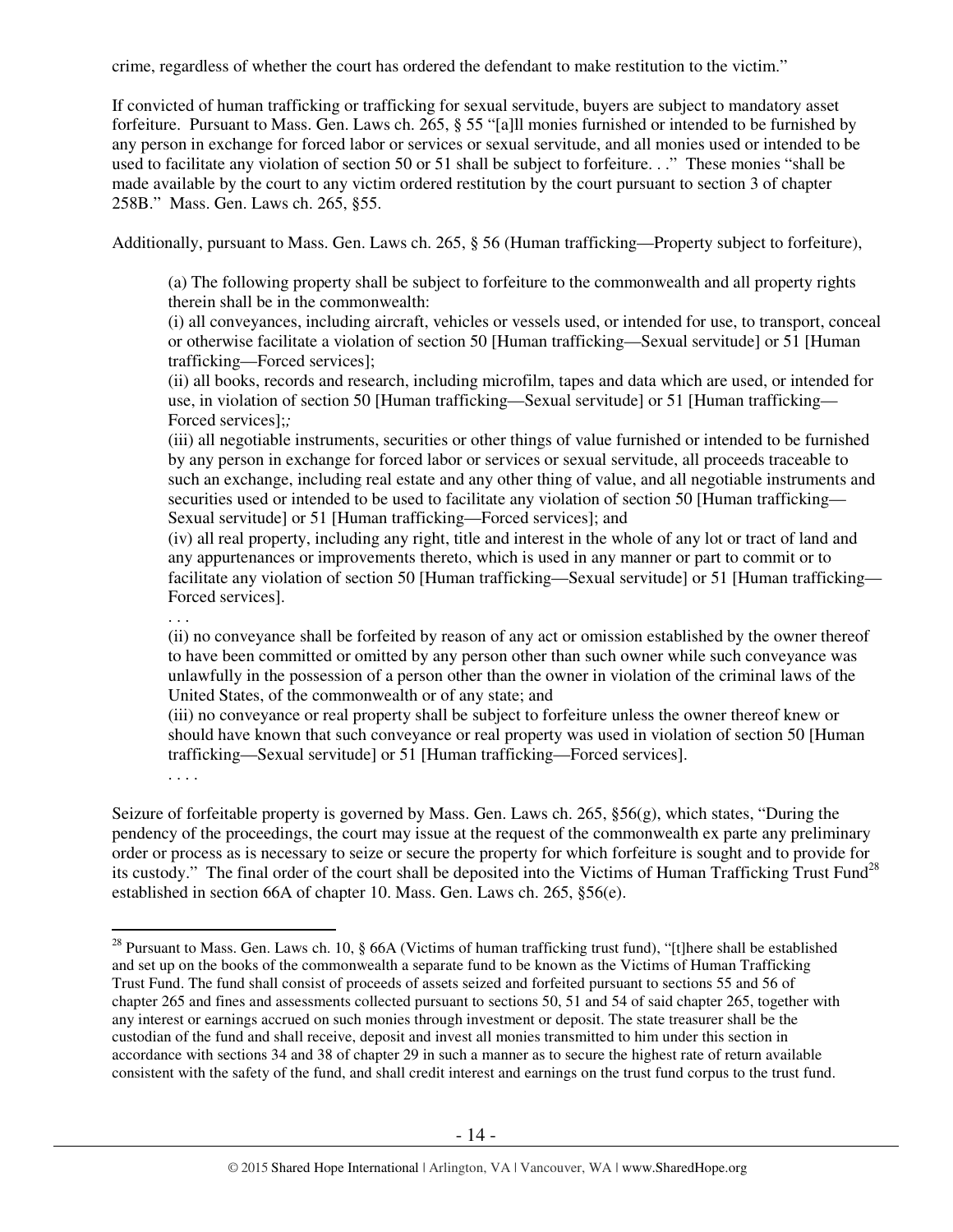# *2.9 Buying and possessing child pornography carries penalties as high as similar federal offenses.*

The buying and possessing of child pornography is illegal under Mass. Gen. Laws ch. 272, § 29C (Child pornography—purchase or possession). Specifically, Mass. Gen. Laws ch. 272, § 29C makes it illegal when a person,

[K]nowingly purchases or possesses a negative, slide, book, magazine, film, videotape, photograph or other similar visual reproduction, or depiction by computer of any child whom the person knows or reasonably should know to be under the age of 18 years of age and such child is:

(i) actually or by simulation engaged in any act of sexual intercourse with any person or animal; (ii) actually or by simulation engaged in any act of sexual contact involving the sex organs of the child and the mouth, anus or sex organs of the child and the sex organs of another person or animal; (iii) actually or by simulation engaged in any act of masturbation;

(iv) actually or by simulation portrayed as being the object of, or otherwise engaged in, any act of lewd fondling, touching, or caressing involving another person or animal;

(v) actually or by simulation engaged in any act of excretion or urination within a sexual context; (vi) actually or by simulation portrayed or depicted as bound, fettered, or subject to sadistic,

masochistic, or sadomasochistic abuse in any sexual context; or

(vii) depicted or portrayed in any pose, posture or setting involving a lewd exhibition of the unclothed genitals, pubic area, buttocks or, if such person is female, a fully or partially developed breast of the child; with knowledge of the nature or content thereof . . . .

. . . .

An offender's first conviction under Mass. Gen. Laws ch. 272, § 29C is punishable by imprisonment up to 5 years in the state prison or imprisonment up to 2½ years in a jail or house of correction or a fine of \$1,000– \$10,000, or both imprisonment and a fine. Mass. Gen. Laws ch. 272, § 29C. Upon conviction of a second violation, a convicted offender may receive imprisonment not less than 5 years or a fine of \$5,000–\$20,000, or both imprisonment and a fine, while any subsequent convictions are punishable by imprisonment not less than 10 years or a fine of \$10,000–\$30,000, or both imprisonment and a fine. Mass. Gen. Laws ch. 272, § 29C(vii).

In comparison, a federal conviction for possession of child pornography<sup>29</sup> is generally punishable by imprisonment for 5–20 years and a fine not to exceed \$250,000.<sup>30</sup> Subsequent convictions, however, are punishable by imprisonment up to 40 years and a fine not to exceed \$250,000.<sup>31</sup>

 $\overline{a}$ The state treasurer shall transfer funds from the income and receipts of the fund to the victim and witness assistance board, as established in section 4 of chapter 258B, from time to time, at the request of the board. The board shall award and administer grants from the fund, without further appropriation, to public, private non-profit or community-based programs in the commonwealth to provide services to victims of offenses under said sections 50 and 51 of said chapter 265."

 $31$  18 U.S.C. §§ 2252(b) (stating if a person has a prior conviction under subsection (a)(2), or a list of other statutes, a conviction is punishable by a fine and imprisonment for 15–40 years, but if a person has a prior conviction under subsection (a)(4), or a list of other statutes, a conviction is punishable by a fine and imprisonment for  $10-20$  years),

<sup>&</sup>lt;sup>29</sup> 18 U.S.C. §§ 2252(a)(2), (a)(4) (Certain activities relating to material involving the sexual exploitation of minors),  $2252A(a)(2)$ –(3) (Certain activities relating to material constituting or containing child pornography), 1466A(a), (b) (Obscene visual representations of the sexual abuse of children).

 $30$  18 U.S.C. §§ 2252(b) (stating that a conviction under subsection (a)(2) is punishable by imprisonment for 5–20 years and a fine, while a conviction under subsection (a)(4) is punishable by imprisonment up to 10 years, a fine, or both), 2252A(b)(1) (a conviction is punishable by imprisonment for 5–20 years and a fine), 1466A(a), (b) (stating that a conviction under subsection (a) is "subject to the penalties provided in section  $2252A(b)(1)$ ," imprisonment for 5–20 years and a fine, while a conviction under subsection (b) is "subject to the penalties provided in section 2252A(b)(2)," imprisonment up to 10 years, a fine, or both); *see also* 18 U.S.C §§ 3559(a)(1) (classifying all of the above listed offenses as felonies), 3571(b)(3) (providing a fine up to \$250,000 for any felony conviction).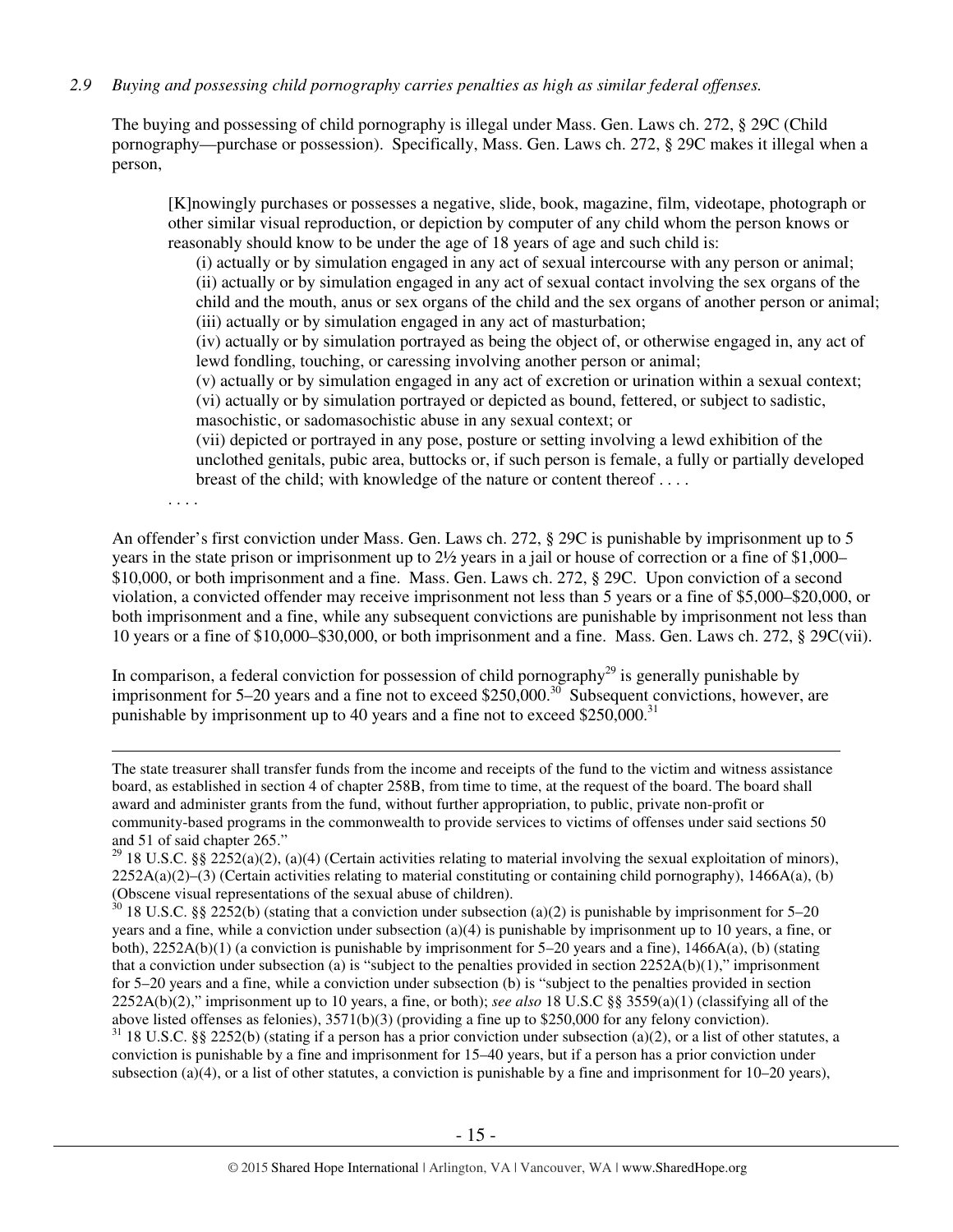2.9.1 Recommendation: Amend Mass. Gen. Laws ch. 272, § 29C (Child pornography—purchase or possession) to increase penalites to reflect the seriousness of the offense.

# *2.10 Convicted buyers of commercial sex acts with minors and child pornography are required to register as sex offenders.*

Buyers convicted of Mass. Gen. Laws ch. 265, § 26C (Enticement of children), ch. 265, § 26D (Enticement of child under age 18 to engage in prostitution, human trafficking or commercial sexual activity), ch. 265, § 50 (Trafficking of persons for sexual servitude) and ch. 265, § 52 (Subsequent violations of Sec. 50 or 51; penalties; evidence of prior adjudication or conviction) are required to register as sex offenders; however, those convicted under Mass. Gen. Laws ch. 272, § 53A(b) (Engaging in sexual conduct for fee; payors and payees; penalties) and Mass. Gen. Laws ch. 272, § 8 (Soliciting) are not required to register. Mass. Gen. Laws ch. 6, §§ 178C, 178D. Pursuant to Mass. Gen. Laws ch. 6, § 178D (Establishment and maintenance of sex offender registry), the sex offender registry board is required to "establish and maintain a central computerized registry of all sex offenders required to register pursuant to section 178C [Definitions] to 178P [Police officer's authority to arrest for sex offender's failure to comply with registration requirements], inclusive, known as the sex offender registry." Mass. Gen. Laws ch. 6, § 178C (Definitions) defines "sex offender" in part as "a person ... who has been convicted of a sex offense ...." "Sex offense" is defined in Mass. Gen. Laws ch. 6, § 178C (Definitions) in relevant part as

an indecent assault and battery on a child under 14 under section 13B of chapter 265; aggravated indecent assault and battery on a child under the age of 14 under section 13B1/2 of said chapter 265; a repeat offense under section 13B 3/4 of said chapter 265; . . . indecent assault and battery on a person age 14 or over under section 13H of said chapter 265; . . . rape and abuse of a child under section 23 of said chapter 265; aggravated rape and abuse of a child under section 23A of said chapter 265; a repeat offense under section 23B of said chapter 265 [Rape and abuse of child—previous youthful offender]; . . . enticing a child under the age of 16 for the purposes of committing a crime under section 26C of said chapter 265; enticing a child under 18 via electronic communication to engage in prostitution, human trafficking or commercial sexual activity under section 26D of said chapter 265; trafficking of persons for sexual servitude under section 50 of said chapter 265; a second or subsequent violation of human trafficking for sexual servitude under section 52 of chapter 265,. . . dissemination of visual material of a child in a state of nudity or sexual conduct under section 29B of said chapter 272; possession of child pornography under section 29C of said chapter 272; unnatural and lascivious acts with a child under 16 under section 35A of said chapter 272 [Child pornography—dissemination]; ...

Additionally, the definitions of "sex offense involving a child" and "sexually violent offense" under Mass. Gen. Laws ch. 6, § 178C include,

enticing a child under 18 via electronic communication to engage in prostitution, human trafficking or commercial sexual activity under section 26D of said chapter 265; trafficking of persons for sexual servitude under section 50 of said chapter 265; a second or subsequent violation of human trafficking for sexual servitude under section 52 of chapter 265 . . . .

 $2252A(b)(1)$  (stating if a person has a prior conviction under subsection (a)(2), (a)(3), or a list of other statutes, a conviction is punishable by a fine and imprisonment for  $15-40$  years),  $1466A(a)$ , (b) (stating that the penalty scheme for section 2252A(b) applies); *see also* 18 U.S.C §§ 3559(a)(1) (classifying all of the above listed offenses as felonies), 3571(b)(3) (providing a fine up to \$250,000 for any felony conviction).

<sup>&</sup>lt;sup>32</sup> Mass. Gen. Laws ch. 6, § 178C (Definitions) contains a definition for "sex offense involving a child," and the offenses listed as a "sex offense involving a child" are all also listed as "sex offenses."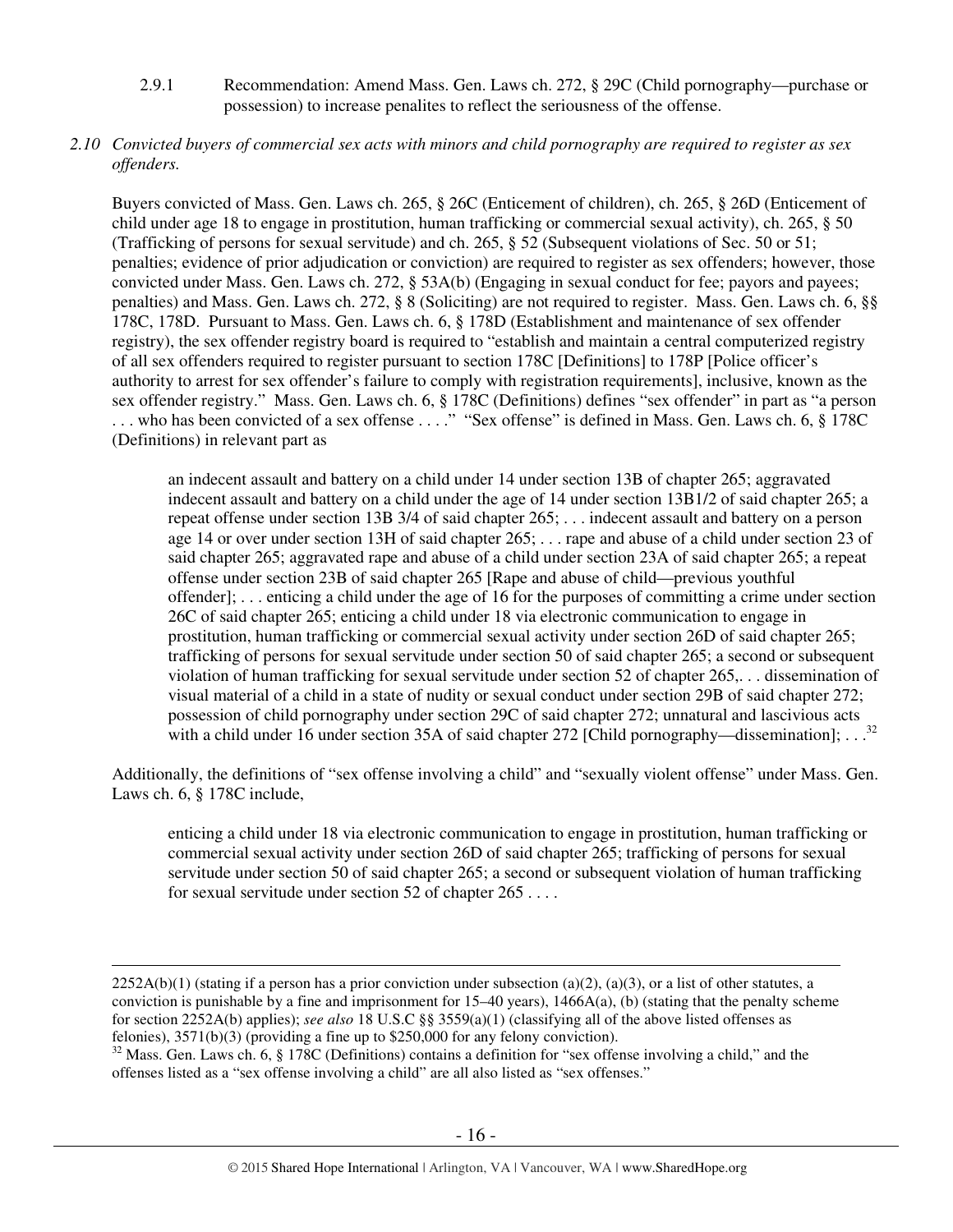## **FRAMEWORK ISSUE 3: CRIMINAL PROVISIONS FOR TRAFFICKERS**

#### *Legal Components:*

- *3.1 Penalties for trafficking a child for sexual exploitation are as high as federal penalties.*
- *3.2 Creating and distributing child pornography carries penalties as high as similar federal offenses.*
- *3.3 Using the Internet or electronic communications to lure, entice, recruit, or sell commercial sex acts with a minor is a separate crime or results in an enhanced penalty for traffickers.*
- *3.4 Financial penalties for traffickers, including asset forfeiture, are sufficiently high.*
- *3.5 Convicted traffickers are required to register as sex offenders.*
- *3.6 Laws relating to termination of parental rights for certain offenses include sex trafficking or commercial sexual exploitation of children (CSEC) offenses in order to remove the children of traffickers from their control and potential exploitation.*

*\_\_\_\_\_\_\_\_\_\_\_\_\_\_\_\_\_\_\_\_\_\_\_\_\_\_\_\_\_\_\_\_\_\_\_\_\_\_\_\_\_\_\_\_\_\_\_\_\_\_\_\_\_\_\_\_\_\_\_\_\_\_\_\_\_\_\_\_\_\_\_\_\_\_\_\_\_\_\_\_\_\_\_\_\_\_\_\_\_\_\_\_\_\_* 

## *Legal Analysis:*

 $\overline{a}$ 

*3.1 Penalties for trafficking a child for sexual exploitation are as high as federal penalties.* 

A conviction under Mass. Gen. Laws ch. 265, § 50(a) (Human trafficking – Sexual servitude) shall result in:

imprisonment in the state prison for not less than 5 years but not more than 20 years and by a fine of not more than \$25,000<sup>33</sup> Such sentence shall not be reduced to less than 5 years, or suspended, nor shall any person convicted under this section be eligible for probation, parole, work release or furlough or receive any deduction from his sentence for good conduct until he shall have served 5 years of such sentence.

Additionally, a person convicted under Mass. Gen. Laws ch. 265, § 50(b) when committed against a person under 18 years of age

shall be punished by imprisonment in the state prison for life or for any term of years, but not less than 5 years. No person convicted under this subsection shall be eligible for probation, parole, work release or furlough or receive any deduction from his sentence for good conduct until he shall have served 5 years of such sentence.

Traffickers may also be prosecuted under several of Massachusetts's CSEC laws. Traffickers convicted under Mass. Gen. Laws ch. 272,  $\S 2^{34}$  (Abduction of persons for the purpose of prostitution or unlawful sexual intercourse), which is punishable by imprisonment up to 3 years in the state prison or imprisonment by 1 year in jail, a fine of up to \$1,000, or both imprisonment and a fine. Mass. Gen. Laws ch. 272,  $\S$  4 $A^{35}$  (Promoting child prostitution; mandatory sentence) is punishable by imprisonment for 3–5 years in the state prison and a fine of \$5,000.<sup>36</sup> Mass. Gen. Laws ch. 272, § 4A.

 $33$  Pursuant to Mass. Gen. Laws ch. 265, § 54 (Transmittal of fines to state treasurer), "The court shall transmit fines collected pursuant to sections 50 and 51 to the state treasurer. The treasurer shall deposit such fines into the Victims of Human Trafficking Trust Fund established in section 66A of chapter 10."

<sup>34</sup> *See supra* Section 1.2 for substantive provisions of Mass. Gen. Laws ch. 272, § 2.

<sup>35</sup> *See supra* Section 1.2 for substantive provisions of Mass. Gen. Laws ch. 272, § 4A.

<sup>&</sup>lt;sup>36</sup> The imprisonment "shall not be reduced to less than three years, nor suspended, nor shall any person convicted under this section be eligible for probation, parole or furlough or receive any deduction from his sentence for good conduct or otherwise until he shall have served three years of such sentence." Mass. Gen. Laws ch. 272, § 4A.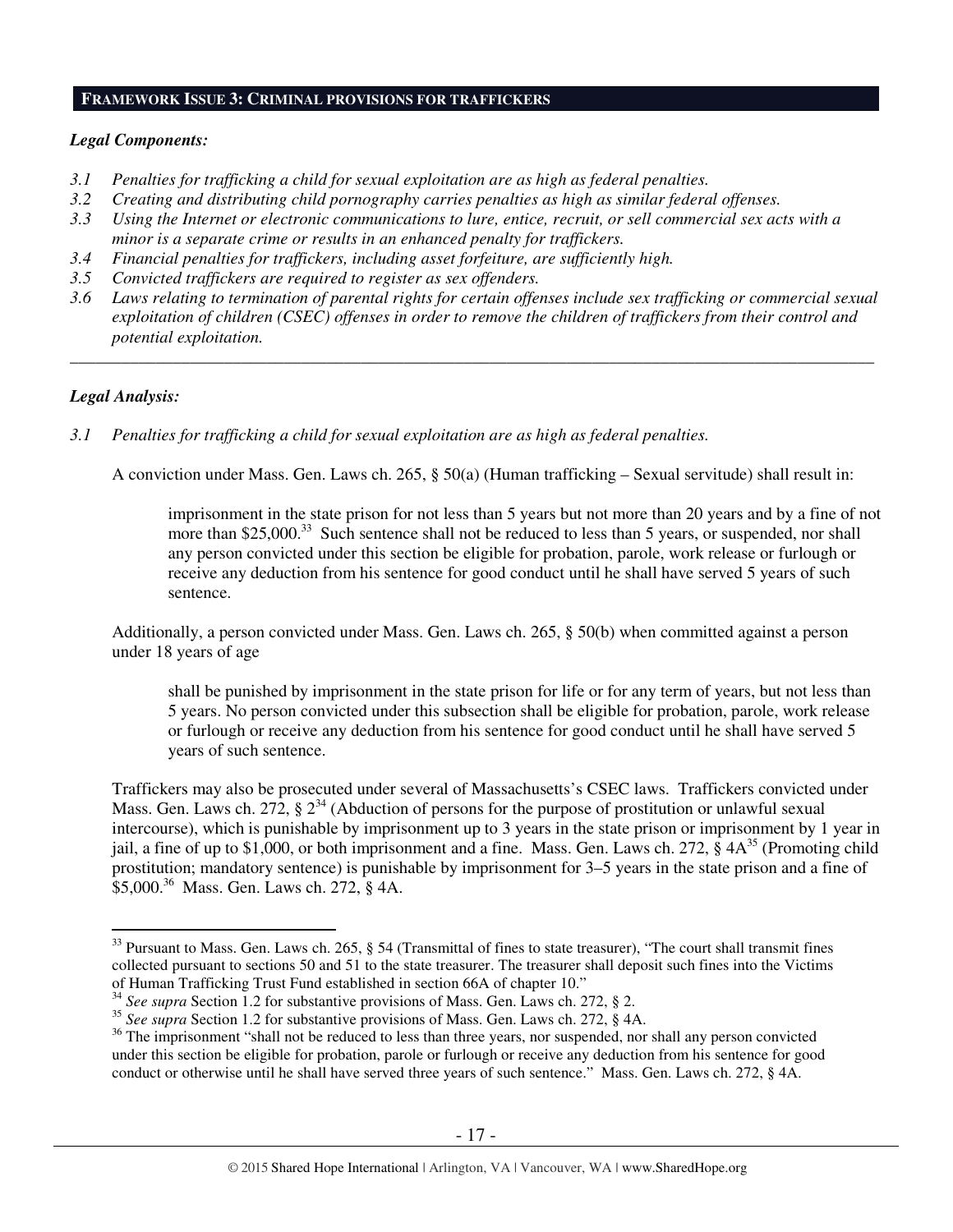Traffickers may be prosecuted under Mass. Gen. Laws ch. 272, § 53A(c) (Engaging in sexual conduct for fee; payors and payees; penalties) if the trafficker was "paid . . . in return for aiding a person who intends to engage in sexual conduct with a child under the age of 18." Mass. Gen. Laws ch. 272, § 53A(c) is punishable by up to 10 years imprisonment in the state prison or in the house of correction for not more than 2 ½ years and by a \$3,000—10,000 fine.

Traffickers also may be prosecuted under Mass. Gen. Laws ch. 265, § 26C(b) (Enticement of children) to the extent that the trafficker "entices a child under the age of 16, or someone he believes to be a child under the age of 16, to enter, exit or remain within any vehicle, dwelling, building, or other outdoor space with the intent that he or another person will violate . . . [Mass. Gen. Laws ch. 272] section 4A [Promoting child prostitution; mandatory sentence] . . . 29A [Child pornography–enticement, solicitation, employment of children], 29B [Child pornography–dissemination], 29C [Child pornography–purchase or possession], 35A [Obscene material/acts–acts with child under sixteen] . . . or 53A [Engaging in sexual conduct for fee; payors and payees; penalties] of chapter 272, or any offense that has as an element the use or attempted use of force . . . ." A trafficker convicted of Mass. Gen. Laws ch. 265, § 26C (Enticement of children) may be imprisoned up to 5 years in the state prison or imprisoned up to 2½ years in the house of correction, or by imprisonment and a fine up to \$5,000.

Mass. Gen. Laws ch. 272  $\S 4B^{37}$  (Deriving support from child prostitution; mandatory sentence) may also be used to prosecute traffickers and a conviction is punishable by imprisonment for at least 5 years in the state prison and a fine of \$5,000.<sup>38</sup> Mass. Gen. Laws ch. 272 § 4B. Traffickers who are "paid in return for aiding a person who intends to engage in sexual conduct with a child under the age of 18" may be convicted under Mass. Gen. Laws ch. 272,  $\S 53A(c)^{39}$  (Engaging in sexual conduct for fee; payors and payees; penalties), which is punishable by imprisonment up to 10 years in the state prison or imprisonment up to 2½ years in the house of correction and a fine of \$3,000—\$10,000. Mass. Gen. Laws ch. 272, § 53A(b). Lastly, convictions under Mass. Gen. Laws ch. 272,  $\S$  29A(b)<sup>40</sup> (Child pornography—enticement, solicitation, employment of children) are punishable by imprisonment for 10–20 years in the state prison, by a fine of \$10,000–\$50,000, or by both such fine and imprisonment. Mass. Gen. Laws ch. 272, § 29A(a), (b).

Lastly, a trafficker could be prosecuted under Mass. Gen. Laws ch. 265, § 26D (Enticement of child under age 18 to engage in prostitution, human trafficking or commercial sexual activity), which is punishable by "imprisonment in a house of correction for not more than 2 1/2 years or in the state prison for not more than 5 years or by a fine of not less than \$2,500, or by both such fine and imprisonment," and "a second or subsequent . . . [offense] shall be punished by imprisonment in the state prison for not less than 5 years and by a fine of not less than \$10,000. Such sentence shall not be reduced to less than 5 years, or suspended, nor shall any person convicted under this subsection be eligible for probation, parole, work release or furlough or receive any deduction from the sentence for good conduct until that person has served 5 years of such sentence." In comparison, if the victim is under the age of 14, a conviction under the Trafficking Victims Protection Act  $(TVPA)<sup>41</sup>$  for child sex trafficking is punishable by 15 years to life imprisonment and a fine not to exceed \$250,000. 18 U.S.C. §§ 1591(b)(1), 3559(a)(1), 3571(b)(3). If the victim is between the ages of 14–17, a conviction is punishable by 10 years to life imprisonment and a fine not to exceed \$250,000. 18 U.S.C. §§

<sup>37</sup> *See supra* Section 1.2 for substantive provisions of Mass. Gen. Laws ch. 272, § 4B.

<sup>&</sup>lt;sup>38</sup> The imprisonment "shall not be reduced to less than five years, nor suspended, nor shall any person convicted under this section be eligible for probation, parole or furlough or receive any deduction from his sentence for good conduct or otherwise until he shall have served five years of such sentence." Mass. Gen. Laws ch. 272 § 4B <sup>39</sup> *See supra* Section 1.2 for substantive provisions of Mass. Gen. Laws ch. 272, § 53A.

<sup>40</sup> *See supra* Section 1.2 for the substantive provisions of Mass. Gen. Laws ch. 272, § 29A.

<sup>&</sup>lt;sup>41</sup> Trafficking Victims Protection Act (TVPA) of 2000, Pub. L. No. 106-386, 114 Stat. 1464, 1466 (codified in scattered sections of 18 and 22 U.S.C.).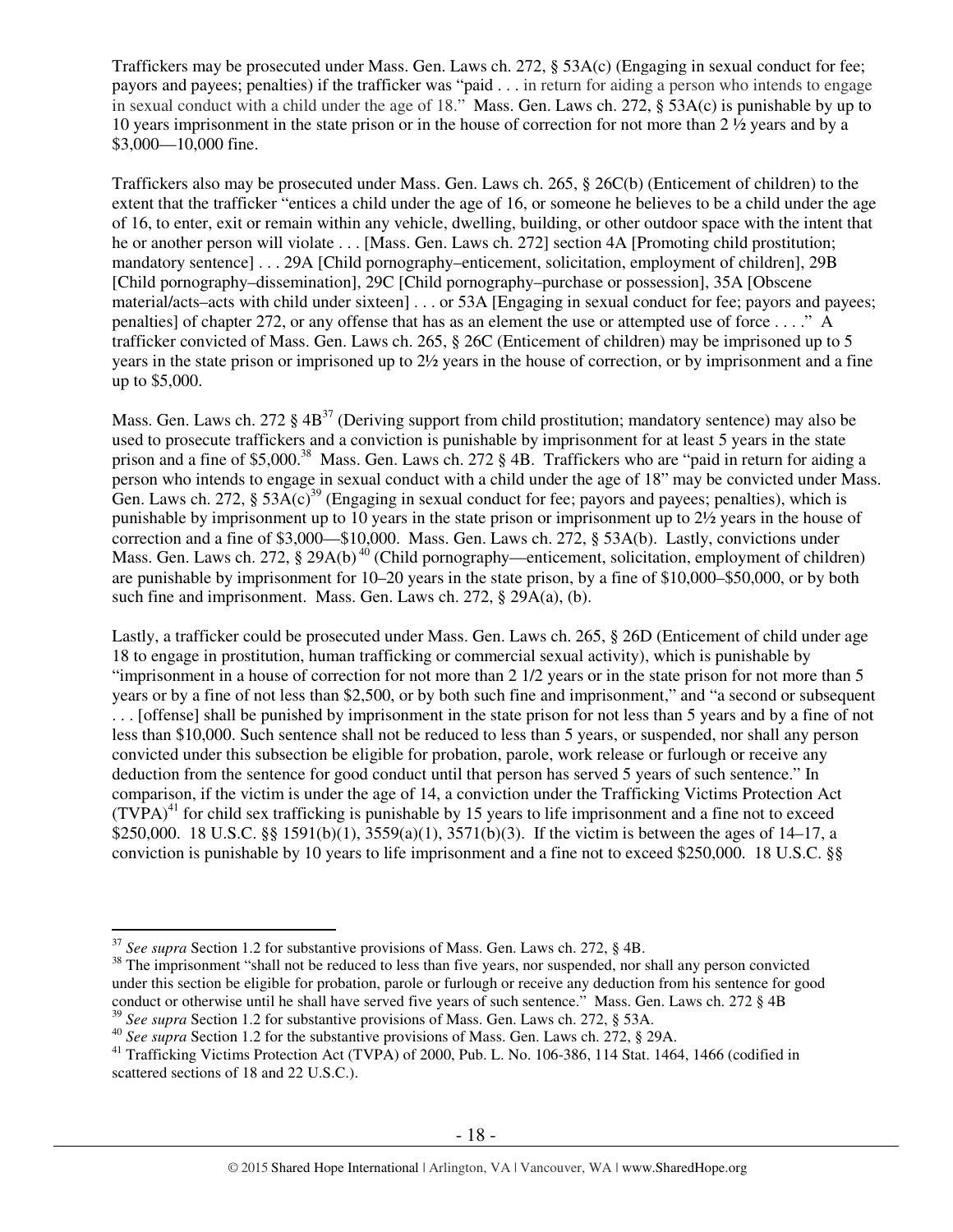1591(b)(2), 3559(a)(1), 3571(b)(3). A conviction is punishable by mandatory life imprisonment, however, if the trafficker has a prior conviction for a federal sex offense<sup>42</sup> against a minor.

# *3.2 Creating and distributing child pornography carries penalties as high as similar federal offenses*.

Massachusetts law criminalizes both the creation and distribution of child pornography. The creation of child pornography is illegal under Mass. Gen. Laws ch. 272, § 29A(a), (b) (Child pornography—enticement, solicitation, employment of children), which states,

(a) Whoever, either with knowledge that a person is a child under eighteen years of age or while in possession of such facts that he should have reason to know that such person is a child under eighteen years of age, and with lascivious intent, hires, coerces, solicits or entices, employs, procures, uses, causes, encourages, or knowingly permits such child to pose or be exhibited in a state of nudity, for the purpose of representation or reproduction in any visual material . . . .

(b) Whoever, either with knowledge that a person is a child under eighteen years of age or while in possession of such facts that he should have reason to know that such person is a child under eighteen years of age, hires, coerces, solicits or entices, employs, procures, uses, causes, encourages, or knowingly permits such child to participate or engage in any act that depicts, describes, or represents sexual conduct for the purpose of representation or reproduction in any visual material, or to engage in any live performance involving sexual conduct . . . .

Convictions under Gen. Laws ch. 272, § 29A(a), (b) are punishable by imprisonment for 10–20 years or a fine of \$10,000–\$50,000, or by both imprisonment and a fine. Mass. Gen. Laws ch. 272, § 29A(a), (b).

The dissemination of child pornography is illegal under Mass. Gen. Laws ch. 272, § 29B (Child pornography dissemination), which states,

(a) Whoever, with lascivious intent, disseminates any visual material that contains a representation or reproduction of any posture or exhibition in a state of nudity involving the use of a child who is under eighteen years of age, knowing the contents of such visual material or having sufficient facts in his possession to have knowledge of the contents thereof, or has in his possession any such visual material knowing the contents or having sufficient facts in his possession to have knowledge of the contents thereof, with the intent to disseminate the same, shall be punished . . . .

(b) Whoever with lascivious intent disseminates any visual material that contains a representation or reproduction of any act that depicts, describes, or represents sexual conduct participated or engaged in by a child who is under eighteen years of age, knowing the contents of such visual material or having sufficient facts in his possession to have knowledge of the contents thereof, or whoever has in his possession any such visual material knowing the contents or having sufficient facts in his possession to have knowledge of the contents thereof, with the intent to disseminate the same, shall be punished . . . .

Convictions under Mass. Gen. Laws ch. 272, § 29B(a), (b) are punishable by imprisonment for 10–20 years or a fine the greater of \$10,000–\$50,000 or 3 times "the monetary value of any economic gain derived from said dissemination," or by both imprisonment and a fine. Mass. Gen. Laws ch. 272, § 29B(a), (b).

In comparison, if the victim is under the age of 14, a conviction under the TVPA for child sex trafficking is punishable by 15 years to life imprisonment and a fine not to exceed \$250,000. 18 U.S.C. §§ 1591(b)(1),  $3559(a)(1)$ ,  $3571(b)(3)$ . If the victim is between the ages of  $14-17$ , a conviction is punishable by 10 years to life imprisonment and a fine not to exceed \$250,000. 18 U.S.C. §§ 1591(b)(2), 3559(a)(1), 3571(b)(3). A conviction is punishable by mandatory life imprisonment, however, if the trafficker has a prior conviction for a

<sup>42</sup> *See supra* note 25.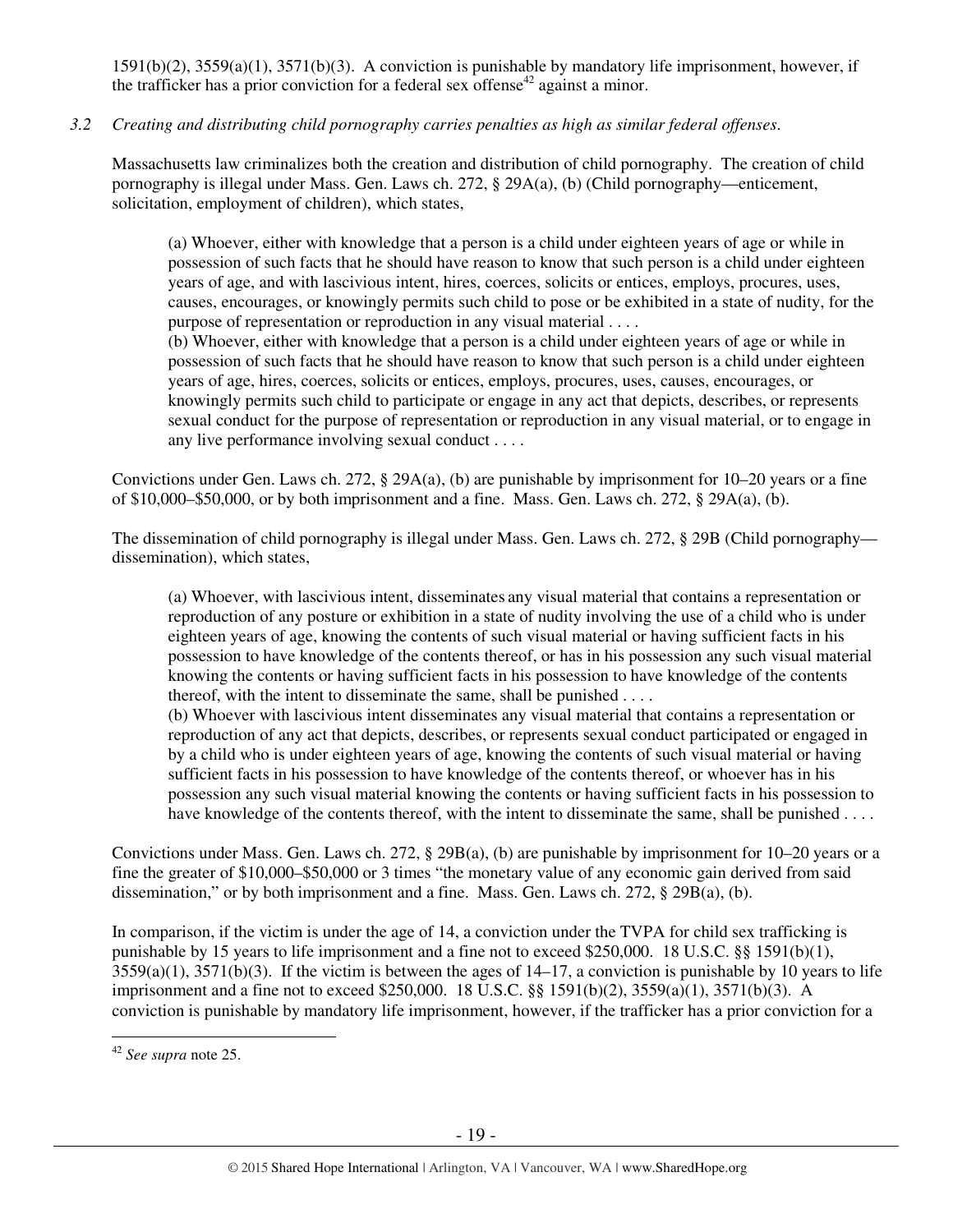federal sex offense<sup>43</sup> against a minor. Additionally, a federal conviction for distribution of child pornography<sup>44</sup> is generally punishable by imprisonment for  $5-20$  years and a fine not to exceed \$250,000.<sup>45</sup> Subsequent convictions, however, are punishable by imprisonment up to 40 years and a fine not to exceed \$250,000.<sup>46</sup>

*3.3 Using the Internet or electronic communications to lure, entice, recruit, or sell commercial sex acts with a minor is a separate crime or results in an enhanced penalty for traffickers.* 

Massachusetts has a law specifically directed at the use of the Internet or electronic communications to commit domestic minor sex trafficking. Pursuant to Mass. Gen. Laws ch. 265, § 26D (Enticement of child under age 18 to engage in prostitution, human trafficking or commercial sexual activity),

(a) As used in this section, the term "entice" shall mean to lure, induce, persuade, tempt, incite, solicit, coax or invite.

(b) As used in this section, the term "electronic communication" shall include, but not be limited to, any transfer of signs, signals, writing, images, sounds, data or intelligence of any nature transmitted in whole or in part by a wire, radio, electromagnetic, photo-electronic or photo-optical system.

(c) Whoever, by electronic communication, knowingly entices a child under the age of 18 years, to engage in prostitution in violation of section 50 or section 53A of chapter 272, human trafficking in violation of section 50 [Human trafficking—Sexual servitude], 51 [Human trafficking—Forced services], 52 [Human trafficking—Subsequent violations of sections 50 or 51] or 53 [Human trafficking—Organ trafficking] or commercial sexual activity as defined in section 49, or attempts to do so, shall be punished by imprisonment in a house of correction for not more than 2 ½ years or in the state prison for not more than 5 years or by a fine of not less than \$2,500, or by both such fine and imprisonment.

(d) Whoever, after having been convicted of, or adjudicated delinquent by reason of a violation of this section, commits a second or subsequent such violation, shall be punished by imprisonment in the state prison for not less than 5 years and by a fine of not less than \$10,000. Such sentence shall not be reduced to less than 5 years, or suspended, nor shall any person convicted under this subsection be eligible for probation, parole, work release or furlough or receive any deduction from the sentence for good conduct until that person has served 5 years of such sentence.

<sup>43</sup> *See supra* note 25.

<sup>&</sup>lt;sup>44</sup> 18 U.S.C. §§ 2252(a)(1), (a)(2), (a)(3) (Certain activities relating to material involving the sexual exploitation of minors),  $2252A(a)(2)$ , (a)(3) (Certain activities relating to material constituting or containing child pornography), 1466A(a) (Obscene visual representations of the sexual abuse of children).

<sup>&</sup>lt;sup>45</sup> 18 U.S.C. §§ 2252(b) (stating that a conviction under subsection (a)(1), (a)(2), or (a)(3) is punishable by imprisonment for 5–20 years and a fine), 2252A(b)(1) (a conviction is punishable by imprisonment for 5–20 years and a fine), 1466A(a), (b) (stating that a conviction under subsection (a) is "subject to the penalties provided in section 2252A(b)(1)," imprisonment for 5–20 years and a fine, while a conviction under subsection (b) is "subject to the penalties provided in section 2252A(b)(2)," imprisonment up to 10 years, a fine, or both); *see also* 18 U.S.C §§  $3559(a)(1)$  (classifying all of the above listed offenses as felonies),  $3571(b)(3)$  (providing a fine up to \$250,000 for any felony conviction).

<sup>&</sup>lt;sup>46</sup> 18 U.S.C. §§ 2252(b) (stating if a person has a prior conviction under subsection (a)(1), (a)(2), or (a)(3) or a list of other statutes, a conviction is punishable by a fine and imprisonment for 15–40 years), 2252A(b)(1) (stating if a person has a prior conviction under subsection (a)(2), (a)(3), or a list of other statutes, a conviction is punishable by a fine and imprisonment for 15–40 years), 1466A(a), (b) (stating that the penalty scheme for section 2252A(b) applies); *see also* 18 U.S.C §§ 3559(a)(1) (classifying all of the above listed offenses as felonies), 3571(b)(3) (providing a fine up to \$250,000 for any felony conviction).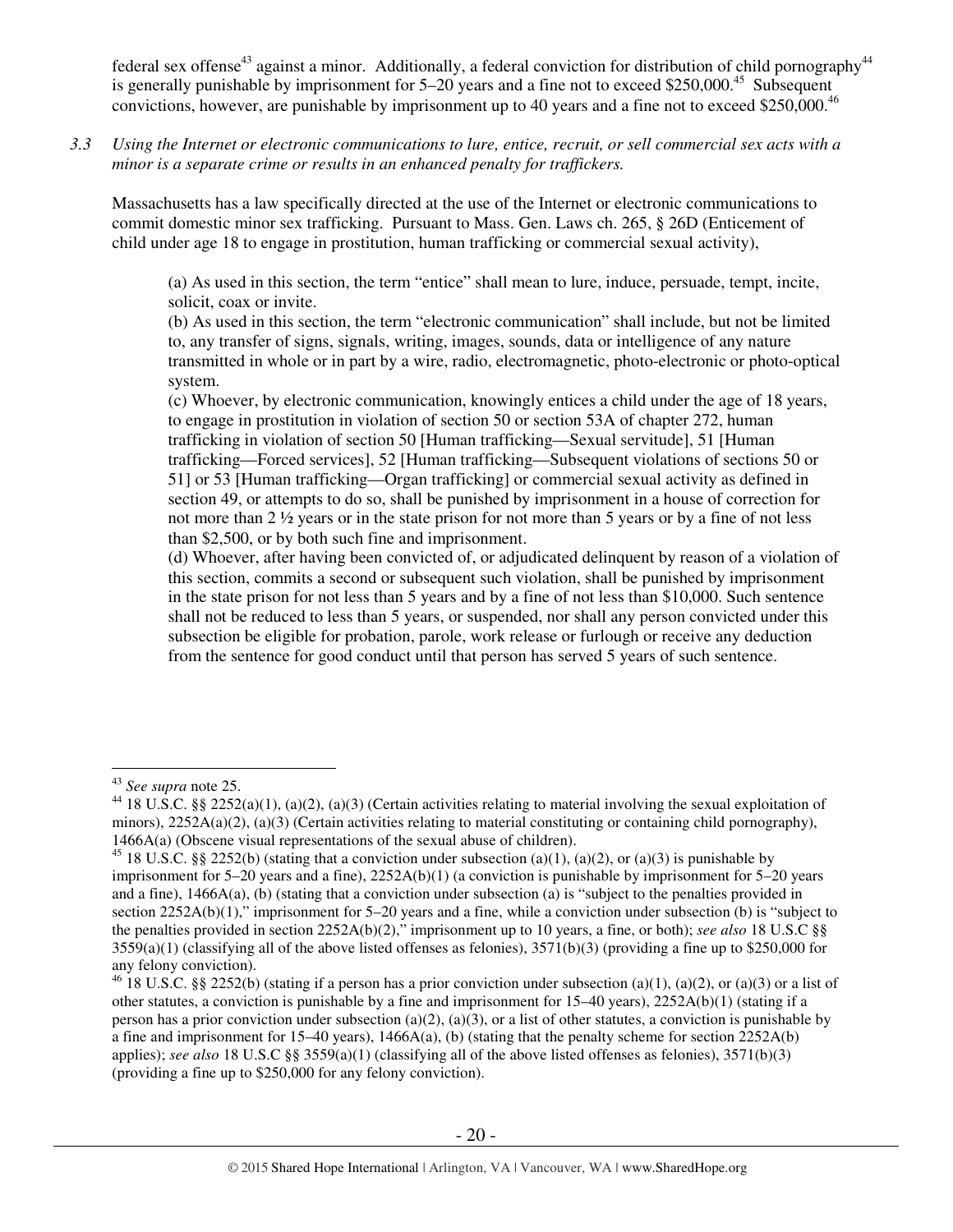# *3.4 Financial penalties for traffickers, including asset forfeiture, are sufficiently high*.

Traffickers are subject to various criminal fines, restitution orders, and asset forfeiture. Traffickers convicted under Mass. Gen. Laws ch. 265, § 50 (Human trafficking – Sexual servitude) are subject to a fine not to exceed \$25,000 and "[a] business entity that commits trafficking of persons for sexual servitude shall be punished by a fine of not more than \$1,000,000."<sup>47</sup> Mass. Gen. Laws ch. 265, § 50(a), (c).

Traffickers convicted of violating Mass. Gen. Laws ch. 272, § 29A (Child pornography—enticement, solicitation, employment of children) may be required to pay a fine of \$10,000–\$50,000, while those who violate Mass. Gen. Laws ch. 272, § 29B(a), (b) (Child pornography—dissemination) may be required to pay a fine of the greater of \$10,000–\$50,000 or 3 times "the monetary value of any economic gain derived from said dissemination." Mass. Gen. Laws ch. 272, § 29A(a), (b). Traffickers who violate any of Mass. Gen. Laws ch. 272, § 4A (Promoting child prostitution; mandatory sentence), § 4B (Deriving support from child prostitution; mandatory sentence), or Mass. Gen. Laws ch. 265, § 26C(b) (Enticement of children) may be required to pay up to a \$5,000 fine. Mass. Gen. Laws ch. 272, §§ 4A, 4B, ch. 265, § 26C(b). Those convicted under Mass. Gen. Laws ch. 272, § 2 (Abduction of persons for the purpose of prostitution or unlawful sexual intercourse) may be required to pay a \$1,000 fine. Mass. Gen. Laws ch. 272, § 2.

Convicted traffickers may also be required to make restitution to their victims, as Mass. Gen. Laws ch. 258B, § 3(o), (u) (Rights of victims and witnesses of crime) specifies that victims shall have the right "to request that restitution be an element of the final disposition of a case and to obtain assistance from the prosecutor in the documentation of the victim's losses" and "to be informed that the victim may have a right to pursue a civil action for damages relating to the crime, regardless of whether the court has ordered the defendant to make restitution to the victim."

Traffickers face mandatory asset forfeiture pursuant to Mass. Gen. Laws ch. 265, § 55, which states,"[a]ll monies furnished or intended to be furnished by any person in exchange for forced labor or services or sexual servitude, and all monies used or intended to be used to facilitate any violation of section 50 or 51 shall be subject to forfeiture. . ." These monies "shall be made available by the court to any victim ordered restitution by the court pursuant to section 3 of chapter 258B." Mass. Gen. Laws ch. 265, §55.

Additionally, traffickers face asset forfeiture pursuant to Mass. Gen. Laws ch. 265, § 56 (Human trafficking— Property subject to forfeiture).<sup>48</sup> Seizure of forfeitable property is governed by Mass. Gen. Laws ch. 265,  $§56(g)$ , which states "During the pendency of the proceedings, the court may issue at the request of the commonwealth ex parte any preliminary order or process as is necessary to seize or secure the property for which forfeiture is sought and to provide for its custody."

## *3.5 Convicted traffickers are required to register as sex offenders.*

Traffickers convicted of violating Mass. Gen. Laws ch. 265, § 50 (Human trafficking—Sexual servitude), ch. 265, § 26D (Enticing a child under 18 via electronic communication to engage in prostitution), a second or subsequent conviction of ch. 265, § 52 (Human trafficking—Subsequent Violation of Sections 50 or 51), ch. 265, § 26C (Enticement of children), ch. 272, § 2 (Abduction of persons for the purpose of prostitution or unlawful sexual intercourse), § 4A (Promoting child prostitution; mandatory sentence), § 4B (Deriving support from child prostitution; mandatory sentence), § 29A (Child pornography—enticement, solicitation, employment of children), and § 29B (Child pornography—dissemination) are required to register as sex offenders pursuant to Mass. Gen. Laws ch. 6, § 178D (Establishment and maintenance of sex offender registry) and Mass. Gen.

<sup>47</sup> *See supra* note 33.

<sup>&</sup>lt;sup>48</sup> See supra Section 2.8 for full discussion of Mass. Gen. Laws ch. 265, § 56<sup>48</sup> (Human Trafficking—Property subject to forfeiture).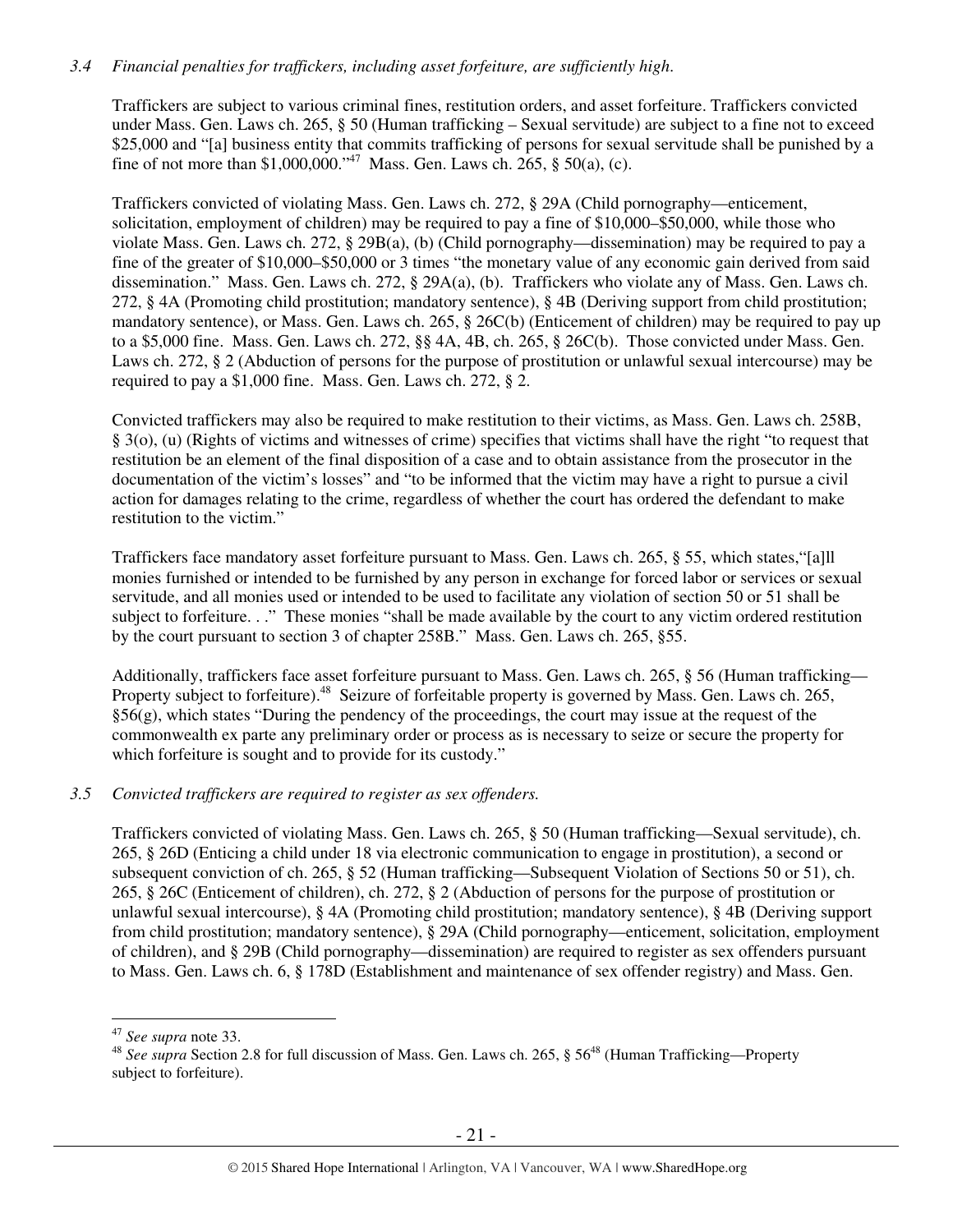Laws ch. 6, § 178C (Definitions).<sup>49</sup> Traffickers convicted of Mass. Gen. Laws ch. 272, § 53A(b) (Engaging in sexual conduct for a fee; payors and payees; penalties) or Mass. Gen. Laws ch. 272, § 24 (Keeping house of prostitution) are not required to register as these offenses are not included within the definition of "sex offense" under Mass. Gen. Laws ch. 6 § 178C.

## *3.6 Laws relating to termination of parental rights for certain offenses include sex trafficking or commercial sexual exploitation of children (CSEC) offenses in order to remove the children of traffickers from their control and potential exploitation.*

Although Massachusetts law does not expressly provide that violations of state CSEC laws are grounds for terminating parental rights, parental rights potentially may be terminated for sexual abuse or exploitation, depending on whether the definition of abuse applicable to mandatory reporters under Mass. Gen. Laws ch. 119, § 51A(a) (Mandated reporter—responsibilities)—which includes trafficking and CSEC offenses—applies when determining parental rights. Massachusetts handles termination through its laws on adoption and custody in Chapter 210, which does not define abuse or neglect. Mass. Gen. Laws ch. 210, § 3 (Consent not required in certain cases) states,

(a) Whenever a petition for adoption is filed by a person having the care or custody of a child, the consent of the persons named in section 2, other than that of the child, shall not be required if: . . . (ii) the court hearing the petition finds that the allowance of the petition is in the best interests of the child pursuant to paragraph (c).

 $(b) \ldots$ 

A juvenile court or a district court shall enter a decree dispensing with the need for consent of any person named in section 2 to the adoption of a child named in a petition filed pursuant to section 24 of chapter 119 in such court upon a finding that such child is in need of care and protection pursuant to section 26 of said chapter 119 and that the best interests of the child as defined in paragraph (c) will be served by such decree. The entry of such decree shall have the effect of terminating the rights of a person named therein to receive notice of or to consent to any legal proceeding affecting the custody, guardianship, adoption or other disposition of the child named therein. Facts may be set forth either in the care and protection petition filed pursuant to said section 24 of said chapter 119 or upon a motion made in the course of a care and protection proceeding, alleging that the allowance of the petition or motion is in the best interests of the child.

The department of children and families shall file a petition or, in the alternative, a motion to amend a petition pending pursuant to section 26 of chapter 119 to dispense with parental consent to adoption, custody, guardianship or other disposition of the child under the following circumstances: (i) the child has been abandoned; (ii) the parent has been convicted by a court of competent jurisdiction of the murder or voluntary manslaughter of another child of such parent, of aiding, abetting, attempting, conspiring or soliciting to commit such murder or voluntary manslaughter or of any assault constituting a felony which results in serious bodily injury to the child or to another child of the parent . . . . For the purposes of this paragraph, "serious bodily injury" shall mean bodily injury which involves a substantial risk of death, extreme physical pain, protracted and obvious disfigurement or protracted loss or impairment of the function of a bodily member, organ or mental faculty.

. . . .  $(c)$ ...

. . . .

In considering the fitness of the child's parent or other person named in section 2, the court shall consider, without limitation, the following factors:

(ii) the child or another member of the immediate family of the child has been abused or neglected as a result of the acts or omissions of one or both parents, the parents were offered or received

 $\overline{a}$ <sup>49</sup> *See supra* Section 2.10 for the provisions of Mass. Gen. Laws ch. 6, § 178C.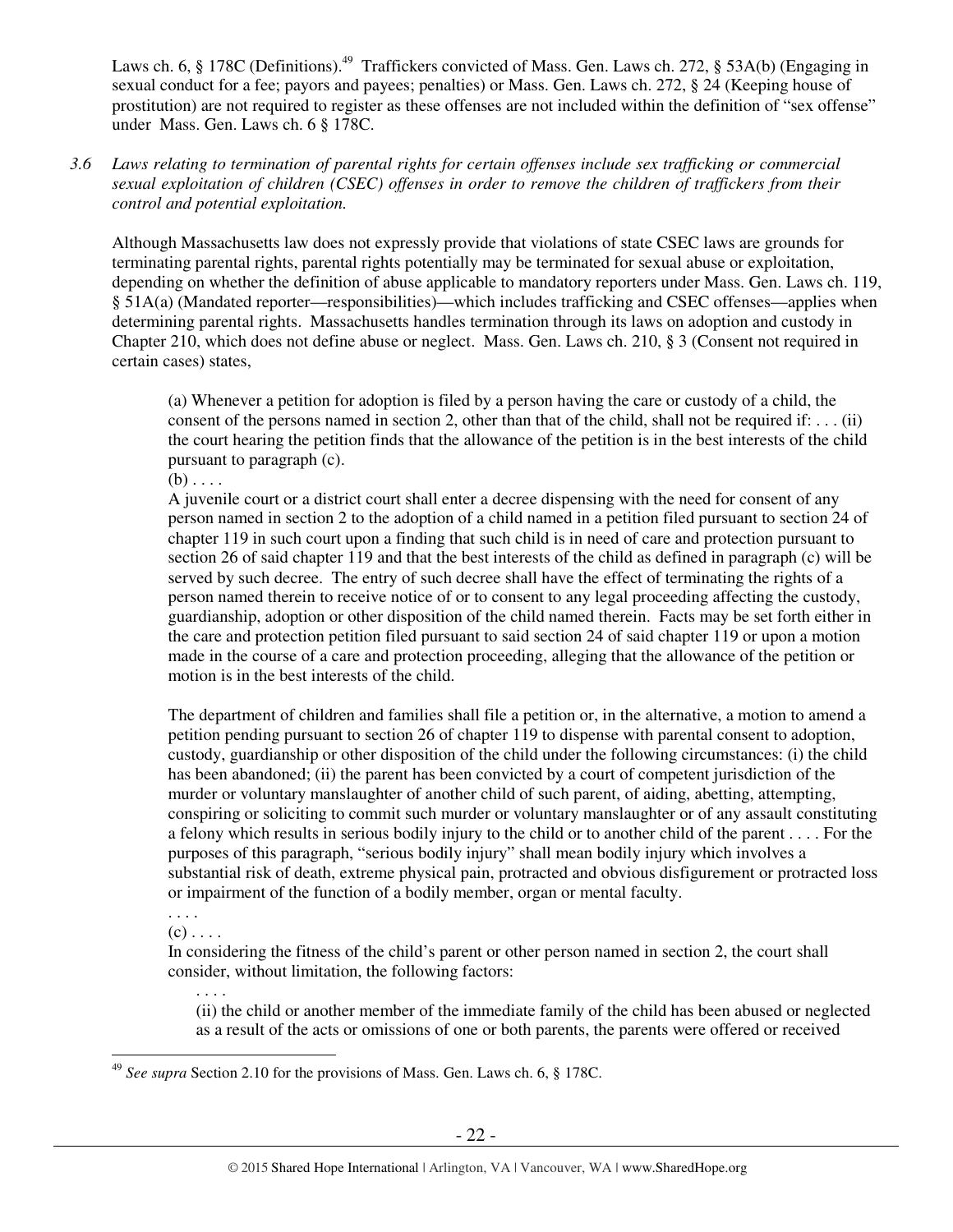services intended to correct the circumstances which led to the abuse or neglect and refused, or were unable to utilize such services on a regular and consistent basis so that a substantial danger of abuse or neglect continues to exist, or have utilized such services on a regular and consistent basis without effectuating a substantial and material or permanent change in the circumstances which led to the abuse or neglect;

(ix) severe or repetitive conduct of a physically, emotionally or sexually abusive or neglectful nature toward the child or toward another child in the home;

. . .

. . .

(xiii) the conviction of a parent or other person named in section 2 of a felony that the court finds is of such a nature that the child will be deprived of a stable home for a period of years. Incarceration in and of itself shall not be grounds for termination of parental rights; or

(xiv) whether or not there has been a prior pattern of parental neglect or misconduct or an assault constituting a felony which resulted in serious bodily injury to the child and a likelihood of future harm to the child based on such prior pattern or assault.

. . . .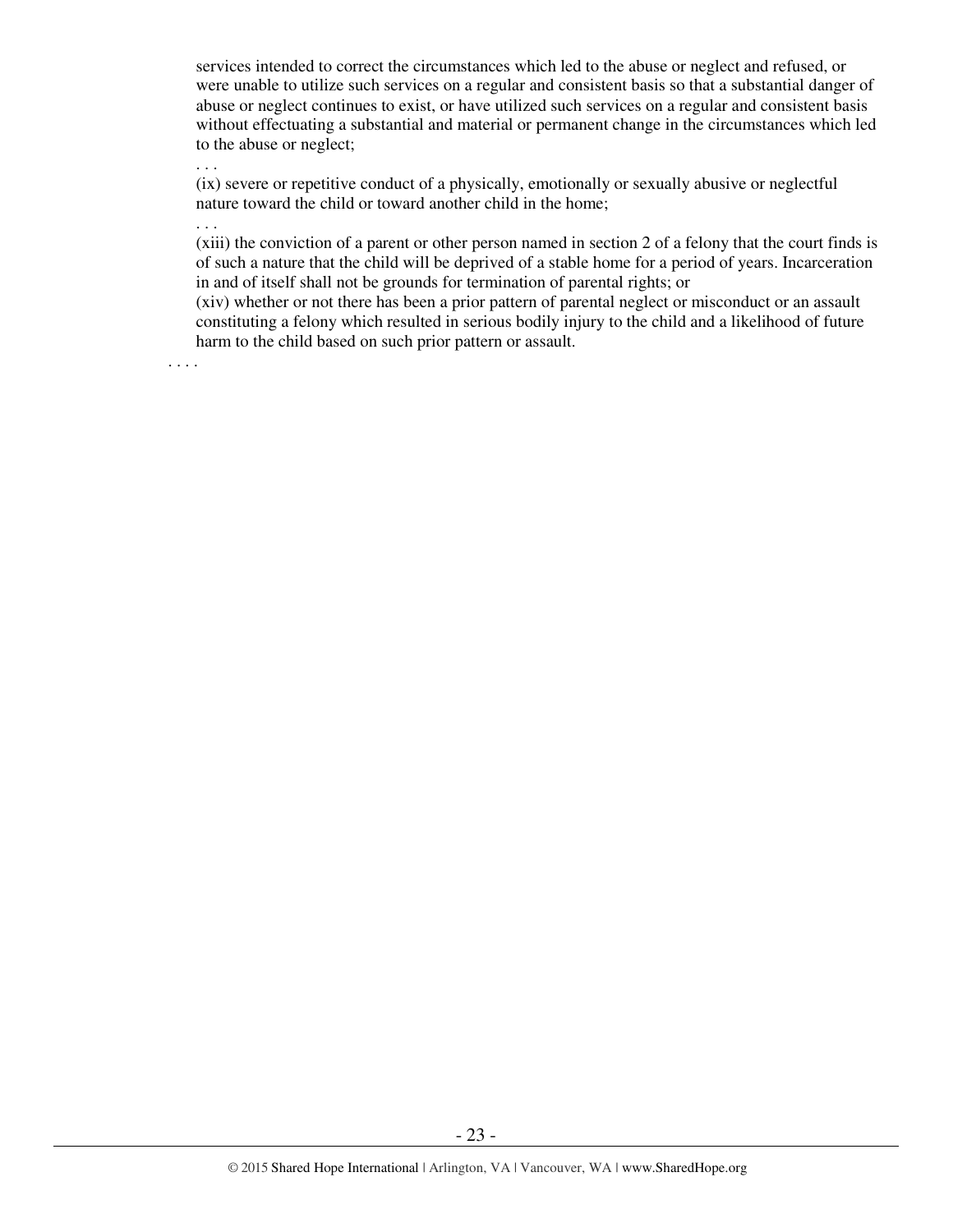#### **FRAMEWORK ISSUE 4: CRIMINAL PROVISIONS FOR FACILITATORS**

#### *Legal Components:*

- *4.1 The acts of assisting, enabling, or financially benefitting from child sex trafficking are included as criminal offenses in the state sex trafficking statute.*
- *4.2 Financial penalties, including asset forfeiture laws, are in place for those who benefit financially from or aid and assist in committing domestic minor sex trafficking.*

*\_\_\_\_\_\_\_\_\_\_\_\_\_\_\_\_\_\_\_\_\_\_\_\_\_\_\_\_\_\_\_\_\_\_\_\_\_\_\_\_\_\_\_\_\_\_\_\_\_\_\_\_\_\_\_\_\_\_\_\_\_\_\_\_\_\_\_\_\_\_\_\_\_\_\_\_\_\_\_\_\_\_\_\_\_\_\_\_\_\_\_\_\_\_* 

- *4.3 Promoting and selling child sex tourism is illegal.*
- *4.4 Promoting and selling child pornography is illegal.*

## *Legal Analysis:*

4.1 *The acts of assisting, enabling, or financially benefitting from child sex trafficking are included as criminal offenses in the state sex trafficking statute*.

Mass. Gen. Laws ch. 265, § 50 (Human trafficking—Sexual servitude) includes all facilitators as it applies to a person who "benefits, financially or by receiving anything of value, as a result of a violation of clause (i)," which states,

(i) subjects, or attempts to subject, or recruits, entices, harbors, transports, provides or obtains by any means, or attempts to recruit, entice, harbor, transport, provide or obtain by any means, another person to engage in commercial sexual activity, a sexually-explicit performance or the production of unlawful pornography in violation of chapter 272, or causes a person to engage in commercial sexual activity, a sexually-explicit performance or the production of unlawful pornography in violation of said chapter 272. . . .

A facilitator convicted under Mass. Gen. Laws ch. 265, § 50(a) "shall be punished by imprisonment in the state prison for not less than 5 years but not more than 20 years and by a fine of not more than \$25,000. Such sentence shall not be reduced to less than 5 years, or suspended, nor shall any person convicted under this section be eligible for probation, parole, work release or furlough or receive any deduction from his sentence for good conduct until he shall have served 5 years of such sentence." Additionally, a facilitator who "commits the crime of trafficking of persons for sexual servitude upon a person under 18 years of age shall be punished by imprisonment in the state prison for life or for any term of years, but not less than 5 years. No person convicted under this subsection shall be eligible for probation, parole, work release or furlough or receive any deduction from his sentence for good conduct until he shall have served 5 years of such sentence." Mass. Gen. Laws ch. 265, § 50(b).

A business entity may also be prosecuted for a violation of Mass. Gen. Laws ch. 265, § 50(a) and punished by a fine of not more than \$1,000,000. Mass. Gen. Laws ch. 265, § 50(c).

A facilitator may also face prosecution under Mass. Gen. Laws ch. 272, § 53A(c) (Engaging in sexual conduct for a fee; engaging in sexual conduct with child under age 14 for a fee; penalties), which provides in part,

whoever is paid, agrees to pay or agrees that a third person be paid in return for aiding a person who intends to engage in sexual conduct with a child under the age of 18, shall be punished by imprisonment in the state prison for not more than 10 years, or in the house of correction for not more than 2 and onehalf years and by a fine of not less than \$3,000 and not more than \$10,000, or by both such imprisonment and fine . . . .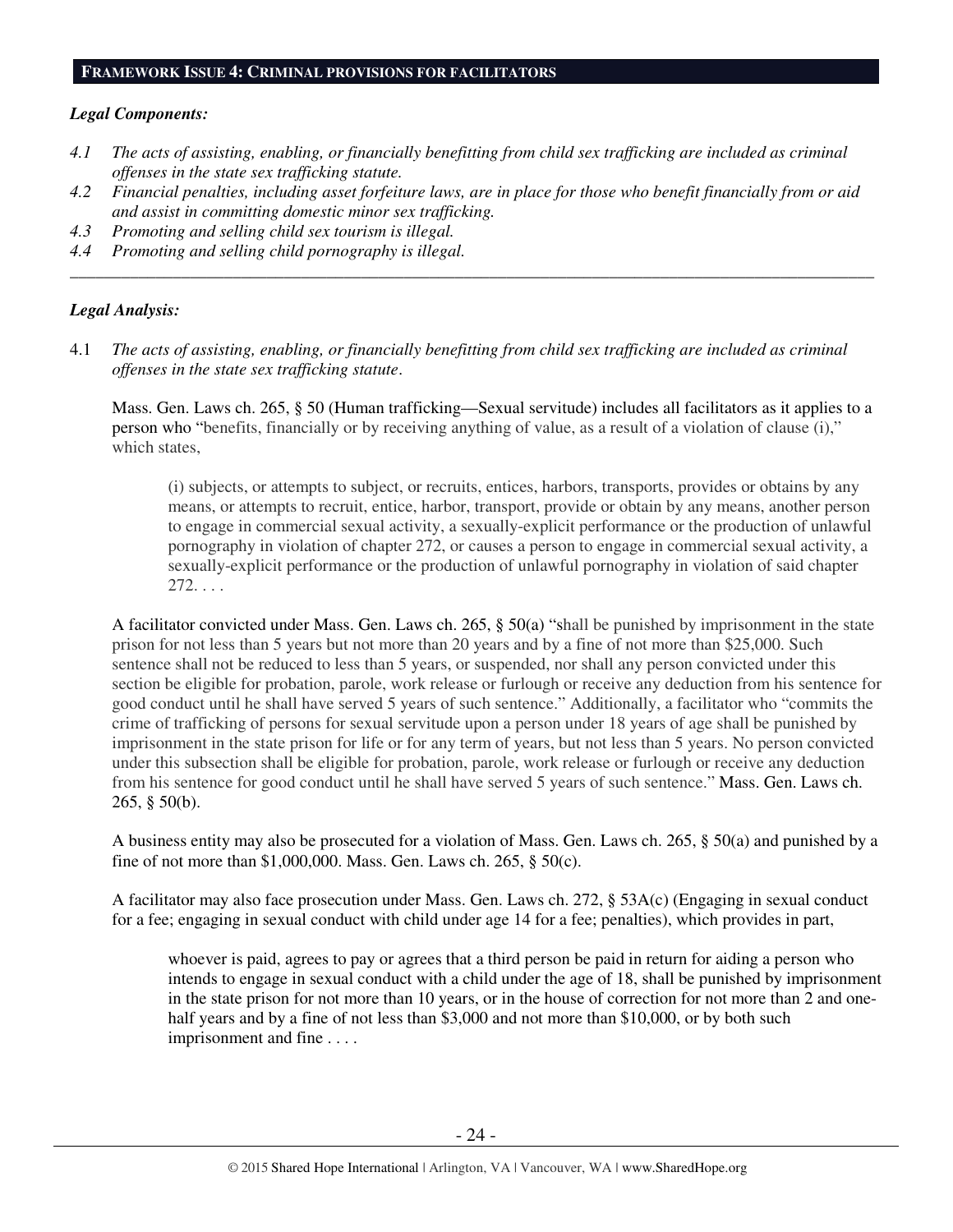Several CSEC laws may be used to prosecute facilitators. Facilitators may be prosecuted for violating Mass. Gen. Laws ch. 272, § 2 (Abduction of persons for the purpose of prostitution or unlawful sexual intercourse)<sup>50</sup> where the facilitator "aids and assists in such abduction" for the purpose of prostitution. A conviction under Mass. Gen. Laws ch. 272, § 2 is punishable by imprisonment up to 3 years in the state prison or up to 1 year imprisonment in jail, a fine of up to \$1,000, or both imprisonment and a fine. If convicted under Mass. Gen. Laws ch. 272, § 53A(c), a facilitator faces a mandatory fine of at least \$3,000 and up to \$10,000.

Mass. Gen. Laws ch. 272, § 4A (Promoting child prostitution; mandatory sentence) could be used to prosecute a facilitator who "knowingly aids and assists" in inducing a minor to become a prostitute. A facilitator may also be prosecuted under ch. 272, § 4B (Living off or sharing earnings of minor prostitute). A conviction under Mass. Gen. Laws ch. 272, § 4A is punishable by imprisonment for 3–5 years in the state prison and a fine of \$5,000.<sup>51</sup> Mass. Gen. Laws ch. 272, § 4A.

4.2 *Financial penalties, including asset forfeiture laws, are in place for those who benefit financially from or aid and assist in committing domestic minor sex trafficking.* 

Facilitators may be subject to fines ranging from \$1,000–\$1,000,000 for convictions related to their activities. Facilitators convicted under Mass. Gen. Laws ch. 265, § 50 (Human trafficking—Sexual servitude) are subject to fines. Mass. Gen. Laws ch. 265, § 50 is punishable by a fine not to exceed \$25,000. Corporations shall also be fined for facilitation of Mass. Gen. Laws ch. 265, § 50, which requires that "[a] business entity that commits trafficking of persons for sexual servitude shall be punished by a fine of not more than \$1,000,000."<sup>52</sup> Mass. Gen. Laws ch. 265, § 50(c). Additionally, facilitators who violate Mass. Gen. Laws ch. 272, § 4A (Promoting child prostitution; mandatory sentence) or § 4B (Living off or sharing earnings of minor prostitute) may be required to pay a fine of \$5,000, and facilitators who violate Mass. Gen. Laws ch. 272, § 2 may be required to pay a fine of \$1,000.

Facilitators may also be required to make restitution to their victims, as Mass. Gen. Laws ch. 258B, § 3(o), (u) (Rights of victims and witnesses of crime) specifies that victims shall have the right "to request that restitution be an element of the final disposition of a case and to obtain assistance from the prosecutor in the documentation of the victim's losses" and "to be informed that the victim may have a right to pursue a civil action for damages relating to the crime, regardless of whether the court has ordered the defendant to make restitution to the victim."

Facilitators face mandatory asset forfeiture pursuant to Mass. Gen. Laws ch. 265, § 55, which states,"[a]ll monies furnished or intended to be furnished by any person in exchange for forced labor or services or sexual servitude, and all monies used or intended to be used to facilitate any violation of section 50 or 51 shall be subject to forfeiture. . ." These monies "shall be made available by the court to any victim ordered restitution by the court pursuant to section 3 of chapter 258B." Mass. Gen. Laws ch. 265, §55.

Additionally, facilitators face asset forfeiture pursuant to Mass. Gen. Laws ch. 265, § 56 (Human Trafficking— Property subject to forfeiture).<sup>53</sup> Seizure of forfeitable property is governed by Mass. Gen. Laws ch. 265, §  $56(g)$ , which states "During the pendency of the proceedings, the court may issue at the request of the commonwealth ex parte any preliminary order or process as is necessary to seize or secure the property for which forfeiture is sought and to provide for its custody." The final order of the court shall be deposited into

<sup>50</sup> *See supra* Section 1.2 for the provisions of Mass. Gen. Laws ch. 272, § 2.

<sup>51</sup> *See supra* note 36.

<sup>52</sup> *See supra* note 33.

<sup>&</sup>lt;sup>53</sup> See supra Section 2.8 for full discussion of Mass. Gen. Laws ch. 265, § 56<sup>53</sup> (Human Trafficking—Property subject to forfeiture).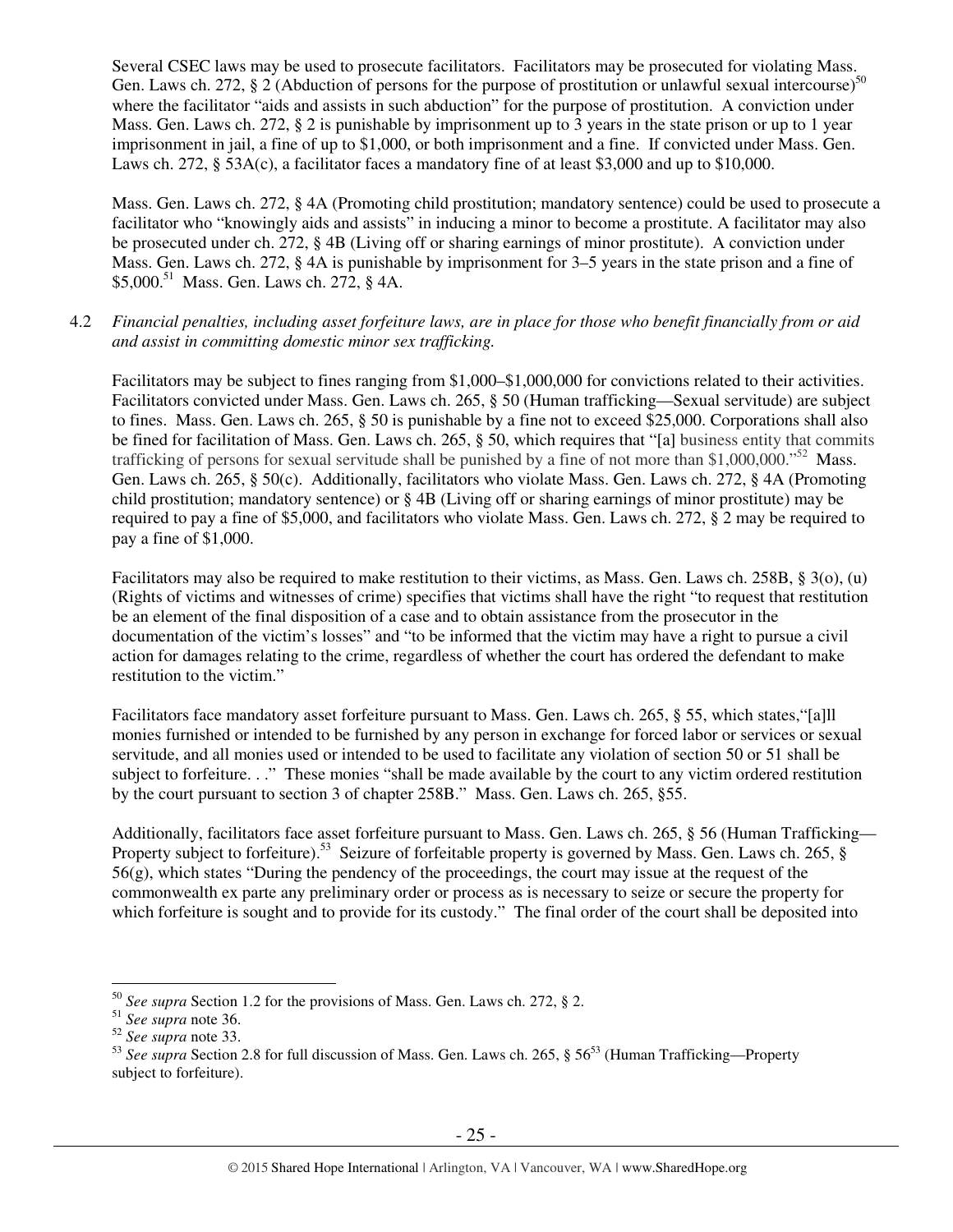the Victims of Human Trafficking Trust Fund<sup>54</sup> established in section 66A of chapter 10. Mass. Gen. Laws ch. 265, § 56(e).

4.3 *Promoting and selling child sex tourism is illegal*.

No specific provision in the Massachusetts code expressly prohibits promoting or selling child sex tourism.

- 4.3.1 Recommendation: Enact a law that prohibits selling or offering to sell travel services that include or facilitate travel for the purpose of engaging in commercial sexual exploitation of a minor or prostitution of a minor, if the travel or sale of travel services is occurring in Massachusetts.
- 4.4 *Promoting and selling child pornography is illegal*.

The dissemination of child pornography is illegal in Massachusetts under Mass. Gen. Laws ch. 272, §29B (Child pornography—dissemination). Mass. Gen. Laws ch. 272, §29B(a) makes it illegal to disseminate, or possess with the intent to disseminate

with lascivious intent . . . any visual material that contains a representation or reproduction of any posture or exhibition in a state of nudity involving the use of a child who is under eighteen years of age, knowing the contents of such visual material or having sufficient facts in his possession to have knowledge of the contents thereof . . . .

Additionally, Mass. Gen. Laws ch. 272, §29B(b) makes it a crime if a person disseminates, or possesses with the intent to disseminate

with lascivious intent . . . any visual material that contains a representation or reproduction of any act that depicts, describes, or represents sexual conduct participated or engaged in by a child who is under eighteen years of age, knowing the contents of such visual material or having sufficient facts in his possession to have knowledge of the contents thereof . . . .

Convictions under Mass. Gen. Laws ch. 272, §29B (a), (b) are punishable by imprisonment for 10–20 years in the state prison or fines of the greater of \$10,000–\$50,000 or 3 times "the monetary value of any economic gain derived from" the dissemination of the pornography, or both imprisonment and fines. Mass. Gen. Laws ch. 272, §29B (a), (b).

 $\overline{a}$ <sup>54</sup> *See supra* note 28.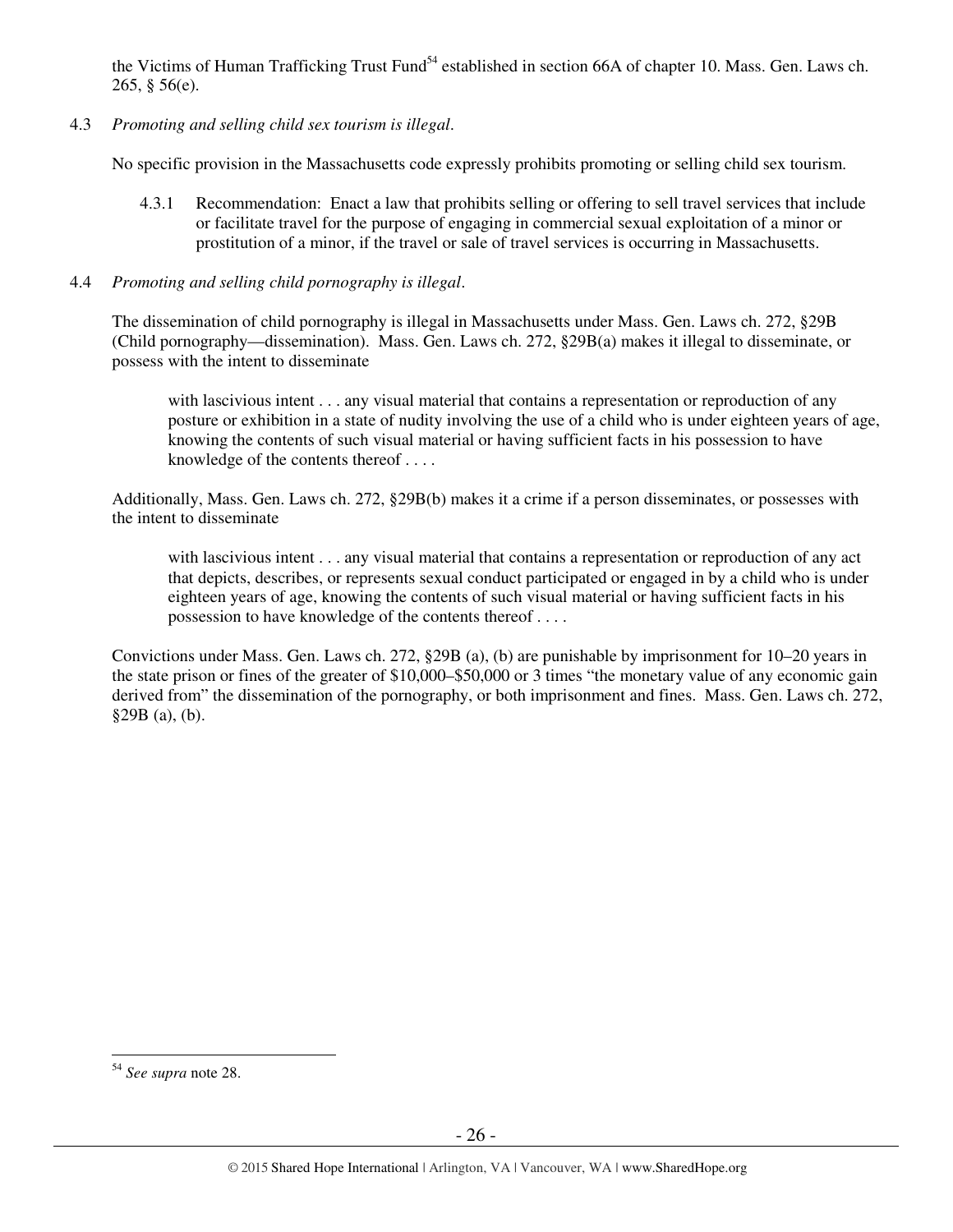## **FRAMEWORK ISSUE 5: PROTECTIVE PROVISIONS FOR THE CHILD VICTIMS**

## *Legal Components:*

- *5.1 Statutorily-mandated victim services define "victim" to specifically include victims of domestic minor sex trafficking or commercial sexual exploitation of children (CSEC) to ensure prompt identification and access to victims' rights and services.*
- *5.2 The state sex trafficking statute expressly prohibits a defendant from raising consent of the minor to the commercial sex acts as a defense.*
- *5.3 Prostitution laws apply only to adults, preventing criminalization of minors under 18 for prostitution offenses.*
- *5.4 State law provides a non-punitive avenue to specialized services through one or more points of entry.*
- *5.5 Commercial sexual exploitation or sex trafficking is identified as a type of abuse and neglect within child protection statutes.*
- *5.6 The definition of "caregiver" or another related term in the child welfare statutes is not a barrier to a sex trafficked child accessing the protection of child welfare.*
- *5.7 Crime victims' compensation is specifically available to a child victim of sex trafficking or commercial sexual exploitation of children (CSEC) without regard to ineligibility factors.*
- *5.8 Victim-friendly procedures and protections are provided in the trial process for minors under 18.*
- *5.9 Expungement or sealing of juvenile delinquency records resulting from arrests or adjudications for prostitution-related offenses committed as a result of, or in the course of, the commercial sexual exploitation of a minor is available within a reasonable time after turning 18.*
- *5.10 Victim restitution and civil remedies for victims of domestic minor sex trafficking or commercial sexual exploitation of children (CSEC) are authorized by law.*
- *5.11 Statutes of limitations for civil and criminal actions for child sex trafficking or commercial sexual exploitation of children (CSEC) offenses are eliminated or lengthened sufficiently to allow prosecutors and victims a realistic opportunity to pursue criminal action and legal remedies.*

*\_\_\_\_\_\_\_\_\_\_\_\_\_\_\_\_\_\_\_\_\_\_\_\_\_\_\_\_\_\_\_\_\_\_\_\_\_\_\_\_\_\_\_\_\_\_\_\_\_\_\_\_\_\_\_\_\_\_\_\_\_\_\_\_\_\_\_\_\_\_\_\_\_\_\_\_\_\_\_\_\_\_\_\_\_\_\_\_\_\_\_\_\_\_* 

## *Legal Analysis:*

*5.1 Statutorily-mandated victim services define "victim" to specifically include victims of domestic minor sex trafficking or commercial sexual exploitation of children (CSEC) to ensure prompt identification and access to victims' rights and services.* 

The Massachusetts Code defines sexually exploited children as victims. For purposes of the child welfare statutes, Mass. Gen. Laws ch. 119, § 21 (Definitions applicable to **§** 21 to 55H) defines "sexually exploited child" as any person under the age of 18 who has been subjected to sexual exploitation because such person:

(1) is the victim of the crime of sexual servitude pursuant to section 50 of chapter 265 [Human trafficking—Sexual servitude] or is the victim of the crime of sex trafficking as defined in 22 United States Code 7105 [Protection and assistance for victims of human trafficking]; (2) engages, agrees to engage or offers to engage in sexual conduct with another person in return for a fee, in violation of subsection (a) of section 53A of chapter 272 [Engaging in sexual conduct for fee; payors and payees; penalties], or in exchange for food, shelter, clothing, education or care; (3) is a victim of the crime, whether or not prosecuted, of inducing a minor into prostitution under by section 4A of chapter 272 [Promoting child prostitution; mandatory sentence]; or (4) engages in common night walking or common streetwalking under section 53 of chapter 272 [Common night walkers, disorderly persons and disturbers of the peace].

For purposes of Massachusetts' crime victims compensation laws, Mass. Gen. Laws ch. 258C, §1 (Definitions) defines a "victim" as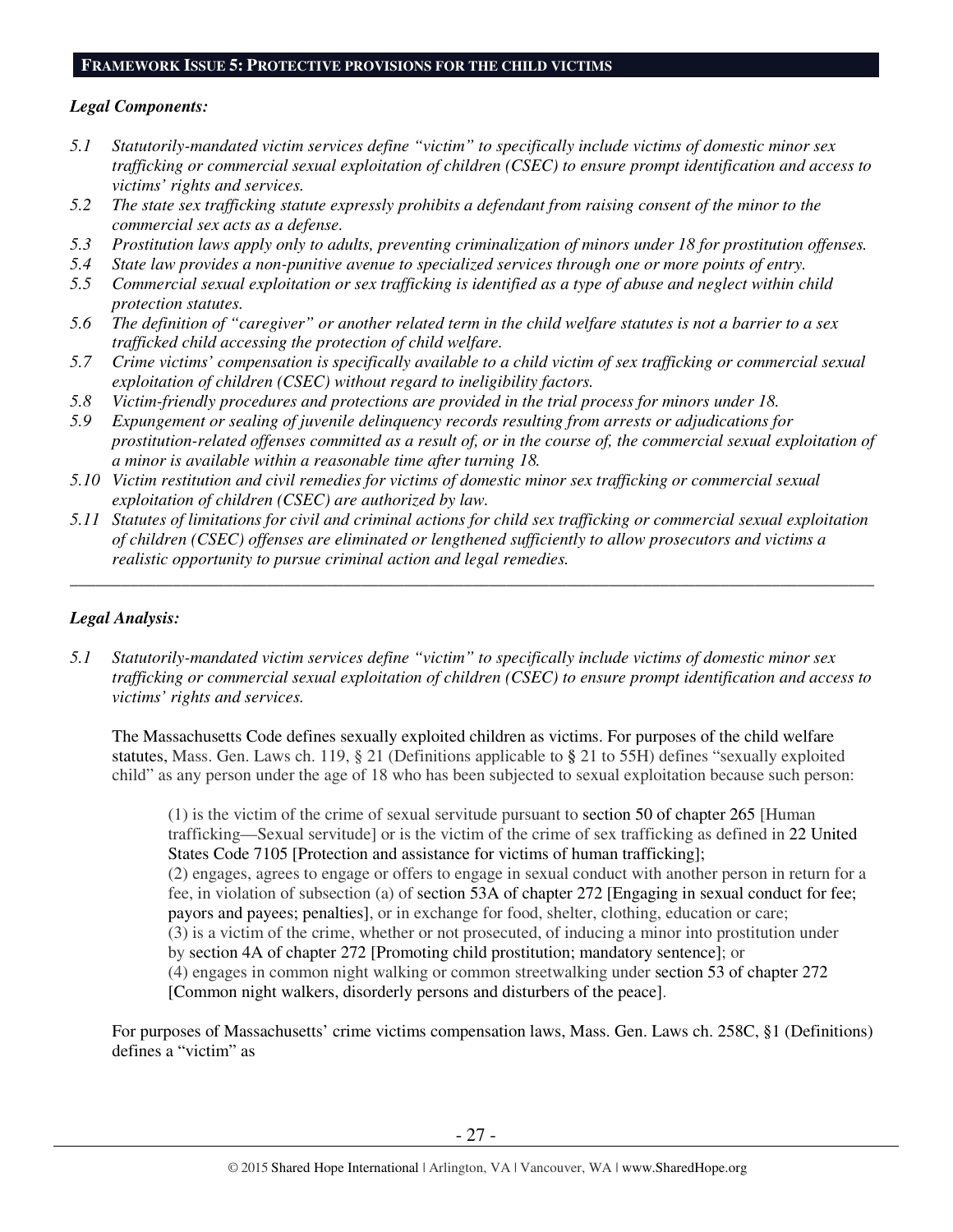a person who suffers personal physical or psychological injury or death:

(a) as a direct result of a crime<sup>55</sup> as defined in this section;

(b) as a result of attempting to assist a person against whom a crime was attempted or committed; or (c) as a result of efforts to prevent a crime or an attempted crime from occurring in his presence or to apprehend a person who had committed a crime in his presence.

As used within Chapter 258B (Rights of victims and witnesses of crime) of the Massachusetts Code. Mass. Gen. Laws ch. 258B, §1 (Definitions) defines a "victim" as

any natural person who suffers direct or threatened physical, emotional, or financial harm as the result of the commission or attempted commission of a crime or delinquency offense, as demonstrated by the issuance of a complaint or indictment, the family members of such person if the person is a minor . . . and, for relevant provisions of this chapter, a person who is the subject of a case reported to a prosecutor pursuant to . . . section fifty-one B of chapter one hundred and nineteen [Duties of Department as to Child Abuse Reports], and the family members of such person if the person is a minor . . . .

For purposes of confidential communications related to caseworker privileges for victims of human trafficking, "victim" is defined under Mass. Gen. Laws ch. 233, § 20M (Confidential communication between human trafficking victim and victim's caseworker) as

a person who is subjected to the conduct prohibited under sections 50 [Human trafficking—Sexual servitude] or 51 [Human trafficking—Forced services] of chapter 265.

*5.2 The state sex trafficking statute expressly prohibits a defendant from raising consent of the minor to the commercial sex acts as a defense.* 

The Massachusetts human trafficking law does not expressly prohibit a defendant from raising consent of the minor to the commercial sex acts as a defense. Mass. Gen. Laws ch. 265, §§ 50 (Human trafficking—Sexual servitude). Only one of Massachusetts's CSEC laws expressly states that a minor's consent to the offenses is not a defense for the perpetrator. Mass. Gen. Laws ch. 272, § 29A(c) (Child pornography—enticement, solicitation, employment of children), states that, "[i]n a prosecution under this section, a minor shall be deemed incapable of consenting to any conduct of the defendant for which said defendant is being prosecuted." None of Mass. Gen. Laws ch. 265, § 26C (Enticement of children), § 26D (Enticement of child under age 18 to engage in prostitution, human trafficking or commercial sexual activity), ch. 272, § 4A (Promoting child prostitution; mandatory sentence), § 4B (Deriving support from child prostitution; mandatory sentence), or § 53A (Engaging in sexual conduct for a fee; payors and payees; penalties) expressly prohibit a defendant from using the consent of a minor to a commercial sex act as a defense to the crime. However, the sex offense Mass. Gen. Laws ch. 265, § 13B 1/2 (Commission of indecent assault and battery on a child under the age of 14 during commission of certain offenses or by mandated reporters) states in part, "In a prosecution under this section, a child under the age of 14 years shall be deemed incapable of consenting to any conduct of the defendant for which such defendant is being prosecuted."

5.2.1 Recommendation: Amend Mass. Gen. Laws ch. 265, § 50 (Human trafficking—Sexual servitude), § 26C(b) (Enticement of children), § 26D (Enticement of child under age 18 to engage in prostitution, human trafficking or commercial sexual activity), ch. 272, § 4A (Promoting child prostitution; mandatory sentence), § 4B (Deriving support from child prostitution; mandatory

 $\overline{a}$  $<sup>55</sup>$  Mass. Gen. Laws ch. 258C, § 1 (Definitions) defines a "crime" in part as "an act committed by a person which, if</sup> committed by a mentally competent, criminally responsible adult who has no legal exemption or defense, would constitute a crime."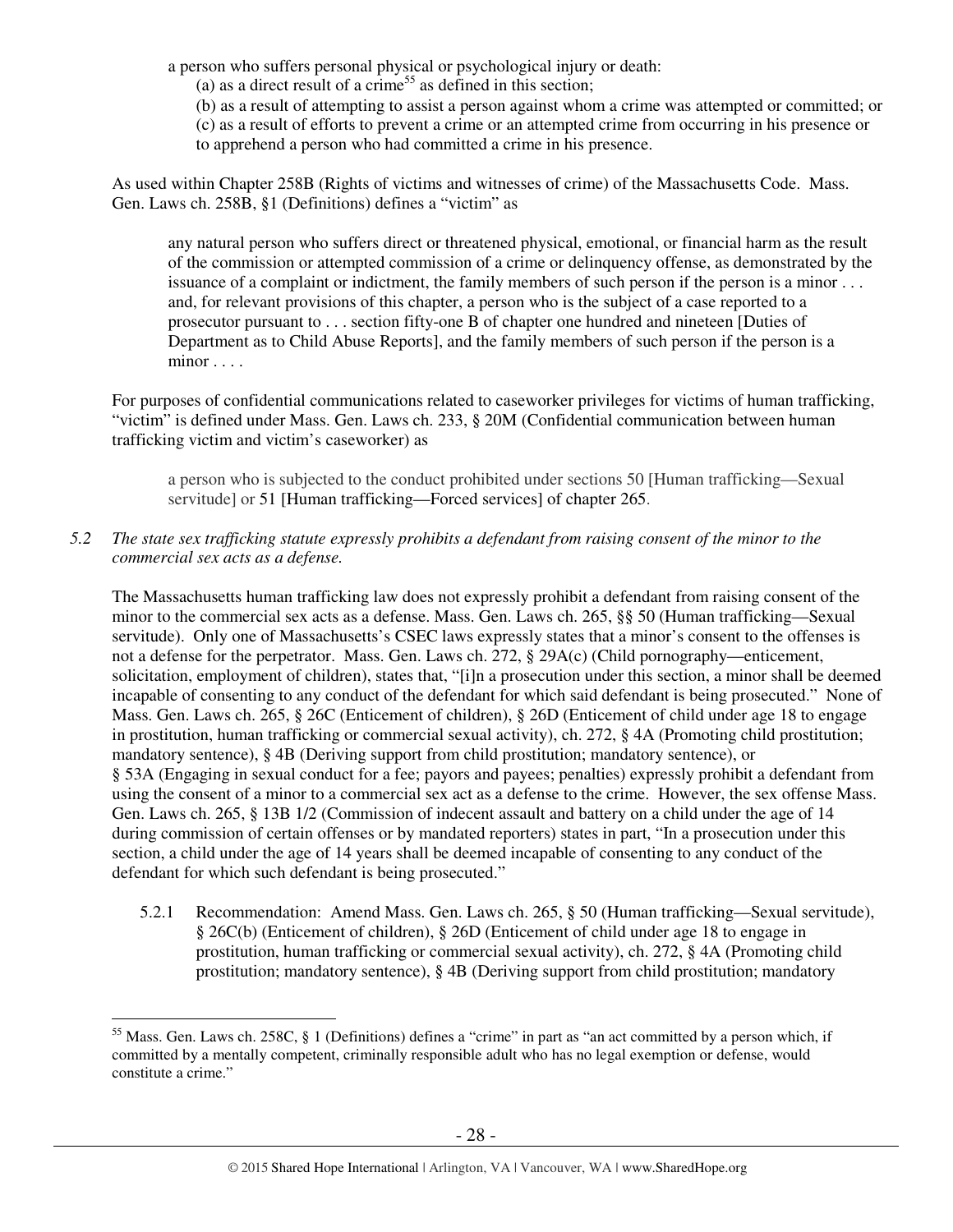sentence), and § 53A(b) (Engaging in sexual conduct for a fee; payors and payees; penalties) to clarify that a minor's consent is not a defense to commercial sexual exploitation.

# *5.3 Prostitution laws apply only to adults, preventing criminalization of minors under 18 for prostitution offenses.*

Massachusetts's prostitution law does not exclude minors from prosecution for prostitution offenses. Mass. Gen. Laws ch. 272, § 53A(a) (Engaging in sexual conduct for fee; payors and payees; penalties) makes it illegal if anyone "engages, agrees to engage, or offers to engage in sexual conduct with another person in return for a fee . . . ." A conviction under this statute is punishable by imprisonment up to 1 year in the house of correction or a fine up to \$500, or both imprisonment and a fine. Mass. Gen. Laws ch. 272, § 53A(a).

The offense of prostitution in Mass. Gen. Laws ch. 272, § 53 (Common night walkers, disorderly persons and disturbers of the peace) also does not exclude minors from prosecution, stating only,

(a) Common night walkers, common street walkers, both male and female, persons who with offensive and disorderly acts or language accost or annoy persons of the opposite sex, lewd, wanton and lascivious persons in speech or behavior, keepers of noisy and disorderly houses, and persons guilty of indecent exposure shall be punished by imprisonment in a jail or house of correction for not more than 6 months, or by a fine of not more than \$200, or by both such fine and imprisonment. (b) Disorderly persons and disturbers of the peace, for the first offense, shall be punished by a fine of not more than \$150. On a second or subsequent offense, such person shall be punished by imprisonment in a jail or house of correction for not more than 6 months, or by a fine of not more than \$200, or by both such fine and imprisonment.

Under Mass. Gen. Laws ch. 272, § 62 (Nightwalking—third conviction), a third conviction for "being a common nightwalker" is punishable by imprisonment of 2½ years in the house of correction, the reformatory for women, if the offender is female, or in the Massachusetts reformatory, if the offender is male.

However, under Mass. Gen. Laws ch. 265, § 57 (Human trafficking—Victims accused of common night walking or streetwalking—Affirmative defense),

In any prosecution or juvenile delinquency proceeding of a person who is a human trafficking victim, as defined by section 20M of chapter  $233^{56}$  [Confidential communication between human trafficking victim and the victim's caseworker], it shall be an affirmative defense to charges of engaging in common night walking or common streetwalking in violation of section 53 of chapter 272 and to a violation of section 53A of said chapter 272 that, while a human trafficking victim, such person was under duress or coerced into committing the offenses for which such person is being prosecuted or against whom juvenile delinquency proceedings have commenced.

5.3.1 Recommendation: Amend Mass. Gen. Laws ch. 272, § 53A(a) (Engaging in sexual conduct for fee; payors and payees; penalties) and ch. 272, § 53 (Common nightwalkers, disorderly persons and disturbers of the peace) to eliminate liability for prostitution offenses for all minors under 18.

<sup>&</sup>lt;sup>56</sup> Pursuant to Mass. Gen. Laws ch. 233, § 20M, "Human trafficking victim' or 'victim', a person who is subjected to the conduct prohibited under sections 50 or 51 of chapter 265."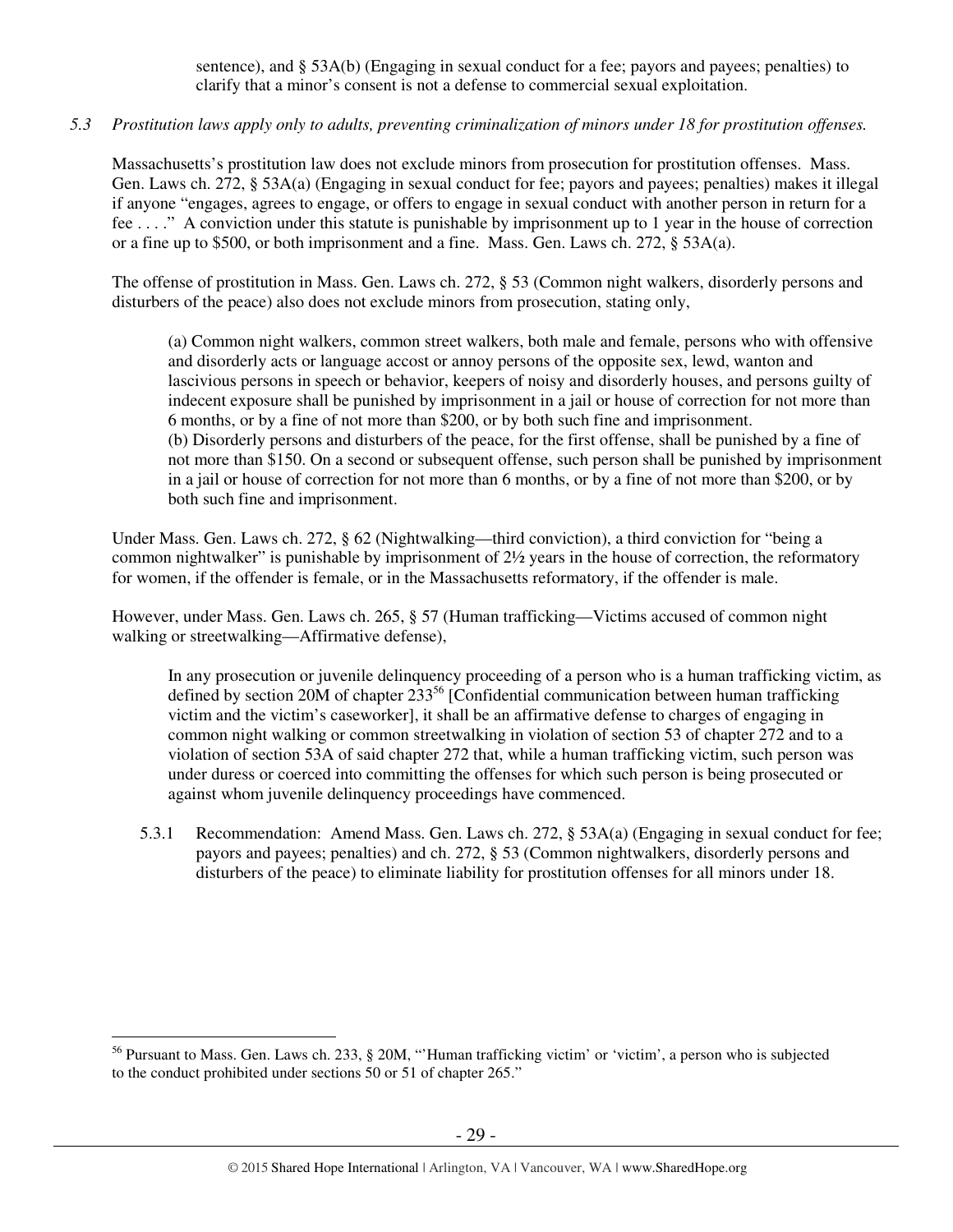# **Child Initially Identified as Abused/Neglected**

Despite the absence of a definition of abuse or neglect under Mass. Gen. Laws ch. 119, § 21 (Definitions Applicable to Sections 21 to  $55H$ <sup>57</sup>, a commercially sexually exploited child<sup>58</sup> is likely to be identified as abused or neglected and directed to child protective services under the mandatory reporting requirements in Mass. Gen. Laws ch. 119, § 51A(a) (Mandated reporter—responsibilities). If a child is identified as abused or neglected under Mass. Gen. Laws ch. 119, § 21 (Definitions Applicable to Sections 21 to 55H), the definition of "caretaker"<sup>59</sup> under 110 Mass. Code Regs. § 2.00 is sufficiently broad to involve Child Protective Services in investigations where the child is in the custody or control of a non-family trafficker.

# *I. Initial Custody*

a. Authority for Initial Custody

Mass. Gen. Laws ch. 119,  $\S$  51A(a) (Mandated reporter—responsibilities) requires mandated reporters<sup>60</sup> who have "reasonable cause to believe that a child is suffering physical or emotional injury resulting from: (i) abuse inflicted upon him which causes harm or substantial risk of harm to the child's health or welfare, including sexual abuse. . .(iv) being a sexually exploited child; or (v) being a human trafficking victim as defined by section 20M of chapter 233," to immediately report the abuse to the Department. Mass. Gen. Laws ch. 119, § 51A(a) also authorizes the mandated reporter to contact law enforcement about the suspected abuse. Mass. Gen. Laws ch. 119, § 51B(k)(3) (Investigation of report of abuse filed under Sec. 51A; removal of child; transmission and filing of written reports; notice to district attorney; disclosure of information by mandated reporter) provides that the Department must advise the district attorney and local law enforcement of any evidence indicating "there is reasonable cause to believe that . . . (3) a child has been sexually exploited, which shall include a violation of section 4A [Promoting child prostitution; mandatory sentence], 4B [Deriving support from child prostitution; mandatory sentence] or 29A [Child pornography—enticement, solicitation, employment of children] of said chapter 272 or is a sexually exploited child or a child who is otherwise a human trafficking victim."

In addition to being directed to child protective services by a mandatory reporter<sup>61</sup> under Mass. Gen. Laws ch. 119, § 51A(a) (Mandated reporter—responsibilities),<sup>62</sup> a sexually exploited minor who seeks treatment for

 $\overline{a}$ 

a person who is: (i) a physician, medical intern, hospital personnel engaged in the examination, care or treatment of persons, medical examiner, psychologist, emergency medical technician, dentist, nurse, chiropractor, podiatrist, optometrist, osteopath, allied mental health and human services professional licensed under section 165 of chapter 112, drug and alcoholism counselor, psychiatrist or clinical social worker; (ii) a public or private school teacher, educational administrator, guidance or family counselor, child care worker, person paid to care for or work with a child in any public or private facility, or home or program funded by the commonwealth or licensed under chapter 15D that provides child care or residential services to children or that provides the services of child care resource and referral agencies, voucher management agencies or family child care systems or child care food programs, licensor of the department of early education and care or school attendance officer; (iii) a probation officer, clerk-magistrate of a district court, parole officer, social worker, foster parent, firefighter, police officer; (iv) a priest, rabbi, clergy member, ordained or licensed minister, leader of any church or religious body, accredited Christian

 $57$  See section 5.5 for a full analysis of the definition of abuse.

<sup>&</sup>lt;sup>58</sup> See *supra* section 5.1 for the definition of "sexually exploited child."

<sup>59</sup> *See* Section 5.6 for a full analysis of the definition of "caretaker."

<sup>60</sup> *See supra* note 61.

 $<sup>61</sup>$  Mass. Gen. Laws ch. 119, § 21 (Definitions applicable to Secs. 21 to 51H) defines a "mandated reporter" as</sup>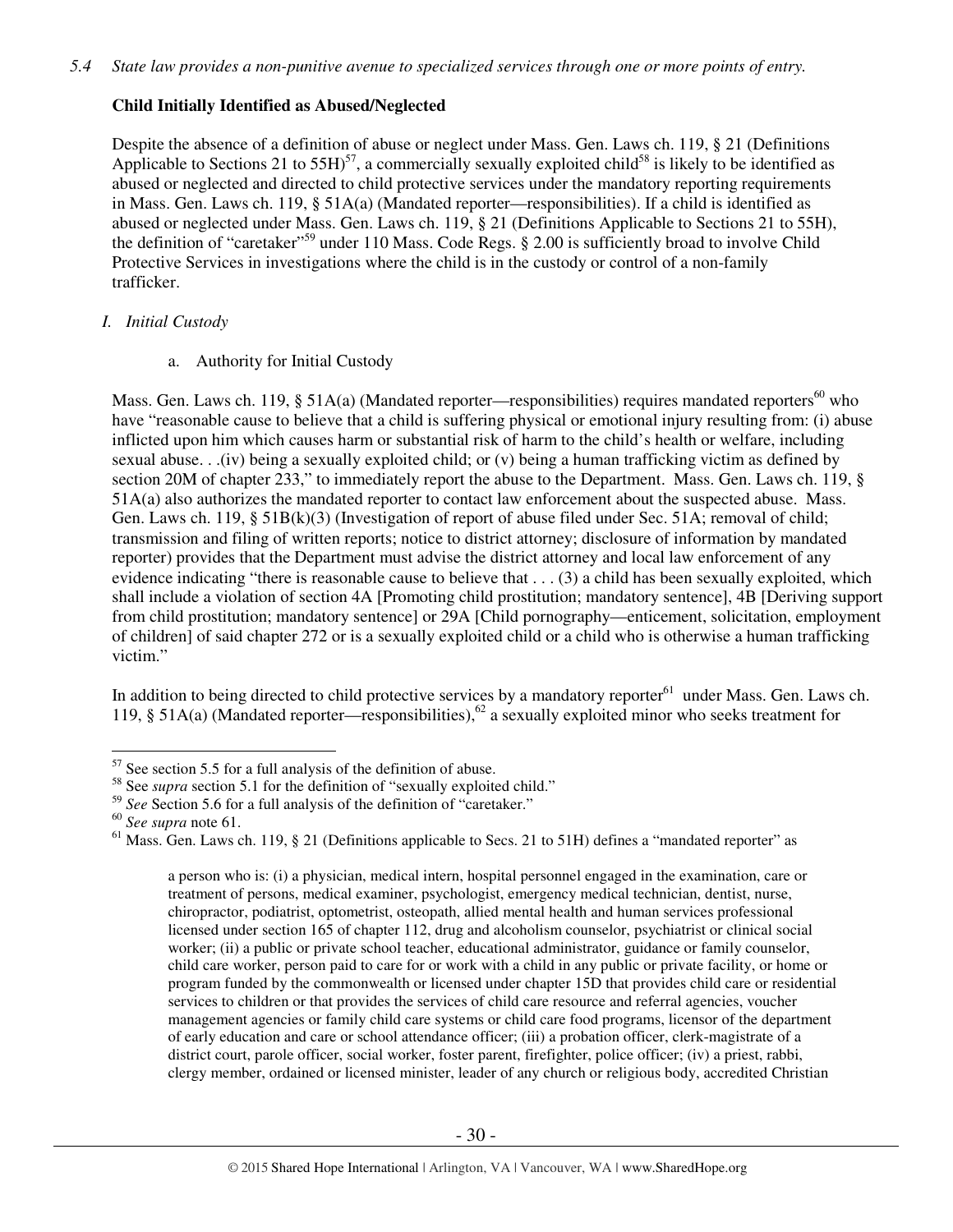injuries at a hospital may also be identified by a health care practitioner pursuant to Mass. Gen. Laws ch. 119, § 51C (Custody of child pending transfer or hearing).

After receiving a 51A report<sup>63</sup> of suspected child abuse or neglect, Mass. Gen. Laws ch. 119,  $\S$  51B(a) (Duties of department as to child abuse reports) requires the Department, to investigate the allegations. Mass. Gen. Laws ch. 119, § 51B further provides

(a) Upon receipt of a report filed under section 51A, the department shall investigate the suspected child abuse or neglect, provide a written evaluation of the household of the child, including the parents and home environment and make a written determination relative to the safety of and risk posed to the child and whether the suspected child abuse or neglect is substantiated. The department shall immediately report to the district attorney and local law enforcement authorities, a sexually exploited child or a child who is otherwise a human trafficking victim, regardless of whether the child is living with a parent, guardian or other caretaker.

(c) If the department has reasonable cause to believe a child's health or safety is in immediate danger from abuse or neglect, the department shall take a child into immediate temporary custody if it has reasonable cause to believe that the removal is necessary to protect the child from abuse or neglect. . . . . . . .

(e) Notwithstanding subsection (c), whenever the department has reasonable cause to believe that removal is necessary to protect a child from abuse or neglect, it shall take the child into immediate temporary custody. If a child is taken into immediate temporary custody, the department shall make a written report stating the reasons for such removal and shall file a care and protection petition under section 24 on the next court day.

#### . . . .

 $\overline{a}$ 

. . . .

(k) The department shall notify and shall transmit copies of substantiated 51A reports and its written evaluations and written determinations under subsection (a) or (b) to the district attorney for the county in which the child resides and for the county in which the suspected abuse or neglect occurred, and to the local law enforcement authorities in the city or town in which the child resides and in the city or town in which the suspected abuse or neglect occurred when the department has reasonable cause to believe that 1 of the conditions listed below resulted from abuse or neglect.

. . . .

(3) a child has been sexually exploited, which shall include a violation of section 4A [Promoting child prostitution; mandatory sentence], 4B [Deriving support from child prostitution; mandatory sentence] or 29A [Child pornography—enticement, solicitation, employment of children] of said chapter 272 or is a sexually exploited child or a child who is otherwise a human trafficking victim.

In cases where the report under section 51A is made by a health care practitioner after a minor has sought treatment for injuries at a hospital and "[i]f hospital personnel collect physical evidence of abuse or neglect of the child, the local district attorney, local law enforcement authorities, and the department shall be immediately notified. Mass. Gen. Laws ch. 119, § 51A(b) (Mandated reporter—responsibilities).

Science practitioner, person performing official duties on behalf of a church or religious body that are recognized as the duties of a priest, rabbi, clergy, ordained or licensed minister, leader of any church or religious body, accredited Christian Science practitioner, or person employed by a church or religious body to supervise, educate, coach, train or counsel a child on a regular basis; (v) in charge of a medical or other public or private institution, school or facility or that person's designated agent; or (vi) the child advocate. <sup>62</sup> See supra section 5.4 for a full analysis of mandatory reporting and victim identification.

<sup>63</sup> Mass. Gen. Laws ch. 119 § 21 (Definitions applicable to Secs. 21 to 51H) defines "51A report" as "a report filed with the department under section 51A that details suspected child abuse or neglect."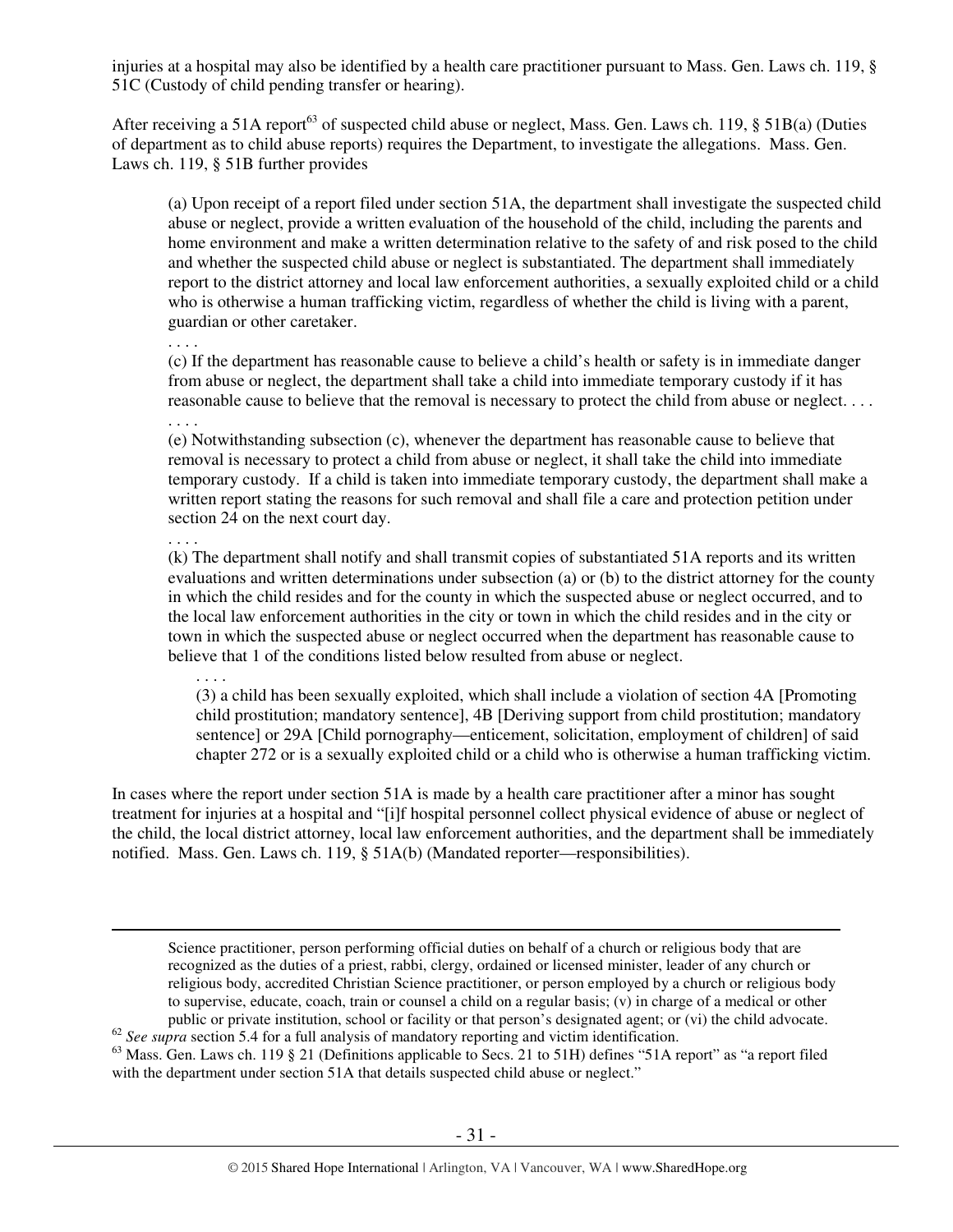Once a 51A or 51B report has been filed identifying a child as sexually exploited, Mass. Gen. Laws ch. 119 § 51D authorizes multi-disciplinary response teams to assess the child's case and make recommendations. Pursuant to Mass. Gen. Laws ch. 119 § 51D,

Each team shall consist of the department's caseworker for the particular case, $<sup>1</sup>$  representative of</sup> the appropriate district attorney, and at least 1 other member appointed by the area director who is not an employee of either office. The additional member shall have training and experience in the fields of child welfare or criminal justice and, as far as practicable, be involved with the provision of services to these families. No members of a team shall receive any compensation, or in the case of a state employee, any additional compensation, for service on the team.

For 51A reports specifically involving a sexually exploited child or a child who is otherwise a human trafficking victim, the multi-disciplinary service team may consist of a team of professionals trained or otherwise experienced and qualified to assess the needs of sexually exploited children or children who are otherwise human trafficking victims including, but not limited to, a police officer, as defined by section 1 of chapter 90C, or other person designated by a police chief, as defined in said section 1 of said chapter 90C, an employee of the department of children and families, a representative of the appropriate district attorney, a social service provider, a medical professional or a mental health professional.

The team shall review and monitor the service plan developed by the department under subsection (g) of section 51B. The team shall evaluate the effectiveness of the service plan in protecting the child from further abuse or neglect. The team shall make recommendations regarding amendments to the service plan, the advisability of prosecuting members of the family, and the possibility of utilizing diversionary alternatives. If the team finds that services required under such plan are not provided to the family, the case shall be referred to the commissioner.

. . . .

For 51B reports specifically involving a sexually exploited child, the purpose of the multidisciplinary service team shall be to determine whether the child has been sexually exploited or is otherwise a human trafficking victim and to recommend a plan for services to the department that may include, but shall not be limited to, shelter or placement, mental health and medical care needs and other social services. . . .

b. Placement

Mass. Gen. Laws ch. 119, § 51C (Custody of child pending transfer or hearing) further provides,

If a parent or other person requests the release from a hospital of a child reported pursuant to section fifty-one A, the presiding judge of the juvenile court of the judicial district in which such hospital is located may, if he believes such release would be detrimental to the child's health or safety, authorize the hospital and the attending physician, by any means of communication, to keep such a child in the hospital until custody is transferred to the department or until a hearing may be held relative to the care and custody of such child.

Any other physician treating a child reported pursuant to section fifty-one A may be so authorized by the court to keep such child in his custody until such time as the custody of the child has been transferred to the department or until a hearing may be held relative to the care and custody of such child.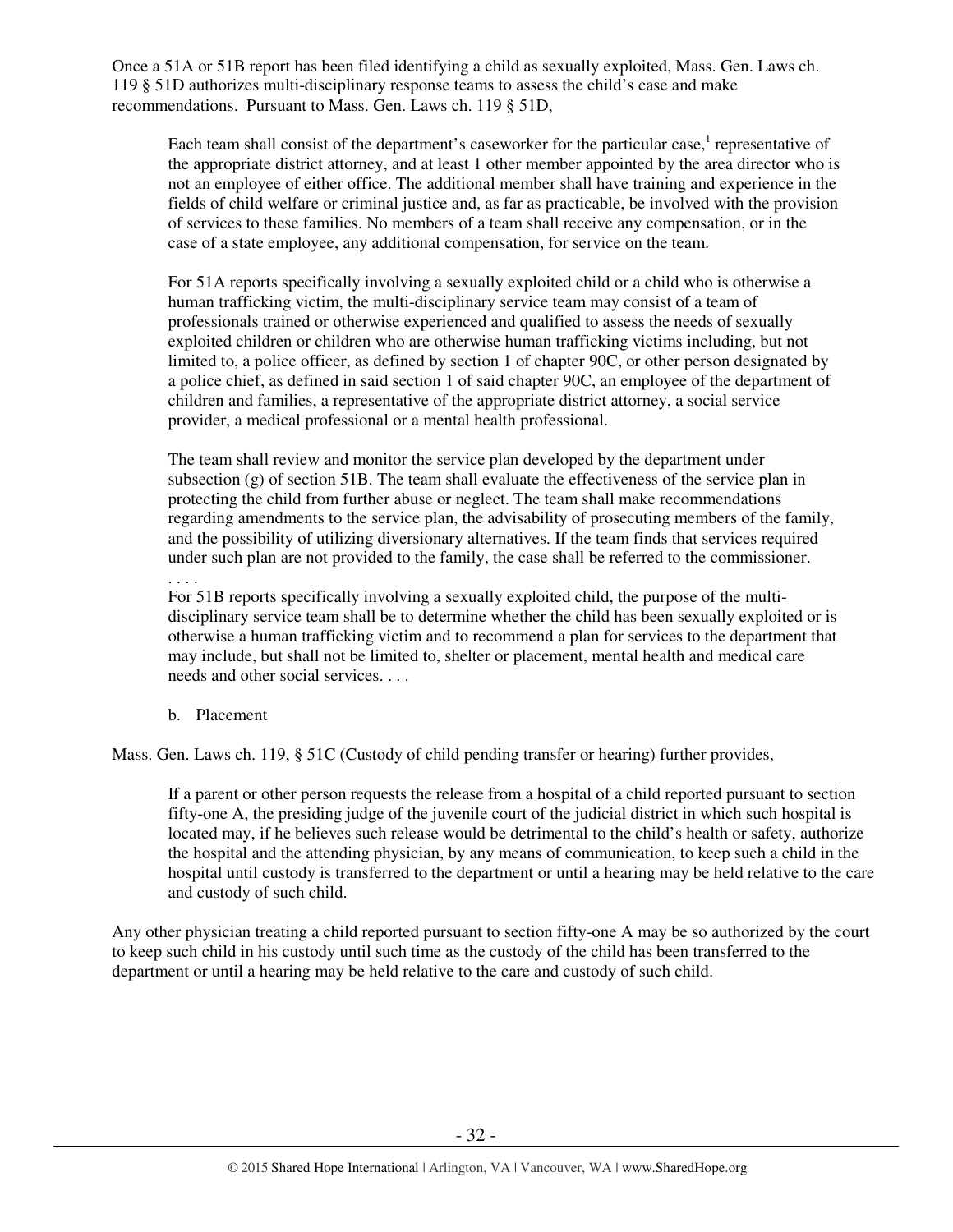# *II. Process following initial custody*

For the Department to maintain protective custody of a child for another 72 hours, the Department must file a care and protection petition with the juvenile court pursuant to Mass. Gen. Laws Ch. 119 § 24 (Powers and duties of divisions of juvenile court department as to custody of children), which states in part,

A person may petition under oath the juvenile court alleging on behalf of a child within its jurisdiction that the child:

(a) is without necessary and proper physical or educational care and discipline;

(b) is growing up under conditions or circumstances damaging to the child's sound character development;

(c) lacks proper attention of the parent, guardian with care and custody or custodian; or (d) has a parent, guardian or custodian who is unwilling, incompetent or unavailable to provide any such care, discipline or attention.

Mass. Gen. Laws ch. 119, § 24 further provides that if, after the petitioner testifies under oath, there is

[R]easonable cause to believe that: (i) the child is suffering from serious abuse or neglect or is in immediate danger of serious abuse or neglect; and (ii) that immediate removal of the child is necessary to protect the child from serious abuse or neglect, the court may issue an emergency order transferring custody of the child for up to 72 hours to the department or to a licensed child care agency or individual described in subclause (ii) of clause (2) of subsection (b) of Section 26 ["any agency or other private organization licensed or otherwise authorized by law to receive and provide care for the child"].

# *III. Placement process pending adjudication/investigation*

Pursuant to Mass. Gen. Laws ch. 119, § 25 (Hearing; custody of child), "The petition under section 24 may be heard on the merits when a child is taken into custody and brought before the court or may be continued to a time fixed for hearing. Pending the hearing on the merits, the court may allow the child to be placed in the care of some suitable person or licensed agency<sup>64</sup> providing foster care for children or may commit the child to the custody of the department. If the court commits a child to the custody of the department, the court shall consider the provisions of section 29C and shall make the written certification and determinations required by said section 29C."

# *IV. Adjudication*

 $\overline{a}$ 

When the court hears the petition on the merits, Mass. Gen. Laws ch. 119, § 26(b) (Procedure at hearing; order of commitment; petition to dispense with parental consent to adoption; reimbursement of commonwealth; petition for review) provides in part, "If the court finds the allegations in the petition proved within the meaning of this chapter, it may adjudge that the child is in need of care and protection. In making such adjudication, the health and safety of the child shall be of paramount concern. If the child is adjudged to be in need of care and protection, the court may commit the child to the custody of the department until he becomes an adult or until, in the opinion of the department, the object of his commitment has been accomplished, whichever occurs first;

 $64$  Mass. Gen. Laws. Ch. 119, § 23(a)(7) (Responsibility of department to provide foster care for children; placement with relatives; funeral expenses; child profile form; extension of support of child until 22 years of age; assignment of support rights; assistance to foster care families) provides, "A temporary shelter care facility program or a group care facility, licensed under chapter 15D [repealed], may provide temporary shelter for a 72-hour period to a child without parental consent, if the child's welfare would be endangered if such shelter were not immediately provided. At the expiration of the 72-hour period, the licensee shall: (i) secure the consent of a parent or guardian to continued custody and care; (ii) refer the child to the department for custody and care; or (iii) refuse to provide continued care and custody to the child."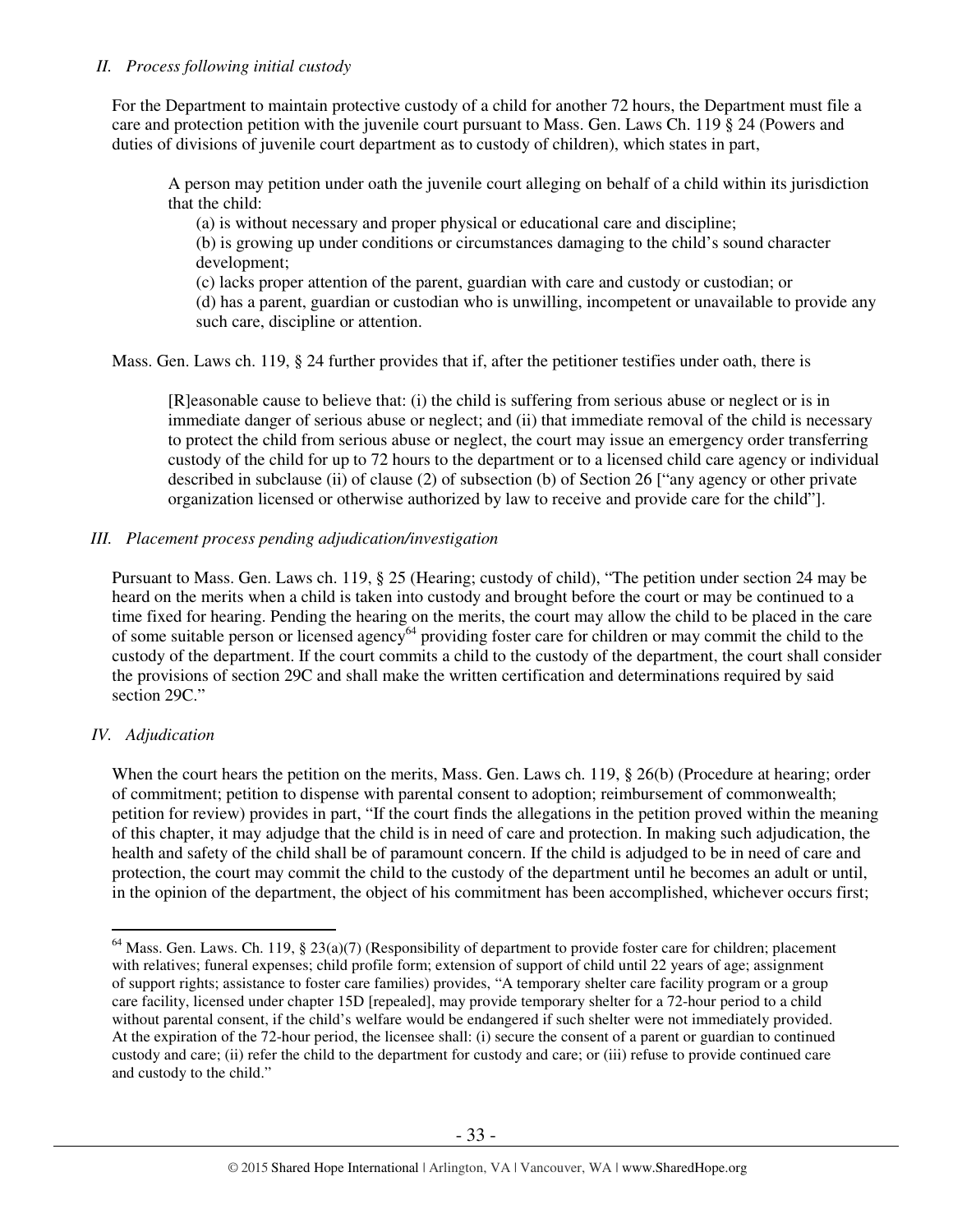and the court shall consider the provisions of section 29C and shall make the written certification and determinations required by said section 29C." The court may also make other orders as set forth in the statute.

# *V. Outcomes*

Mass. Gen. Laws ch. 119, § 29C (Judicial certification of need to remove child from home) provides, "If a court of competent jurisdiction commits, grants custody or transfers responsibility for a child to the department or its agent, the court shall certify that the continuation of the child in his home is contrary to his best interests and shall determine whether the department or its agent, as appropriate, has made reasonable efforts prior to the placement of a child with the department to prevent or eliminate the need for removal from the home . . . . In making any determination, the health and safety of the child shall be of paramount concern." Pursuant to Mass. Gen. Laws Ch. 119, § 29B(d) (Determination of future status of committed children; orders; permanency hearings; appeals), "The permanency hearing for a child or young adult shall be held within 30 days of a hearing at which a court determines that reasonable efforts to preserve and reunify families are not required pursuant to section 29C. The court may, however, make such determination at the time of the permanency hearing." Mass. Gen. Laws Ch. 119 § 32 (Certain children to be placed in private families) establishes the priorities for placement of children committed to the department. It states in part, "Children in the care or custody of the department shall be placed in private families; provided, that any child who upon examination is found to be in need of special care, treatment or education may, if it is found by the department to be in the best interest of the child, be placed in a public or private institution or school, the primary purpose of which is the special care, treatment or education of children."

# **Child Initially Identified as a Child In Need of Services**

Pursuant to Mass. Gen. Laws ch. 119, § 21, a sexually exploited minor is specifically defined as a "child in need of services," which is defined, in part, as

a child between the ages of 6 and 17 who: (a) repeatedly runs away from the home of a parent or legal guardian; (b) repeatedly fails to obey the lawful and reasonable commands of a parent or legal guardian, thereby interfering with the parent's or legal guardian's ability to adequately care for and protect the child; (c) repeatedly fails to obey lawful and reasonable school regulations; (d) when not otherwise excused from attendance in accordance with lawful and reasonable school regulations, willfully fails to attend school for more than 8 school days in a quarter; or (e) is a sexually exploited child.

Pursuant to Mass. Gen. Laws ch. 119, § 21, a "sexually exploited child" is defined as,

any person under the age of 18 who has been subjected to sexual exploitation because such person:

(1) is the victim of the crime of sexual servitude pursuant to section 50 of chapter 265 or is the victim of the crime of sex trafficking as defined in 22 United States Code 7105;

(2) engages, agrees to engage or offers to engage in sexual conduct with another person in return for a fee, in violation of subsection (a) of section 53A of chapter 272, or in exchange for food, shelter, clothing, education or care;

(3) is a victim of the crime, whether or not prosecuted, of inducing a minor into prostitution under by section 4A of chapter 272; or

(4) engages in common night walking or common streetwalking under section 53 of chapter 272.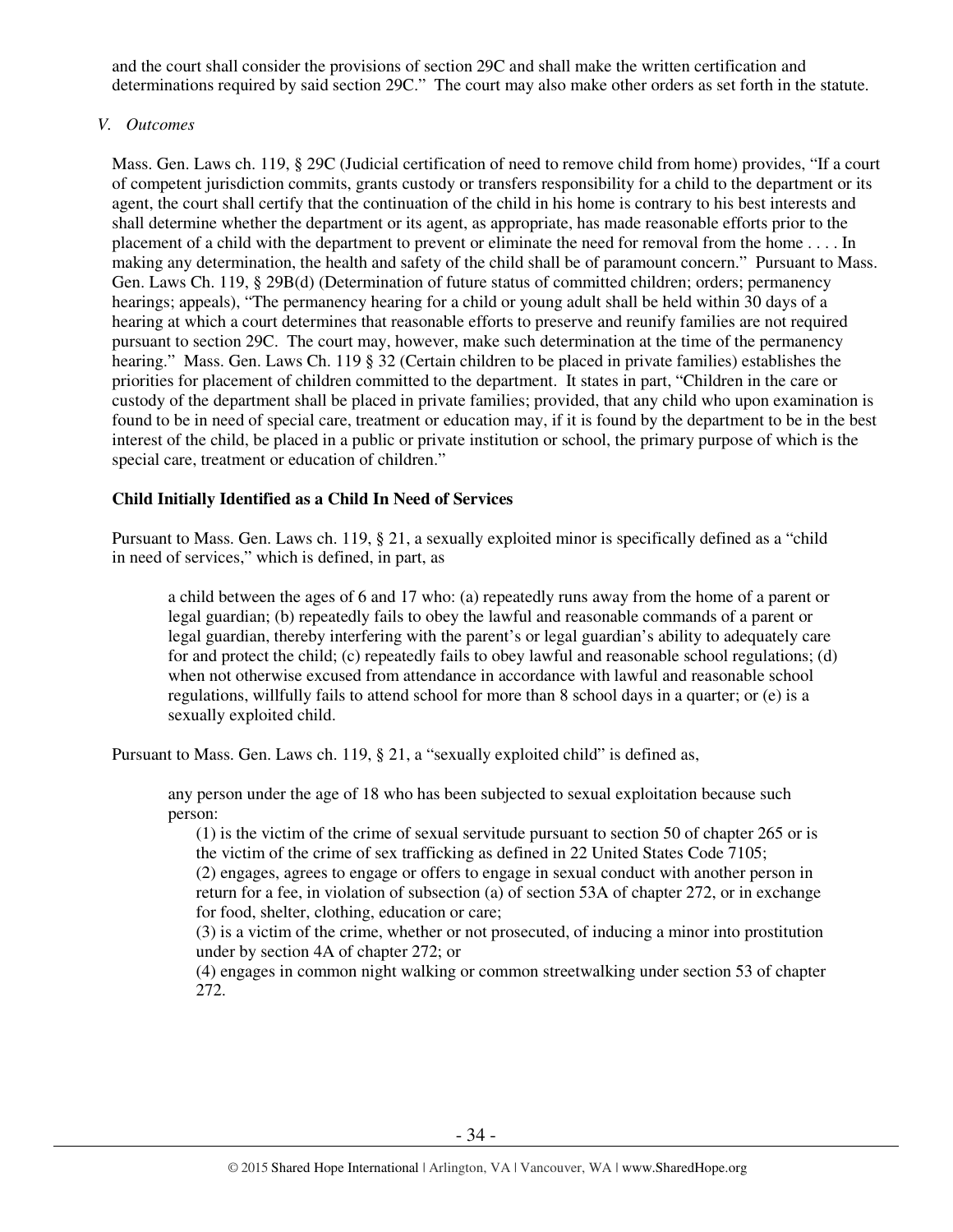# *I. Initial Custody*

 $\overline{a}$ 

## a. Authority for Initial Custody

A specialized post-custody process is available for children identified as sexually exploited. Under Mass. Gen. Laws ch. 119, § 39K (Sexually exploited children – child welfare services),

(a) Notwithstanding any general or special law to the contrary, the department of children and families, in collaboration with the department of mental health and other appropriate state agencies, shall: (i) provide for the child welfare services needs of sexually exploited children including, but not limited to, services for sexually-exploited children residing in the commonwealth at the time they are taken into custody by law enforcement or are identified by the department as sexually-exploited children, for the duration of any legal or administrative proceeding in which they are either the complaining witness, defendant or the subject child; and  $(iii)$  provide appropriate services<sup>65</sup> to a child reasonably believed to be a sexually exploited child in order to safeguard the child's welfare. If a child reasonably believed to be a sexually exploited child declines services or is unable or unwilling to participate in the services offered, the department or any person may file a care and protection petition under section 24. Sexually exploited children shall have access to an advocate. <sup>66</sup> The advocate or a member of the multi-disciplinary service team established under section 51D shall accompany the child to all court appearances and may serve as a liaison between the service providers and the court. (b) The services that shall be provided under this section shall be available to all sexually exploited children, whether they are accessed voluntarily, through a court proceeding under this section or through a referral, which may be made by any person.

(c) In determining the need for and capacity of the services that may be provided under this section, the department of children and families shall recognize that sexually exploited youth have separate and distinct service needs according to gender and appropriate services shall be made available while ensuring that an appropriate continuum of services exists.

(d) The commissioner of the department may, subject to appropriation, contract with non-governmental organizations or entities with experience working with sexually exploited children to train law enforcement officials likely to encounter sexually exploited children in the course of their law enforcement duties. The training shall include, but not be limited to, awareness and compliance with the provisions of this section, identification of, access to, and the provision of services for sexually-exploited children and any other services the department deems necessary.

(e) The department may apply to the victim and witness assistance board for grants from the Victims of Human Trafficking Trust Fund, established in section 66A of chapter 10,, grants from the United States Department of Justice's Office of Juvenile Justice and Delinquency Prevention or any other federal agency, or grants from any other private source to fund the law enforcement training and services for sexually-exploited children.

(f) The department shall adopt regulations to carry out this section.

<sup>66</sup> Pursuant to Mass. Gen. Laws ch. 119, § 21, "Advocate" is defined as "an employee of a governmental or nongovernmental organization or entity providing appropriate services, or a similar employee of the department of children and families who has been trained to work and advocate for the needs of sexually exploited children."

 $65$  Mass. Gen. Laws ch. 119, § 21 (Definitions applicable to Secs. 21 to 51H) defines "[a]ppropriate services" as "the assessment, planning and care provided by a state agency or non-governmental organization or entity, through congregate care facilities, whether publicly or privately funded, emergency residential assessment services, familybased foster care or the community, including food, clothing, medical care, counseling and appropriate crisis intervention services, provided: (i) that such agency, organization or entity has expertise in providing services to sexually exploited children or children who are otherwise human trafficking victims; and (ii) that such services are provided in accordance with such regulations that the department of children and families may adopt or the policies of such department."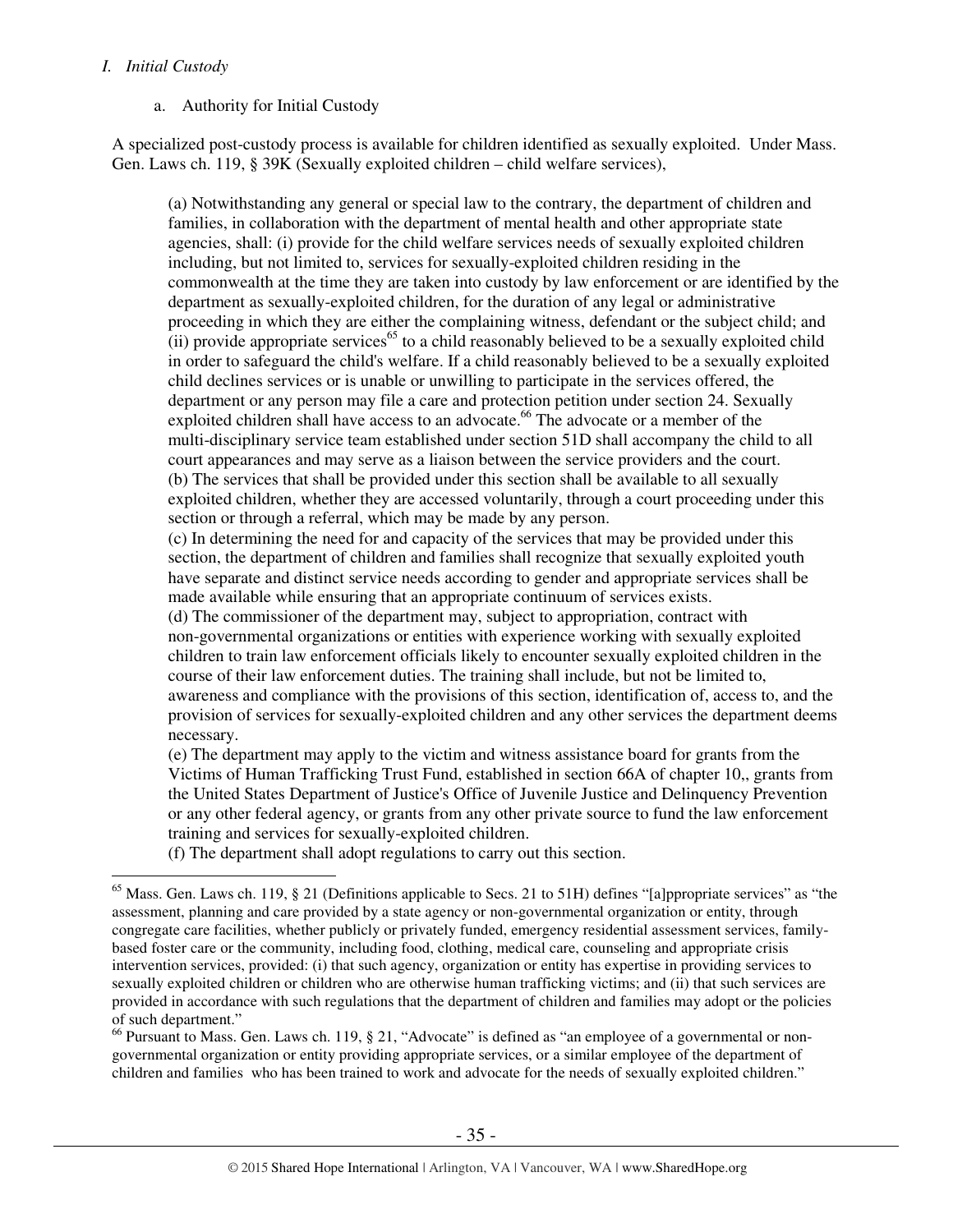Additionally, identification and review of existing services and benefits for victims of domestic minor sex trafficking are included among the responsibilities of a Massachusetts task force. Pursuant to section 31 of House Bill 3808, Massachusetts has appointed a task force that requires, subject to appropriation, various agencies $^{67}$  to

 (iii) identify and review the existing services and facilities that meet the needs of victims of human trafficking including, but not limited to, health and mental health services, housing, education and job training, legal services and victim compensation;

. . .

(vi) examine the costs associated with establishing a safe house pilot program for adult and child victims of human trafficking and identify public and private funding sources that may be used to develop and implement a safe house pilot program;

. . .

(vii) examine cost-effective notices, announcements or advertisements that may be 595 displayed in public places, such as airports, train stations, bus stations, hotels, massage parlors, 596 spas, strip clubs and other sexually-oriented businesses providing information relating to services 597 for human trafficking victims;

. . . .

 $\overline{a}$ 

# *II. Adjudication or referral to alternate process*

Sexually exploited children are presumed to be a child in need of services and may be diverted from juvenile delinquency proceedings. Under Mass. Gen. Laws ch. 119, § 39L (Sexually exploited children – safeguarding welfare during criminal proceedings),

(a) Before or after arraignment in any juvenile delinquency or criminal proceeding against a sexually exploited child alleging that such juvenile or such defendant violated the prohibition against common night walking or common streetwalking under section 53 of chapter 272 or the provisions of subsection (a) of section 53A of said chapter 272, there shall be a presumption that a care and protection petition on behalf of such child, or a child in need of services petition under section 39E, shall be filed. Any person, including the juvenile, may file a care and protection petition on behalf of such child, including a petition for emergency commitment under section 24, or a parent or a police officer may file a child in need of services petition under section 39E. (b) The court may appoint a guardian ad litem and shall hold a hearing on such petition. The court may allow a reasonable delay in the proceedings, including any arraignment, to consider the petition. The necessary findings of fact to support the court's decision shall be reduced to writing and made part of the court record.

 $67$  Pursuant to HB 3808, "[t]he task force shall consist of the attorney general or the attorney general's designee, who shall serve as the chair, the colonel of state police or the colonel's designee, a representative of the Massachusetts police chiefs association, a representative of the Massachusetts district attorneys' association, the commissioner of the Boston police department or the commissioner's designee, the director of the division of professional licensure or the director's designee, a representative of the 558 Massachusetts office for victim assistance, the director of the department of labor standards or the director's designee, the commissioner of the department of children and families or the commissioner's designee, the secretary of the executive office of public safety or the secretary's designee, the commissioner of the office of probation or the commissioner's designee; a representative of a group dedicated to immigrant and refugee issues appointed by the governor; a representative of a group dedicated to the prevention of violence against women appointed by the governor; a representative of an entity dedicated to prevention of and intervention in the trafficking of children appointed by the governor; a survivor of human trafficking appointed by the governor; a human trafficking attorney appointed by the governor; a human trafficking caseworker appointed by the governor; a mental health professional appointed by the governor and a university researcher with a background in human trafficking appointed by the governor.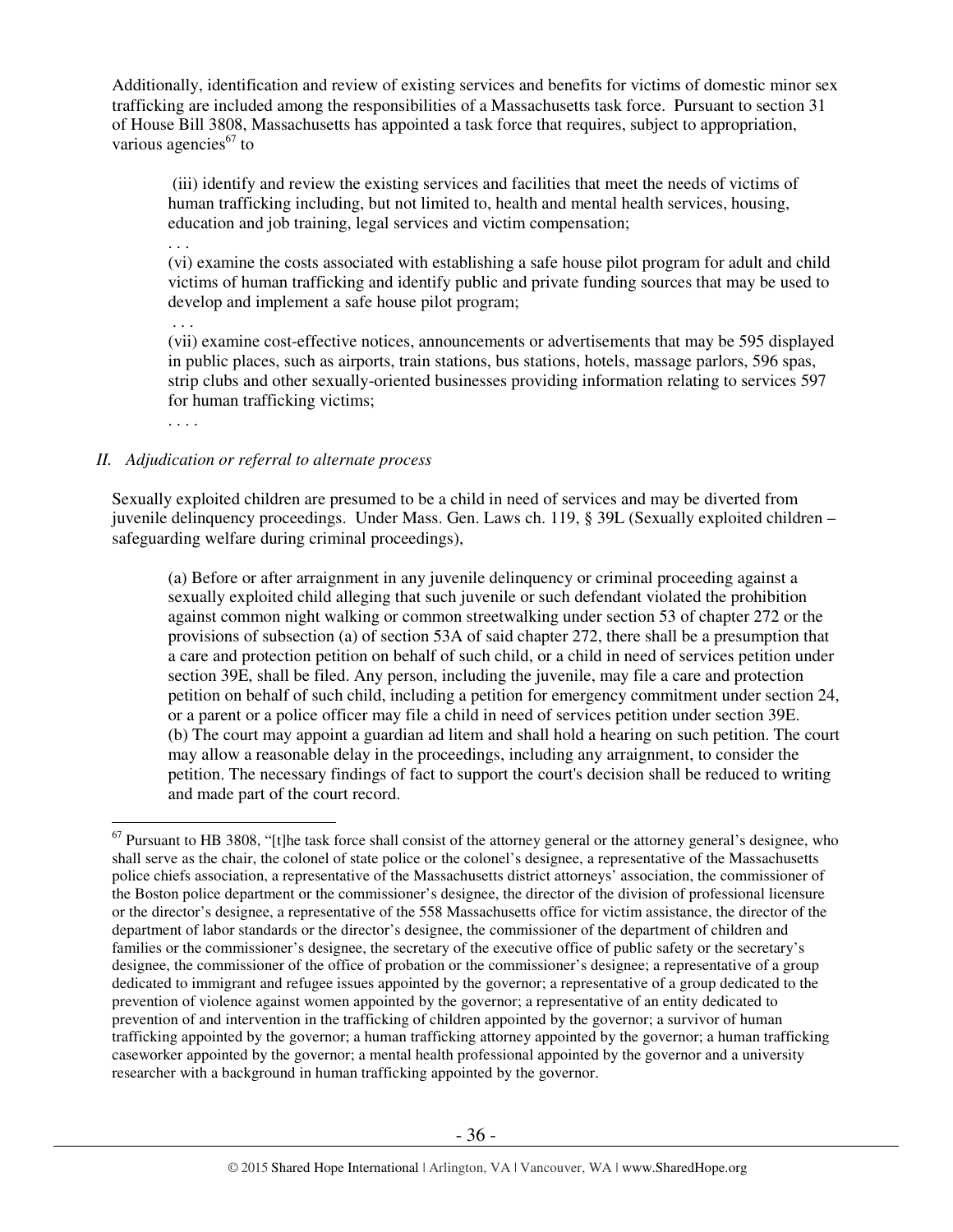(c) Upon a motion by a party to the juvenile delinquency or criminal proceeding or by a guardian ad litem, unless the district attorney or the attorney general objects, and upon a finding that a child alleged to be a juvenile delinquent by reason of violating section 53 of chapter 272 or subsection (a) of section 53A of said chapter 272 is a child in need of care and protection or a child in need of services, the court shall, if arraignment has not yet occurred, indefinitely stay arraignment and place the proceeding on file. If the court finds that the child has failed to substantially comply with the requirements of services or that the child's welfare or safety so requires, the court may remove the proceeding from file, arraign the child and restore the delinquency or criminal complaint to the docket for trial or further proceedings in accordance with the regular course of such proceedings. If arraignment has already occurred, unless the district attorney or the attorney general objects, the court shall place the child on pretrial probation under section 87 of chapter 276. If appropriate, the conditions of such probation shall include, but not be limited to, requiring the child to substantially comply with all lawful orders of the court, including orders relating to any care and protection or child in need of services proceeding, and the child shall also comply with the guidance and services of the department or any designated non-governmental service provider. If the child fails to substantially comply with the conditions of probation or if the child's welfare or safety so requires, the court may in its discretion restore the delinquency or criminal complaint to the docket for trial or further proceedings in accordance with the regular course of such proceedings.

## *III. Outcomes*

A victim of domestic minor sex trafficking may be placed in a specialized program designed for sexually exploited children that begins following custody, continues after the child has been adjudicated as a sexually exploited child, and provides access to an advocate that can safeguard the welfare of the child. Under Mass. Gen. Laws ch. 119 § 39K(a) (Sexually exploited children – child welfare services),

Notwithstanding any general or special law to the contrary, the department of children and families, in collaboration with the department of mental health and other appropriate state agencies, shall: (i) provide for the child welfare services needs of sexually exploited children including, but not limited to, services for sexually-exploited children residing in the commonwealth at the time they are taken into custody by law enforcement or are identified by the department as sexually-exploited children, for the duration of any legal or administrative proceeding in which they are either the complaining witness, defendant or the subject child; and (ii) provide appropriate services to a child reasonably believed to be a sexually exploited child in order to safeguard the child's welfare. If a child reasonably believed to be a sexually exploited child declines services or is unable or unwilling to participate in the services offered, the department or any person may file a care and protection petition under section 24. Sexually exploited children shall have access to an advocate. The advocate or a member of the multi-disciplinary service team established under section 51D shall accompany the child to all court appearances and may serve as a liaison between the service providers and the court.

## **Child Identified as Delinquent**

## *I. Initial Custody*

1. Authority

A delinquent child in need of services may enter child protective services pursuant to arrest. Mass. Gen. Laws ch. 119, § 39H (Arrest of child; notification of probation officer; placement of child; bail and detention), which provides,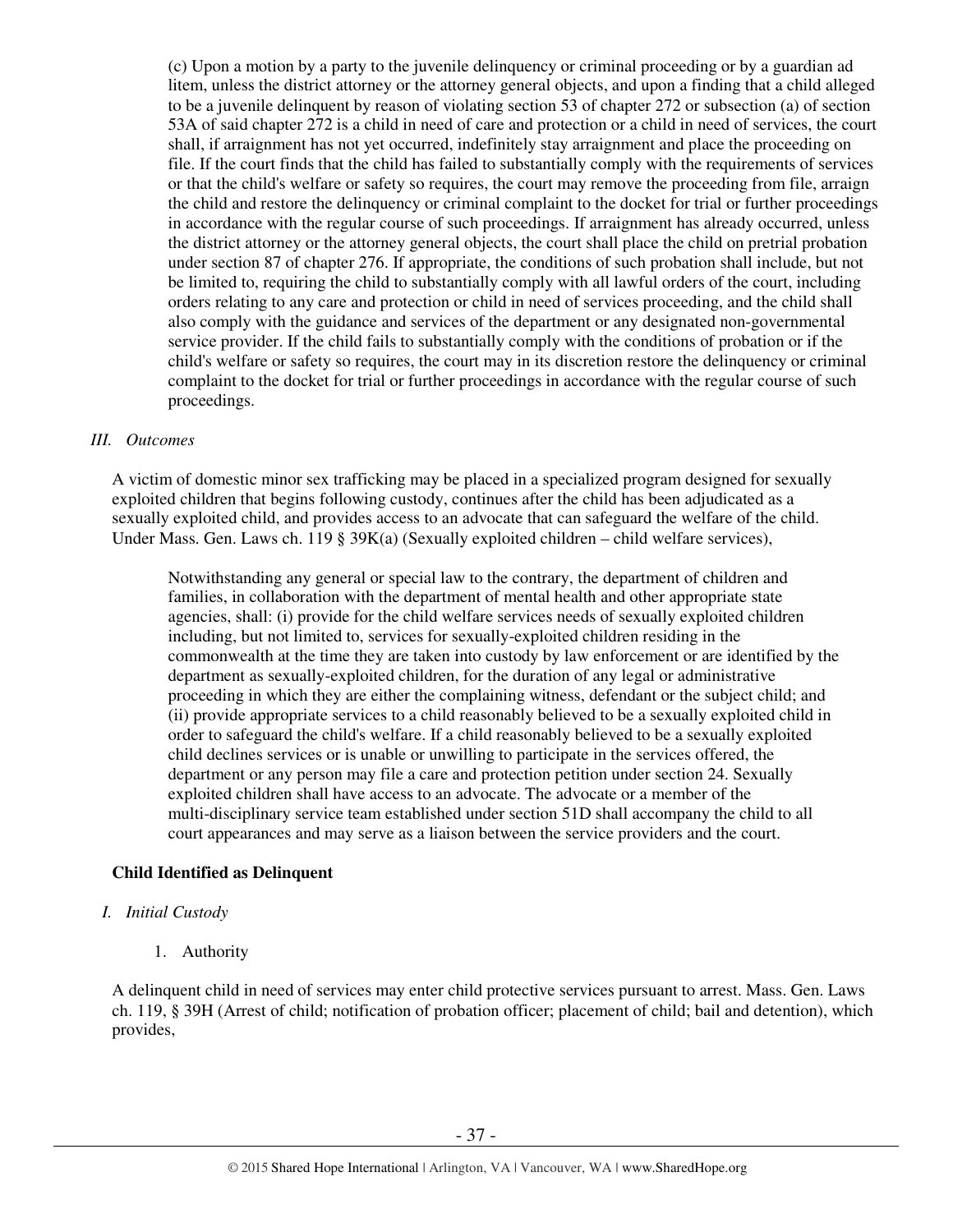A child may be arrested for committing the behavior described in the definition of child in need of services in section twenty-one,<sup>68</sup> only if such child has failed to obey a summons issued pursuant to section thirty-nine E, or if the arresting law enforcement officer has probable cause to believe that such child has run away from the home of his parents or guardian and will not respond to a summons.

# 2. Placement

## *II. Process following initial custody*

If the court is not in session when the child is taken into custody, the law enforcement officer in charge, or an appropriate designee, shall inquire about the case and shall notify the probation officer and a department of children and families representative, if the officer has reasonable belief that an arrested child is or has been in custody of the department. Mass. Gen. Laws ch. 119, § 39H.

Mass. Gen. Laws ch. 119, § 39H further specifies,

The law enforcement officer, in consultation with the probation officer, shall then immediately make all reasonable diversion efforts so that such child is delivered to the following types of placements, and in the following order of preference:

(i) to one of the child's parents, or to the child's guardian or other responsible person known to the child, or to the child's legal custodian including the department of children and families or the child's foster home;

(ii) to a temporary shelter facility licensed or approved by the department of early education and care, a shelter home approved by a temporary shelter facility licensed or approved by said department of early education and care, or a family foster care home approved by a placement agency licensed or approved by said department of early education and care; provided, however, that such a placement is available and, in the view of the probation officer, appropriate for the child; provided, further, that such a placement furnish said law enforcement officer with a written statement that it will make reasonable efforts to secure the child's appearance at the next available court session and that such placement will furnish the necessary transportation to such placement and to the court, unless the law enforcement officer chooses to furnish said transportation, provided, further, that such child may not be securely detained in a police station or town lockup.

. . . .

If a victim of domestic minor sex trafficking is taken into custody for violating a law, by-law or ordinance<sup>69</sup> and put through delinquency proceedings under sections 52 to 63, such "[p]roceedings against children . . . shall not be deemed criminal proceedings" pursuant to Mass. Gen. Laws ch. 119, § 53. Following arrest for a delinquent offense, Mass. Gen. Laws Ch. 119 § 67 (Notice of arrest of child to be given to probation officer and parent or guardian) states,

Except for children in need of service arrested pursuant to section thirty-nine H, whenever a child between seven and seventeen years of age is arrested with or without a warrant, as provided by law, the

 $\overline{a}$  $68$  Mass. Gen. Laws Ch. 119, § 21 (Definitions applicable to Secs. 21 to 51H) defines "child in need of services" as "a child between the ages of 6 and 17 who: (a) repeatedly runs away from the home of a parent or legal guardian; (b) repeatedly fails to obey the lawful and reasonable commands of a parent or legal guardian, thereby interfering with the parent's or legal guardian's ability to adequately care for and protect the child; (c) repeatedly fails to obey lawful and reasonable school regulations; or (d) when not otherwise excused from attendance in accordance with lawful and reasonable school regulations, willfully fails to attend school for more than 8 school days in a quarter."

<sup>69</sup> Mass. Gen. Laws ch. 119, § 52 (Definitions) defines a "delinquent child," as "a child between seven and seventeen who violates any city ordinance or town by-law or who commits any offence against a law of the commonwealth."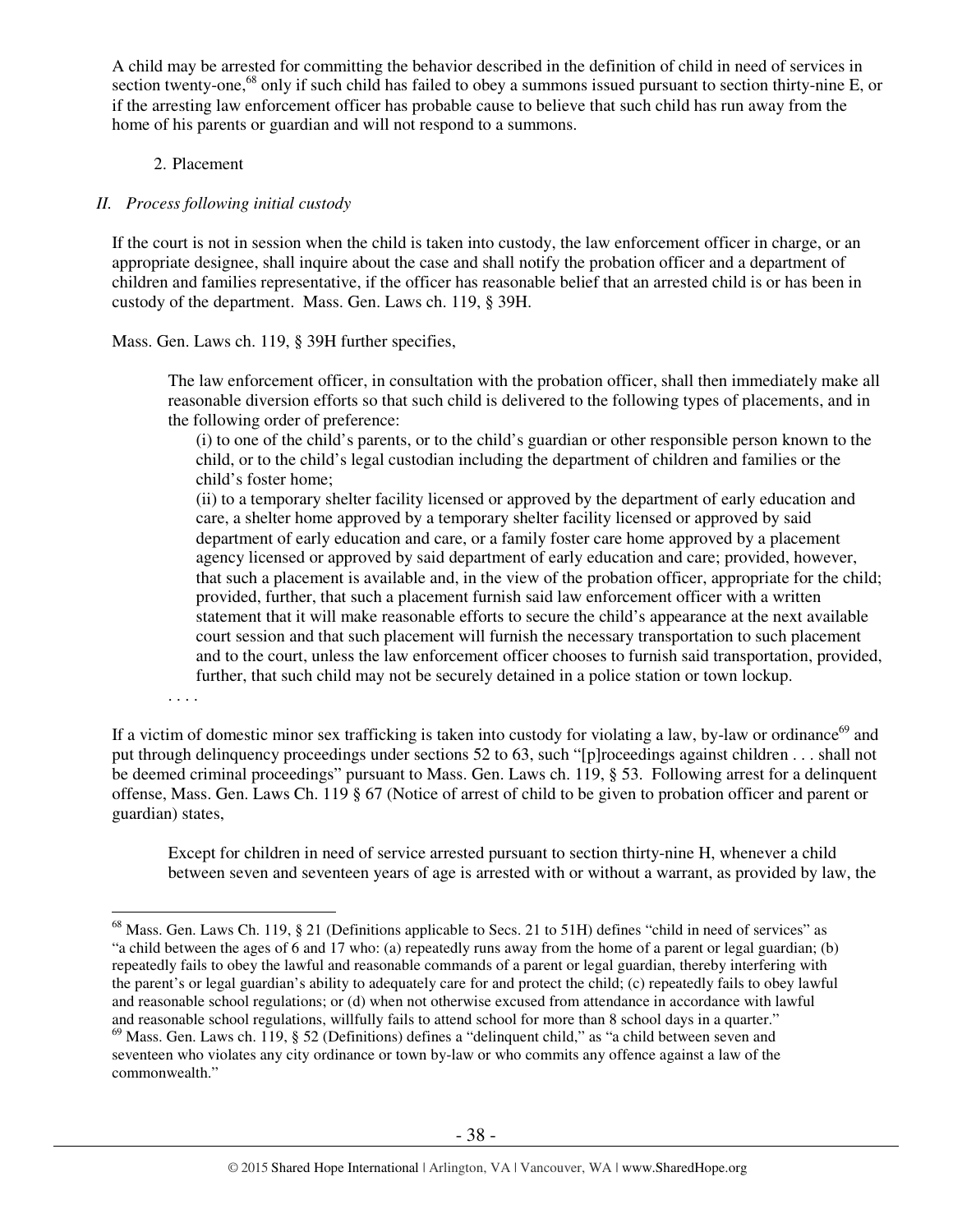officer in charge of the police station or town lockup to which the child has been taken shall immediately notify the probation officer of the district court, or of the juvenile court, if there is one, within whose judicial district such child was arrested and at least one of the child's parents, or, if there is no parent, the guardian or person with whom it is stated that such child resides, and shall inquire into the case. Pending such notice and inquiry, such child shall be detained. Upon the acceptance by the officer in charge of said police station or town lockup of the written promise of said parent, guardian or any other reputable person to be responsible for the presence of such child in court at the time and place when such child is to appear or upon the receipt of such officer in charge from said probation officer of a request for the release of such child to him, such child shall be released to said person giving such promise or to said probation officer making such request; provided, that, if the arresting officer requests in writing that a child between fourteen and seventeen years of age be detained, and if the court issuing a warrant for the arrest of a child between fourteen and seventeen years of age directs in the warrant that such child shall be held in safekeeping pending his appearance in court, or, if the probation officer shall so direct, such child shall be detained in a police station or town lockup, or place of temporary custody commonly referred to as a detention home of the department of youth services, or any other home approved by the department of youth services pending his appearance in court. In the event any such child is so detained, the officer in charge at the police station or town lockup shall notify the probation officer and parent or parents, guardian, or person with whom it is stated that such child resides of the detention of such child. . . . No child between fourteen and seventeen years of age shall be detained in a police station or town lockup unless the detention facilities for children at such police station or town lockup have received the approval in writing of the commissioner of youth services. . . . Nothing in this section shall permit a child between fourteen and seventeen years of age being detained in a jail or house of correction. A separate and distinct place shall be provided in police stations, town lockups or places of detention for such children.

## *III. Placement process pending adjudication/investigation*

Mass. Gen. Laws Ch. 119, § 39E (Petitions for determination that child is in need of services; procedures) allows juvenile court to determine whether a child is in need of services without criminal proceedings and provides in part,

A parent or legal guardian of a child having custody of such child, or a police officer may apply for a petition in one of said courts alleging that said child persistently runs away from the home of said parent or guardian or persistently refuses to obey the lawful and reasonable commands of said parent or guardian resulting in said parent's or guardian's inability to adequately care for and protect said child.

Any supervisor of attendance, duly appointed pursuant to section nineteen of chapter seventy-six may apply for a petition in said court alleging that said child persistently and wilfully fails to attend school or persistently violates the lawful and reasonable regulations of his school.

. . . .

After being taken into custody for a delinquent offense, a child may be held in custody pending disposition of the case. Pursuant to Mass. Gen. Laws ch. 119, § 68 (Care of children held for examination or trial),

A child who has attained the age of seven but not yet attained the age of seventeen held by the court for further examination, trial or continuance, or for indictment and trial, if unable to furnish bail, shall be committed by the court to the care of the department of youth services or to a probation officer, a parent, guardian, or other responsible person who shall provide for his safekeeping; provided, however, that the appearance of the child at such examination or trial, shall be the responsibility of the court for which he is being held in safekeeping.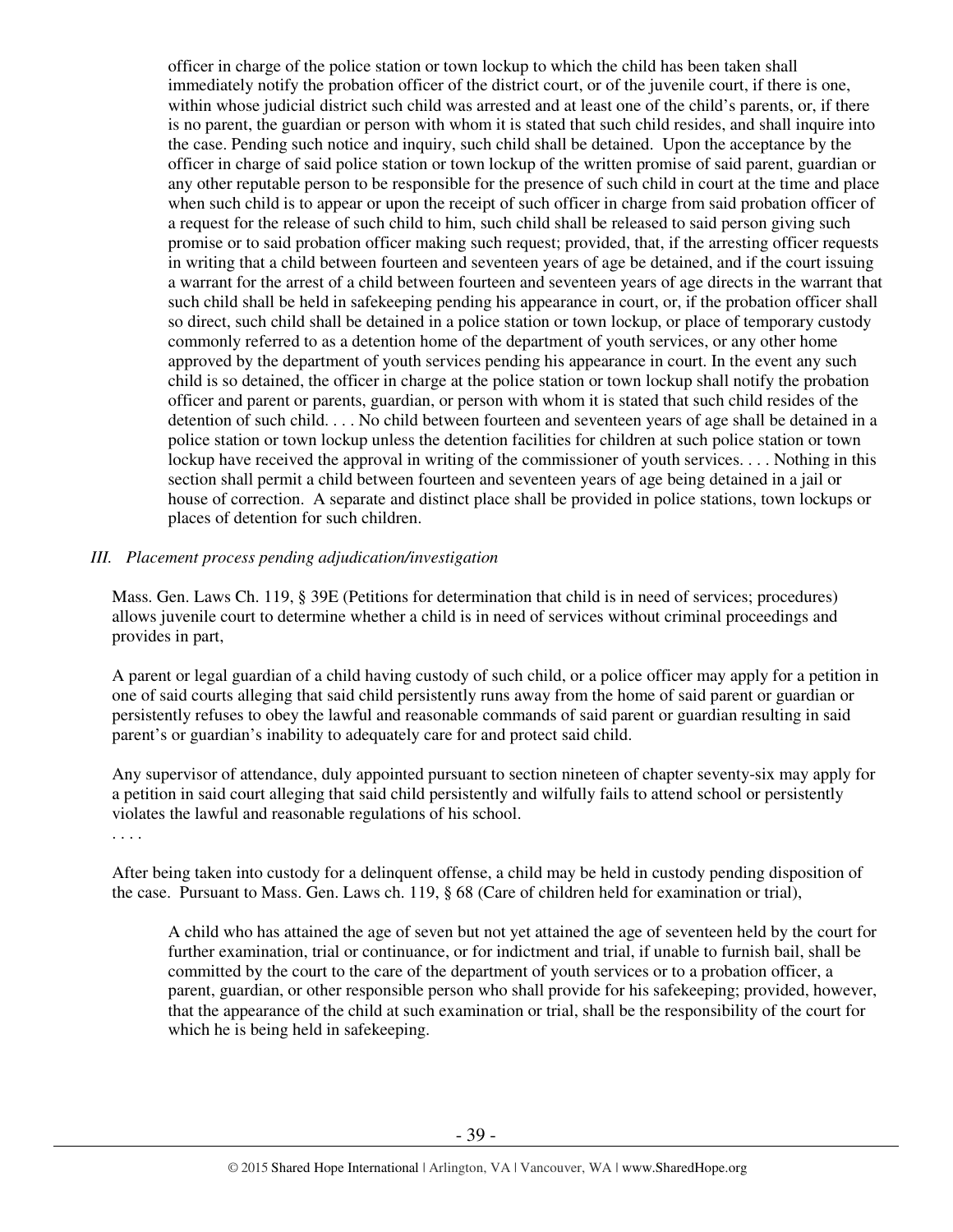The court may recommend that a child who has attained the age of fourteen and who is committed to the care of the department shall be held in a secure detention facility if the court further determines that the child (a) is a fugitive from another jurisdiction on a delinquency petition; or (b) is charged with an offense for which the commonwealth may proceed by indictment in accordance with the provisions of section fifty-four [Complaint; indictment; examination of complaint; summons; warrant]; provided, however, that such child is already detained or on conditional release in conjunction with another delinquency proceeding, or has demonstrated a recent record of willful failure to appear at juvenile court proceedings, or has demonstrated a recent record of violent conduct resulting in physical injury to others.

. . . .

The department may provide special foster homes, and places of temporary custody commonly referred to as detention homes of the department of youth services for the care, maintenance and safekeeping of such children who may be committed by the court to said department under this section; provided, however, that no more than five such children shall be detained in any such special foster home at any one time. $70$ 

A child between seven and seventeen years of age so committed by the court to the department to await further examination or trial by the court, shall be returned thereto within fifteen days after the date of the order of such commitment, and final disposition of the case shall thereupon be made by adjudication or otherwise, unless, in the opinion of the court, the interest of the child and the public otherwise require.

. . . .

## *IV. Adjudication or referral to alternate process*

Mass. Gen. Laws ch. 119, § 58 (Adjudication; proceedings after adjudication; payment for support of child) states in part,

At the hearing of a complaint against a child the court shall hear the testimony of any witnesses who appear and take such evidence relative to the case as shall be produced. If the allegations against a child are proved beyond a reasonable doubt, he may be adjudged a delinquent child, or in lieu thereof, the court may continue the case without a finding and, with the consent of the child and at least one of the child's parents or guardians, place said child on probation . . . .

## *V. Outcome*

 $\overline{a}$ 

If a child is adjudicated as a delinquent child on a complaint under Mass. Gen. Laws ch. 119, § 58 (Adjudication; proceedings after adjudication; payment for support of child), the court may "may place the case on file or may place the child in the care of a probation officer for such time and on such conditions as it deems appropriate or may commit him to the custody of the department of youth services, but the probationary or commitment period shall not be for a period longer than until such child attains the age of eighteen, or nineteen in the case of a child whose case is disposed of after he has attained his eighteenth birthday."

 $70$  Mass. Gen. Laws ch. 119, § 68B (Special foster homes; detention homes) further provides, "The department of youth services may use or provide special foster homes and places of temporary custody commonly referred to as detention homes, at various places in the commonwealth which shall be completely separate from any police station, town lockup or jail, and which shall be used solely for the temporary care, custody and study of children committed to the care of the department of youth services. Nothing in this section shall prevent the department from using or providing alternative placements and employing alternative measures which, in its discretion, will reasonably assure the appearance of the children before the court."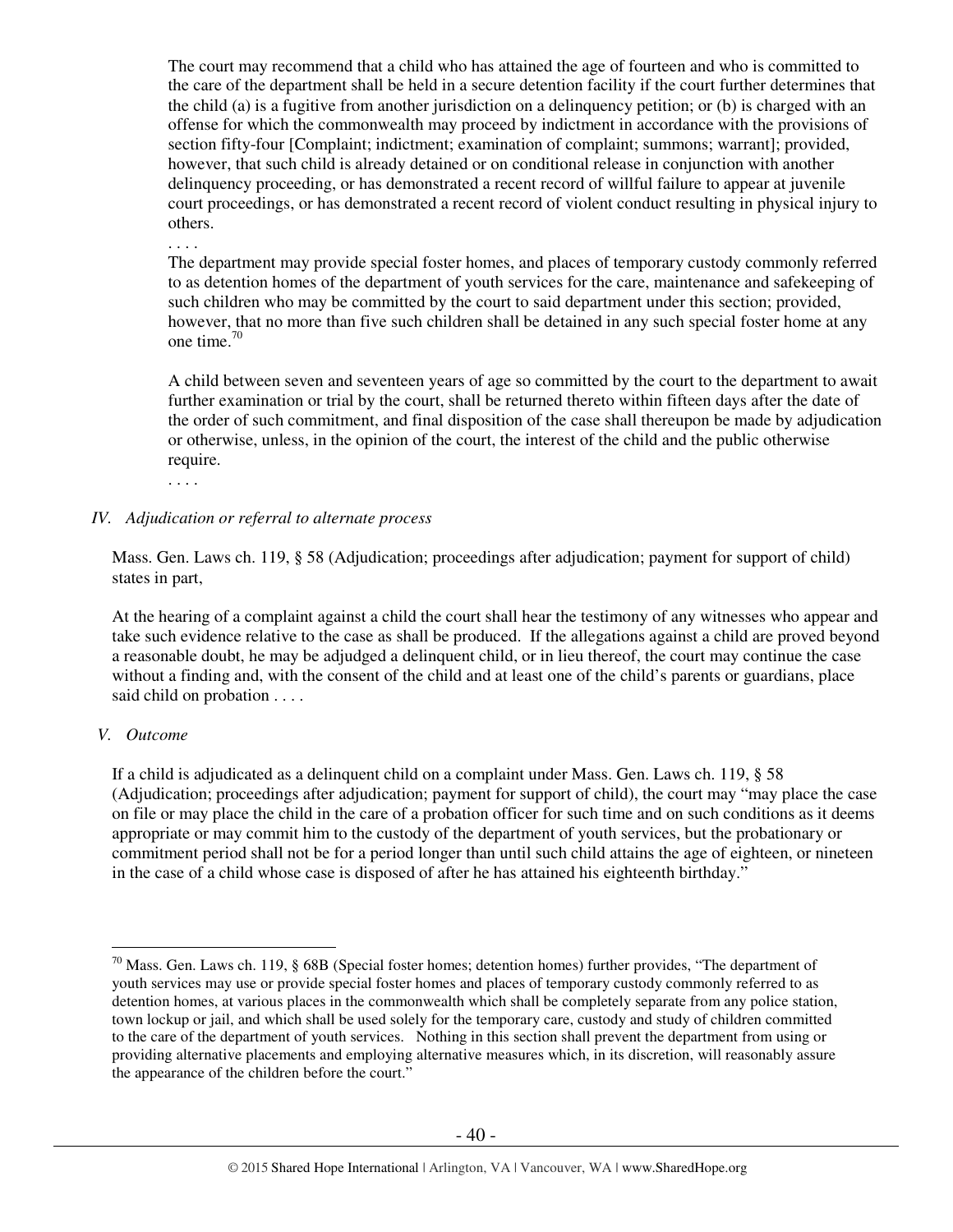If a sexually exploited child is adjudicated as a delinquent child under Mass. Gen. Laws ch. 119, § 58 (Adjudication; proceedings after adjudication; payment for support of child), the court may place the child on probation, commit the child to the department of youth services, or impose

a sentence provided by law; or a combination sentence which shall be a commitment to the department of youth until he reaches the age of twenty-one, and an adult sentence to a house of correction or to the state prison as is provided by law for the offense. . . .

a commitment to the department of youth services until he reaches the age of twenty-one. . . . .

Additionally, a victim of domestic minor sex trafficking adjudicated for a sexual offense that is in the custody of the department may be required to undergo specific placement procedures. Pursuant to Mass. Gen. Laws ch. 119, § 33B (Placement of child adjudicated for sexual offense, arson or other violent offense),

[T]he department or any other child-care agency shall determine whether the child has been adjudicated delinquent for a sexual offense . . . or has admitted to such behavior, or is the subject of a documented or substantiated report of such behavior. If the department or other agency determines that the child has been so adjudicated, admitted, or found to have engaged in such behavior, it shall immediately refer the child to a qualified diagnostician for evaluation and assessment, including a risk management assessment of the child and a recommendation as to the type of appropriate and safe placement for the child. . . .

If the diagnostician recommends that the placement, including situations in which the child remains at home, should have adequate sex offender or arson specific risk management procedures, the department or agency responsible for placing the child shall prepare and implement a plan to address the safety of the child and other children in the home or residence, and to address the safety of the children in the immediate neighborhood. Such plan must include notification to all adults responsible for supervising the child in the home or residence of the child's behavioral history, including adjudications, if any, and education of all persons living in the home or residence about the known risks attendant to the child's behavior and methods of preventing such behavior, and provision for appropriate treatment for the child who is being placed. Where the department or agency makes a referral of such child to a foster home, residential facility, other agencies or organizations, or individuals for the purpose of receiving custodial services, the department or agency shall disclose the child's behavioral history, including adjudications, if any, to the designated recipient of the referral, prior to placement or at referral . . . .

*5.5 Commercial sexual exploitation or sex trafficking is identified as a type of abuse and neglect within child protection statutes.* 

Despite the absence of a definition of abuse or neglect under Mass. Gen. Laws ch. 119, § 21 (Definitions Applicable to Sections 21 to 55H),<sup>71</sup> a commercially sexually exploited child is likely to be identified as

 $\overline{a}$  $71$  110 Mass. Code Regs. § 2.00 (Glossary) defines "abuse" as

the non-accidental commission of any act by a caretaker upon a child under age 18 which causes, or creates a substantial risk of physical or emotional injury, or constitutes a sexual offense under the laws of the Commonwealth or any sexual contact between a caretaker and a child under the care of that individual. Abuse is not dependent upon location (i.e., abuse can occur while the child is in an out-of-home or in-home setting.)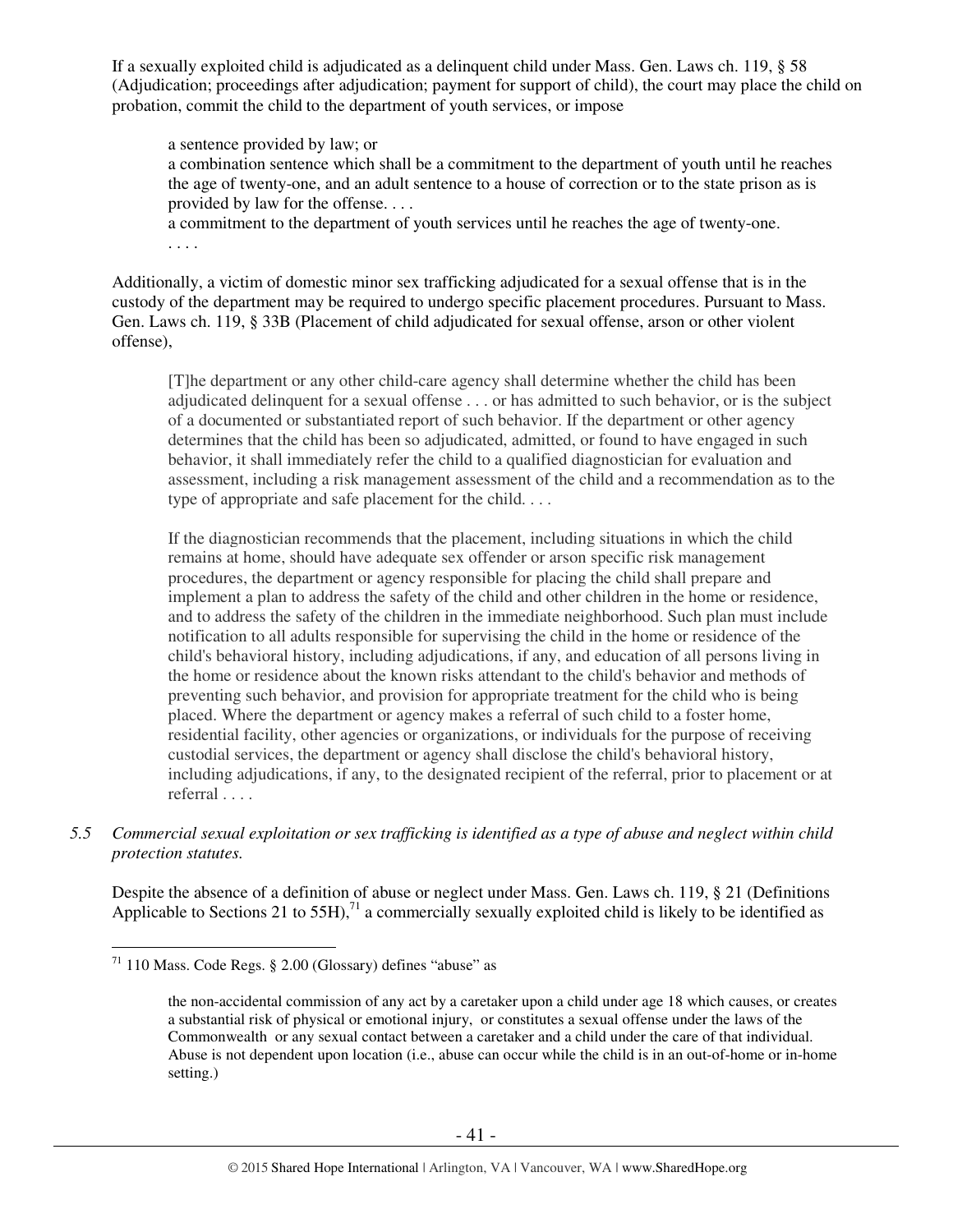abused or neglected and directed to child protective services under the mandatory reporting requirements in Mass. Gen. Laws ch. 119, § 51A(a) (Mandated reporter—responsibilities).

Mass. Gen. Laws ch. 119, § 51A(a) (Mandated reporter—responsibilities) requires mandated reporters who have "reasonable cause to believe that a child is suffering physical or emotional injury resulting from: (i) abuse inflicted upon him which causes harm or substantial risk of harm to the child's health or welfare, including sexual abuse. . .(iv) being a sexually exploited child; or (v) being a human trafficking victim as defined by section 20M of chapter 233," to immediately report the abuse to the Department. Mass. Gen. Laws ch. 119, § 51B(k)(3) (Investigation of report of abuse filed under Sec. 51A; removal of child; transmission and filing of written reports; notice to district attorney; disclosure of information by mandated reporter) provides that the Department must advise the district attorney and local law enforcement of any evidence indicating "there is reasonable cause to believe that . . . (3) a child has been sexually exploited, which shall include a violation of section 4A [Promoting child prostitution; mandatory sentence], 4B [Deriving support from child prostitution; mandatory sentence] or 29A [Child pornography—enticement, solicitation, employment of children] of said chapter 272 or is a sexually exploited child or a child who is otherwise a human trafficking victim."

## *5.6 The definition of "caregiver" or another related term in the child welfare statutes is not a barrier to a sex trafficked child accessing the protection of child welfare.*

Although Chapter 119 (Protection and care of children and proceedings against them) of the Massachusetts General Laws does not define the term "caretaker," Mass. Gen. Laws ch. 119, § 1 provides in part, "The purpose of this chapter is to insure that the children of the commonwealth are protected against the harmful effects resulting from the absence, inability, inadequacy or destructive behavior of parents or parent substitutes . . . . "<sup>72</sup> However, Mass. Gen. Laws ch. 119 § 39K(a) (Sexually exploited children – child welfare services) extends the jurisdiction of the department of

Additionally, 110 Mass. Code Regs. § 2.00 (Glossary) defines "neglect" as

failure by a caretaker, either deliberately or through negligence or inability, to take those actions necessary to provide a child with minimally adequate food, clothing, shelter, medical care, supervision, emotional stability and growth, or other essential care; provided, however, that such inability is not due solely to inadequate economic resources or solely to the existence of a handicapping condition. This definition is not dependent upon location (i.e., neglect can occur while the child is in an out-of-home or in-home setting.)

<sup>72</sup> The Commentary to 110 Mass. Code Regs. § 4.21 (Screening of Reports of Alleged Abuse or Neglect) and § 4.33 (Perpetrator/Caretaker) state, "The 'caretaker' distinction is an important one, for the Department's primary duty is to protect children from abuse or neglect inflicted by their parents or parent substitutes." 110 Mass. Code Regs. § 2.00 (Glossary), applicable to words "used throughout 110 CMR . . . unless the context plainly requires otherwise," defines a "caretaker" as a child's

(a) parent

 $\overline{a}$ 

- (b) stepparent
- (c) guardian

(d) any household member entrusted with the responsibility for a child's health or welfare (e) any other person entrusted with the responsibility for a child's health or welfare whether in the child's home, a relative's home, a school setting, a day care setting (including babysitting), a foster home, a group care facility, or any other comparable setting. As such "caretaker" includes (but is not limited to) school teachers, babysitters, school bus drivers, camp counselors, etc. The "caretaker" definition is meant to be construed broadly and inclusively to encompass any person who is, at the time in question, entrusted with a degree of responsibility for the child. This specifically includes a caretaker who is him/herself a child (i.e. a babysitter under 18 years of age).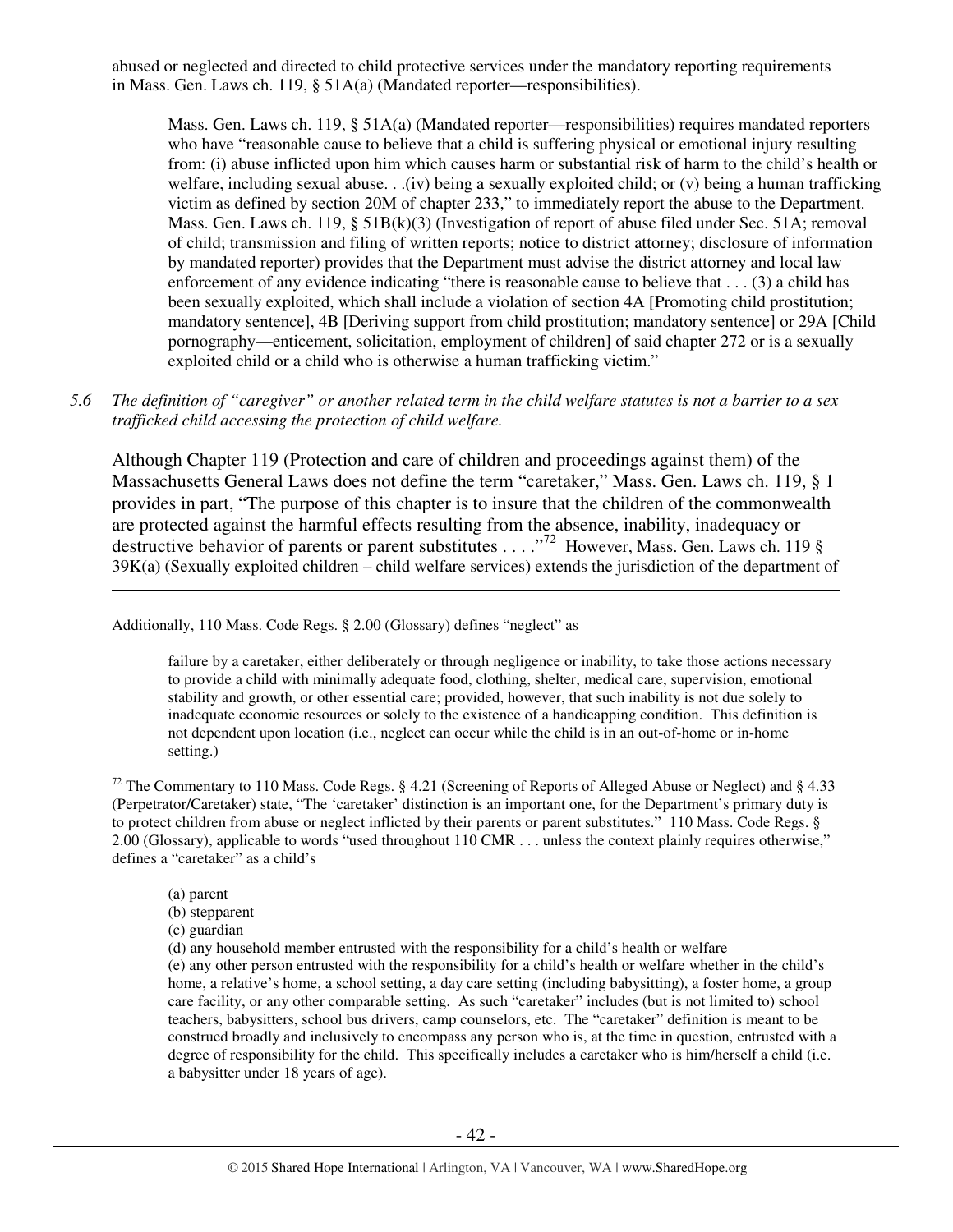children and families to commercially sexually exploited children by requiring the department to "provide for the child welfare services needs" of all sexually exploited children.<sup>7</sup>

5.7 *Crime victims' compensation is specifically available to a child victim of sex trafficking or commercial sexual exploitation of children (CSEC) without regard to ineligibility factors.* 

A domestic minor sex trafficking victim may be eligible to receive crime victims' compensation if they meet all eligibility requirements, certain of which may present special difficulties for children who are sexually exploited for commercial purposes.

Pursuant to Mass. Gen. Laws ch. 258C, § 2(a) (Eligibility for compensation; assistance of counsel), victims<sup>74</sup> of crimes will receive compensation if the division<sup>75</sup> "finds that a crime was committed and that such crime directly resulted in personal physical or psychological injury to, or death of, the victim." Mass. Gen. Laws ch. 258C, § 2(b) makes compensation available only if the claimant

[D]emonstrates that the crime was reported to the police or other law enforcement authorities or to an agency or entity obligated by law to report complaints of criminal misconduct to law enforcement authorities. Except in the case where the division finds such report to have been delayed for good cause, such report shall have been made within five days after the occurrence of such crime.

Mass. Gen. Laws ch. 258C, § 2(c) also requires the claimant to "cooperate[] with law enforcement authorities in the investigation and prosecution of the crime in which the victim was injured or killed unless the claimant demonstrates that he possesses or possessed a reasonable excuse for failing to cooperate." Furthermore, Mass. Gen. Laws ch. 258C, § 2(e) states,

An offender or an accomplice of an offender shall not be eligible to receive compensation with respect to a crime committed by an offender. To the extent that the victim's acts or conduct provoked or contributed to the injuries, the division shall reduce or deny an award to the claimant or claimants in accordance with regulations enacted pursuant to section four.

- 5.7.1 Recommendation: Include exceptions from the listed ineligibility factors for commercially sexually exploited children in Mass. Gen. Laws ch. 258C, § 2(a), (b) (Eligibility for compensation; assistance of counsel).
- *5.8 Victim-friendly procedures and protections are provided in the trial process for minors under 18.*

Confidential communications<sup>76</sup> between a human trafficking victim<sup>77</sup> and a human trafficking victim's caseworker<sup>78</sup> are expressly protected under Mass. Gen. Laws ch. 233, § 20M(b) which requires that

<sup>&</sup>lt;sup>73</sup> See infra Section 5.4 for discussion of requirement that the department of mental health and other state agencies provide services to all sexually exploited youth.

<sup>&</sup>lt;sup>74</sup> See supra Section 5.1 for definition of "victim."

<sup>75</sup> Mass. Gen. Laws ch. 258C, § 1 (Definitions) defines "division" as "the division of victim compensation and assistance within the department of the attorney general, established in section 11K of chapter 12."

<sup>&</sup>lt;sup>76</sup> "Confidential communication" is defined under Mass. Gen. Laws ch. 233, § 20M(a) as "information transmitted in confidence by and between a victim and a victim's caseworker by a means which does not disclose the information to a person other than a person present for the benefit of the victim, or to those to whom disclosure of such information is reasonably necessary to the counseling and assisting of such victim. The term confidential communication shall include all information received by a victim's caseworker which arises out of and in the course of such counseling and assisting including, but not limited to, reports, records, working papers or memoranda."

<sup>77</sup> *See supra* section 5.1.

<sup>&</sup>lt;sup>78</sup> Mass. Gen. Laws ch. 233, § 20M(a) defines "human trafficking victim's caseworker" as "a person who is employed by or volunteers with a program serving human trafficking victims, who has undergone a minimum of 25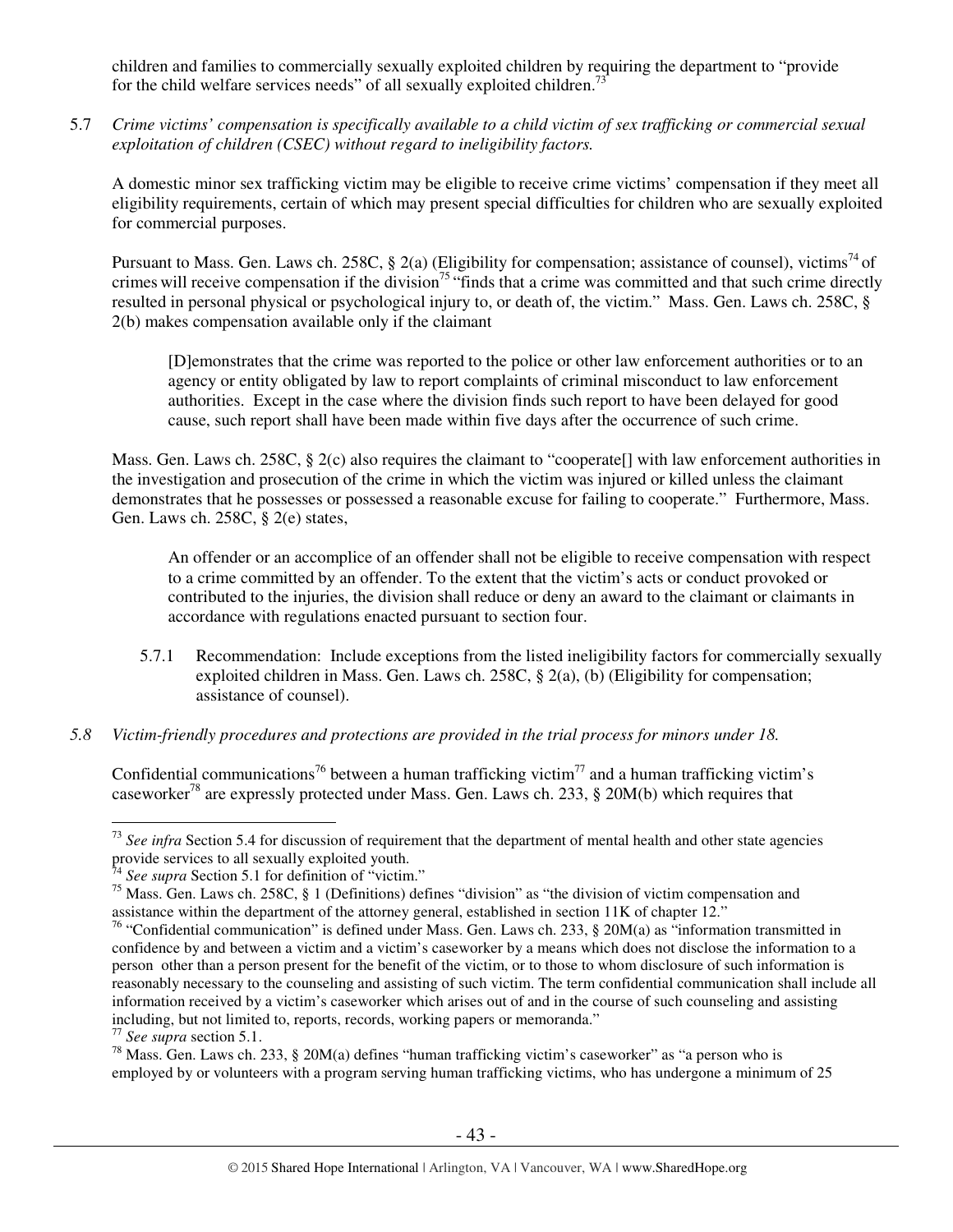A human trafficking victims' caseworker shall not disclose any confidential communication without the prior written consent of the victim, or the victim's guardian in the case of a child, except as hereinafter provided. Such confidential communication shall not be subject to discovery in any civil, legislative or administrative proceeding without the prior written consent of the victim, or victim's guardian in the case of a child, to whom such confidential communication relates. In criminal actions such confidential communication shall be subject to discovery and shall be admissible as evidence but only to the extent of information contained therein which is exculpatory in relation to the defendant; provided, however, that the court shall first examine such confidential communication and shall determine whether or not such exculpatory information is contained in the communication before allowing such discovery or the introduction of such evidence.

Additionally, human trafficking victims are notified of their right to confidentiality under Mass. Gen. Laws ch. 233, § 20M(c) which requires that "[d]uring the initial meeting between a caseworker and victim, the caseworker shall inform the human trafficking victim and any guardian thereof of the confidentiality of communications between a caseworker and victim and the limitations thereto."

Victims of certain CSEC offenses (Mass. Gen. Laws ch. 272, § 4A (Promoting child prostitution; mandatory sentence), § 4B (Deriving support from child prostitution; mandatory sentence), and § 29A (Child pornography—enticement, solicitation, employment of children)), as well as victims of certain sexual and prostitution-related offenses, who are under 15, will receive certain protections in the court system process.

Mass. Gen. Laws ch. 278, § 16D(b)(1) (Definitions; alternative procedure for taking testimony of child witness; order; presence of counsel and defendant; filming, videotaping, or transmitting of testimony) provides,

At any time after the issuance of a complaint or indictment alleging an offense punished by any of the statutes listed herein, the court on its own motion or on motion of the proponent of a child witness,<sup>79</sup> and after a hearing, may order the use of a suitable alternative procedure for taking the testimony of the child witness, in proceedings pursuant to said complaint or indictment, provided that the court finds by a preponderance of the evidence at the time of the order that the child witness is likely to suffer

 $\overline{a}$ 

a person who is under the age of fifteen years and who is alleged to have been a victim of, or a witness to an alleged violation of section thirteen B [Indecent assault and battery on child under fourteen], 13B1/2 [Indecent assault and battery on child under fourteen—aggravating factors], 13B3/4 [Indecent assault and battery on child under fourteen—previous youthful offender], . . . thirteen H [Indecent assault and battery on person over fourteen], . . . twenty-three [Rape and abuse of child], 23A [Rape and abuse of child aggravating factors], 23B [Rape and abuse of child—previous youthful offender], twenty-four [Assault with intent to commit rape], r twenty-four B [Assault on child under sixteen with intent to commit rape] or 50 [Human trafficking – sexual servitude] of chapter two hundred and sixty-five, or section two [Abduction of persons for the purpose of prostitution or unlawful sexual intercourse], . . . four [Enticing to unlawful intercourse], four A [Promoting child prostitution; mandatory sentence], four B [Deriving support from child prostitution; mandatory sentence], . . . six [Maintaining a house of prostitution], seven [Deriving support from an inmate of a house of prostitution], eight [Solicitation], twelve [Penalty for sending a person to a house of prostitution], thirteen [Detaining a person in house of prostitution], . . . twenty-eight [Matter harmful to minors—dissemination or possession with intent], twenty-nine [Obscene matter dissemination or possession with intent], twenty-nine A [Child pornography—enticement, solicitation, employment of children], twenty-nine B [Child pornography—dissemination], . . . or thirty-five A [Obscene materials/acts—acts with child under sixteen] of chapter two hundred and seventy-two.

hours of training and who reports to and is under the direct control and supervision of a direct service supervisor of a human trafficking victim program, and whose primary purpose is the rendering of advice, counseling or assistance to human trafficking victims."

 $79$  Mass. Gen. Laws ch. 278, § 16D(a) defines a "child witness" as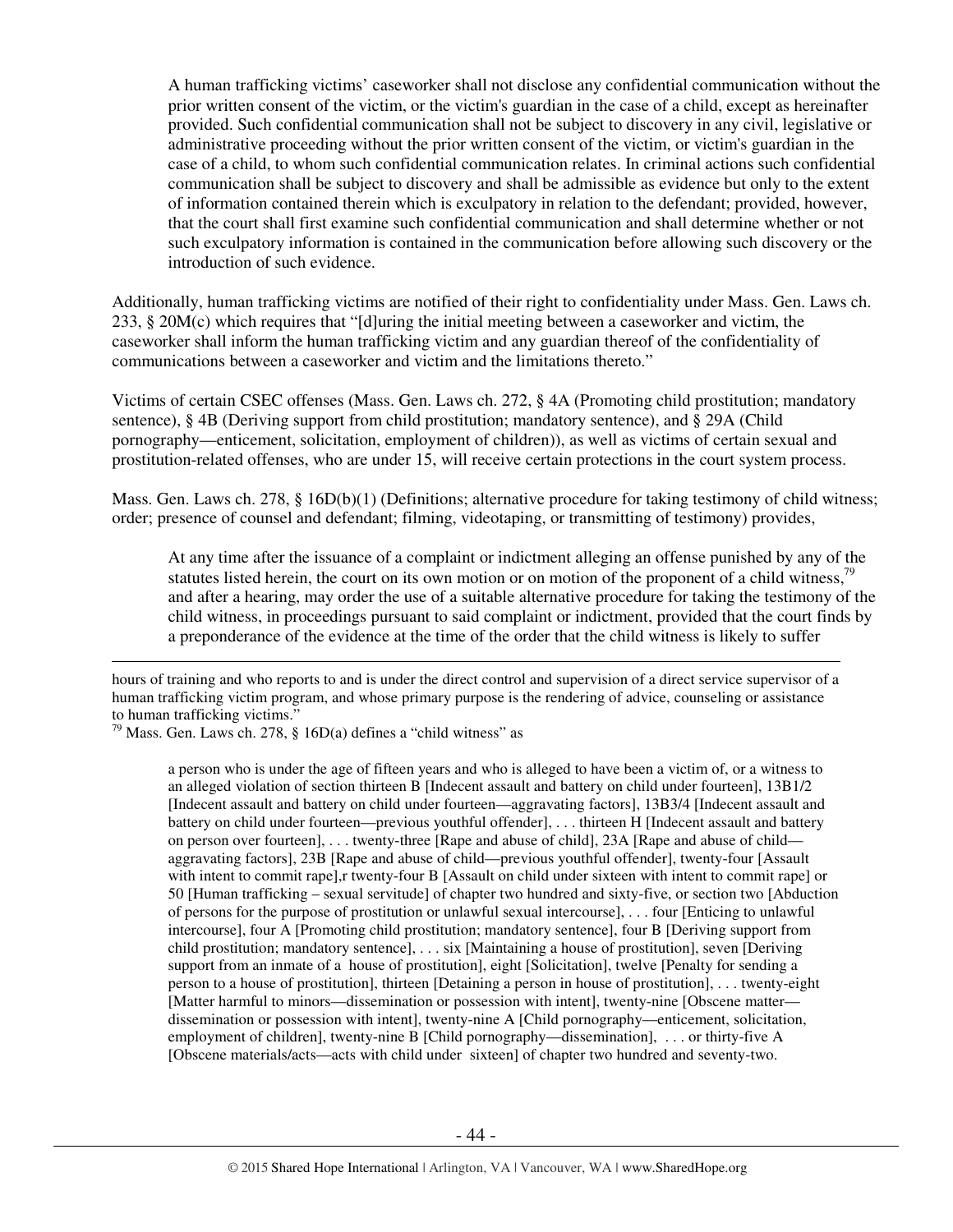psychological or emotional trauma as a result of testifying in open court, as a result of testifying in the presence of the defendant, or as a result of both testifying in open court and testifying in the presence of the defendant. If the court orders the use of a suitable alternative for taking the testimony of a child witness pursuant to this section, the court shall make and enter specific findings upon the record describing with particularity the reasons for such order.

Mass. Gen. Laws ch. 278, § 16D(b)(2) allows the child's testimony to "be recorded on videotape or film to be shown in court at a later time or that the testimony be transmitted to the courtroom by simultaneous electronic means," while Mass. Gen. Laws ch. 278, § 16D(b)(6) clarifies,

The film, videotape or transmission of testimony taken by an alternative procedure . . . shall be admissible as substantive evidence to the same extent as and in lieu of live testimony by the child witness in any proceeding for which the order is issued or in any related criminal proceeding against the same defendant when consistent with the interests of justice, provided that such an order is entered or re-entered based on current findings at the time when or within a reasonable time before the film, videotape or transmission is offered into evidence. . . .

As an additional protection for child victim-witnesses, Mass. Gen. Laws ch. 278, § 16D(b)(3) provides,

Testimony taken by an alternative procedure pursuant to an order issued under paragraph (1) shall be taken in the presence of the judge, the prosecutor, defense counsel and such other persons as the court may allow. The defendant shall also have the right to be present unless the court's order under paragraph (1) is based wholly or in part upon a finding that the child witness is likely to suffer trauma as a result of testifying in the presence of the defendant. If the order is based on such a finding, the testimony of the child witness shall not be taken in the presence of the defendant except as provided in paragraph (4).

While not specifically applicable to victims of CSEC offenses, Mass. Gen. Laws ch. 278, § 16A (Public may be excluded at trials of certain crimes involving minors under age of eighteen), states, "At the trial of a complaint or indictment for rape, incest, carnal abuse or other crime involving sex, where a minor under eighteen years of age is the person upon, with or against whom the crime is alleged to have been committed . . . the presiding justice shall exclude the general public from the court room, admitting only such persons as may have a direct interest in the case." Also, pursuant to Mass. Gen. Laws ch. 278, § 16C (Exclusion of public from trial involving crime of incest or rape), "[t]o protect the parties involved at a trial arising from a complaint or indictment for incest or rape, the trial judge may exclude all spectators from the courtroom in which such trial is being held, or from said courtroom during those portions of such trial when direct testimony is to be presented; provided, that either of the parties requests that all spectators be so excluded at the trial or portions thereof; and provided further, that the defendant in such trial by a written statement waives his right to a public trial for those portions from which spectators are so excluded."

Some additional protections are provided to children who are the victims of sex crimes. Mass. Gen. Laws ch. 278, § 16F (Expedited trials for sex crimes involving minor victims or witnesses) provides that, in criminal proceedings involving

an alleged sex crime perpetrated upon a minor child, or in which a minor child is expected to testify as a witness to a sex crime, the court shall, in order to minimize stress on such child, take action to expedite trial and give precedence to the case over any other case . . . .

Additionally, Mass. Gen. Laws ch. 233, § 21B (Evidence of victim's sexual conduct) limits the admissibility of certain evidence related to prior sexual behavior, stating,

Evidence of the reputation of a victim's sexual conduct shall not be admissible in any investigation or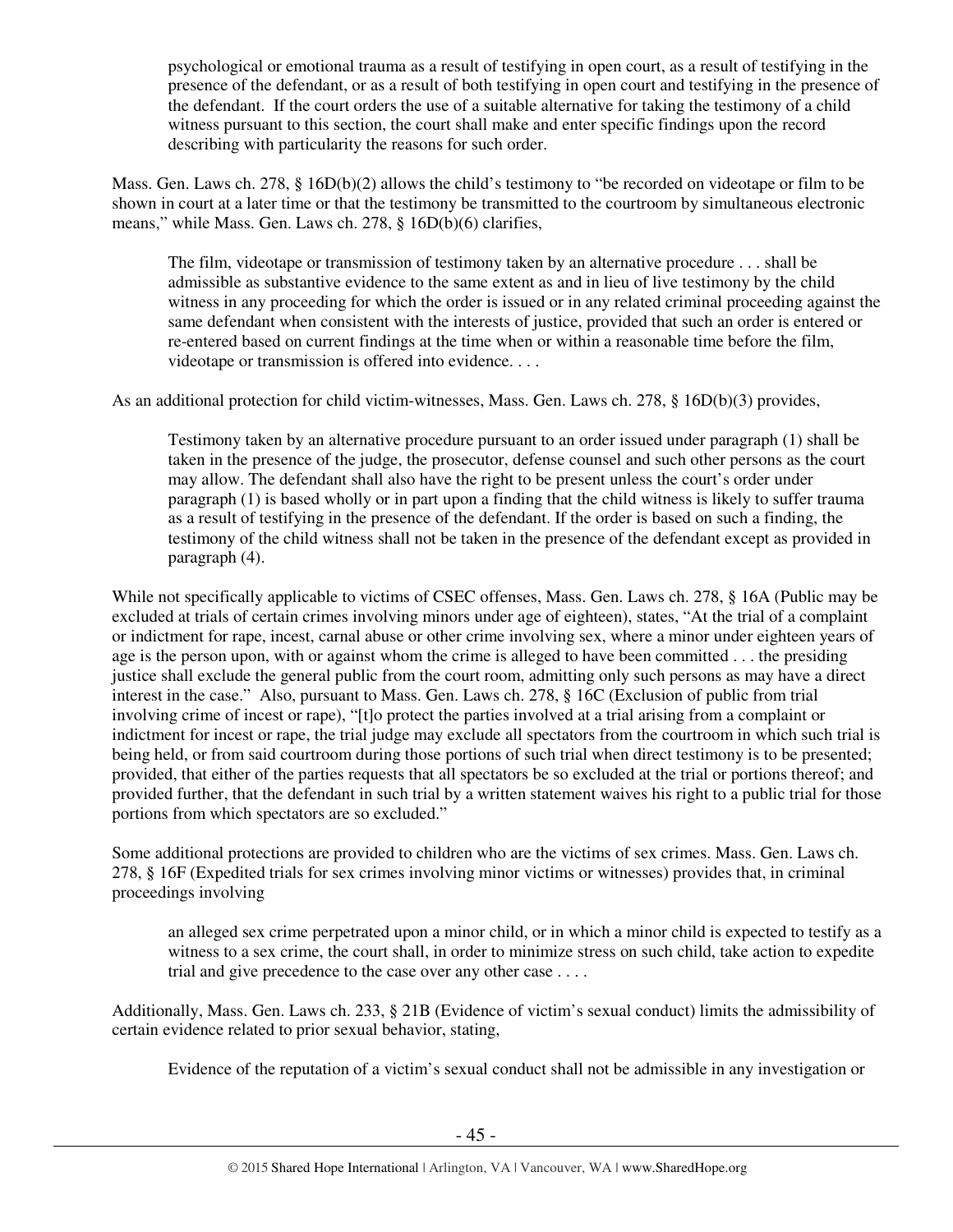proceeding before a grand jury or any court of the commonwealth for a violation of sections 13B [Indecent Assault and Battery on Child Under Fourteen], 13B1/2 [Indecent assault and battery on child under fourteen—aggravating factors], 13B3/4 [Indecent assault and battery on child under fourteen previous youthful offender], . . . 13 H [Indecent assault and battery on person over fourteen], 22 [Rape], 22A [Rape of child], 22B [Rape of child—aggravating factors], 22C [Rape of child—previous youthful offender], 23 [Rape and abuse of child], 23A [Rape and abuse of child—aggravating factors], 23B [Rape and abuse of child—previous youthful offender], 24 [Assault with intent to commit rape] and 24B [Assault on child under sixteen with intent to commit rape] 50 [Human trafficking—Sexual servitude] or 51 [Human trafficking—Forced services] of chapter 265 . . . . Evidence of specific instances of a victim's sexual conduct in such an investigation or proceeding shall not be admissible except evidence of the victim's sexual conduct with the defendant or evidence of recent conduct of the victim alleged to be the cause of any physical feature, characteristic, or condition of the victim; provided, however, that such evidence shall be admissible only after an in camera hearing on a written motion for admission of same and an offer of proof. If, after said hearing, the court finds that the weight and relevancy of said evidence is sufficient to outweigh its prejudicial effect to the victim, the evidence shall be admitted; otherwise not. . . .

Mass. Gen. Laws ch. 9A, § 2 (Address confidentiality program; application and certification procedures; false information; penalty) establishes an address confidentiality program under which "an adult person, a parent or guardian acting on behalf of a minor, or a guardian acting on behalf of an incapacitated person may apply to the secretary to have an address designated by the secretary serve as the person's address or the address of the minor or incapacitated person." Mass. Gen. Laws ch. 9A, § 2(1). For purposes of this program, Mass. Gen. Laws ch. 9a, § 1 defines "sexual assault" to include human trafficking under Mass. Gen. Laws ch. 265, § 50.

Mass. Gen. Laws ch. 258B, § 3 (Rights of victims and witnesses of crime) also generally affords various rights and services to victims and witnesses of crime, such as the right to be informed about their rights, protective services, social services, available civil remedies, and restitution, and to be notified about when proceedings will take place. Additionally, Mass. Gen. Laws ch. 265, § 24C (Confidentiality of records containing name of victim of rape; disclosure unlawful; penalties) protects the identity of victims in an arrest, investigation, or complaint for certain crimes $^{80}$  from public inspection, "except with the consent of a justice of such court where the complaint or indictment is or would be prosecuted." Disclosing the "name of any individual identified as an alleged victim of any of the offenses" is unlawful and punishable by "a fine of not less than \$2,500 nor more than \$10,000."

*5.9 Expungement or sealing of juvenile delinquency records resulting from arrests or adjudications for prostitution-related offenses committed as a result of, or in the course of, the commercial sexual exploitation of a minor is available within a reasonable time after turning 18.* 

Minors with juvenile court records may have them expunged pursuant to Mass. Gen. Laws ch. 276, § 100B (Sealing of certain juvenile record files; conditions; effect), which provides,

 $80$  Pursuant to Mass. Gen. Laws ch. 265, § 24C, the identity of a victim "shall be withheld from public inspection" when "an arrest, investigation or complaint is for rape or assault with intent to rape under section thirteen B [Indecent assault and battery on child under fourteen], 13B1/2 [Indecent assault and battery on child under fourteen—aggravating factors], 13B3/4 [Indecent assault and battery on child under fourteen–previous youthful offender), twenty two [Rape], twenty-two A [Rape of Child], 22B [Rape of child—aggravating factors], 22C [Rape of a child—previous youthful offender], twenty-three [Rape and abuse of a child], 23A [Rape and abuse of child aggravating factors], 23B [Rape and abuse of a child—previous youthful offender], twenty-four [Assault with intent to commit rape] or twenty-four B [Assault on child under sixteen with intent to commit rape], inclusive of chapter two hundred and sixty-five, or an arrest, investigation, complaint for trafficking of persons under section 50 of said chapter 265 [Human trafficking—Sexual servitude]."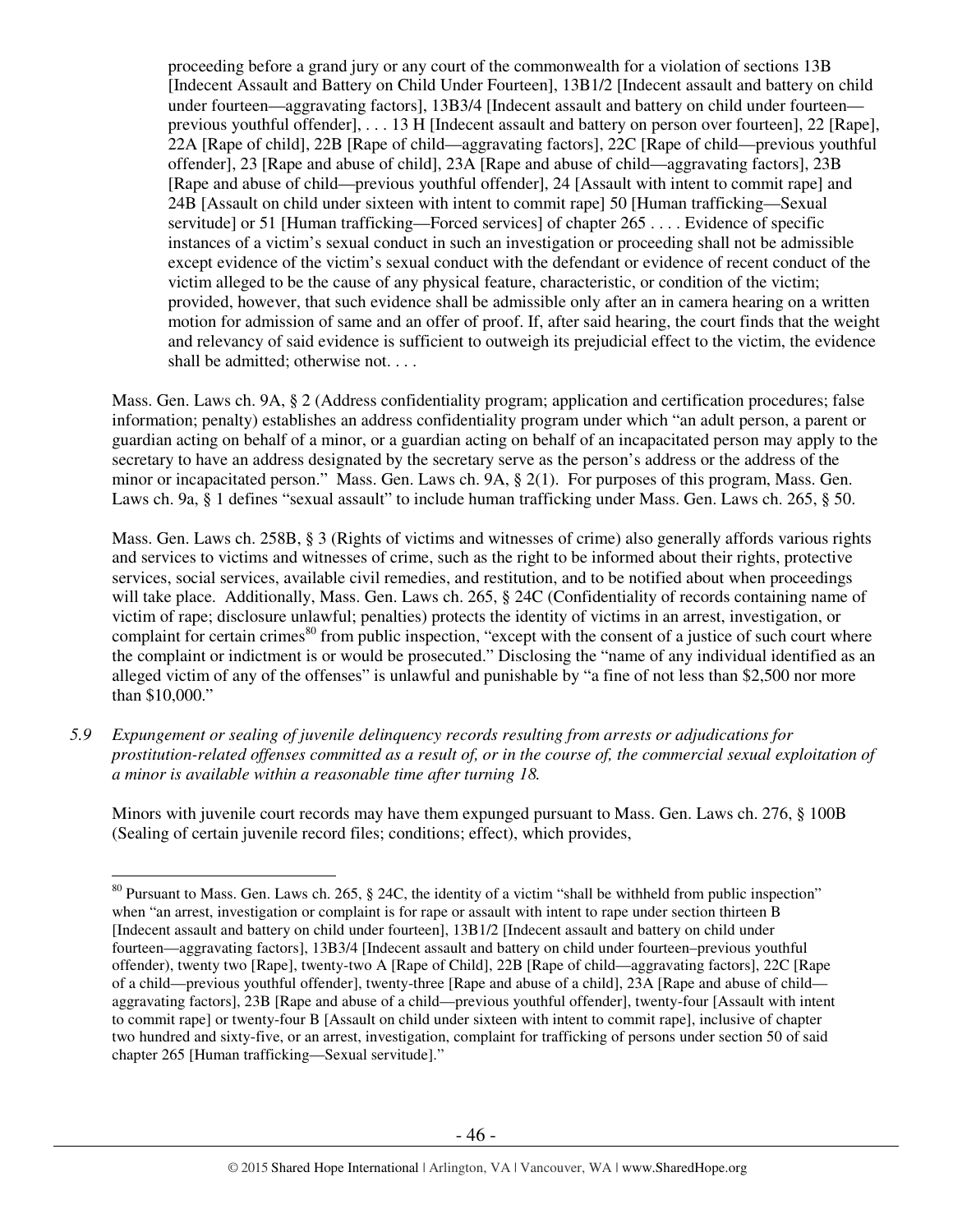Any person having a record of entries of a delinquency court appearance in the commonwealth on file in the office of the commissioner of probation may, on a form furnished by the commissioner, signed under the penalties of perjury, request that the commissioner seal such file. The commissioner shall comply with such request provided (1) that any court appearance or disposition including court supervision, probation, commitment or parole, the records for which are to be sealed, terminated not less than three years prior to said request; (2) that said person has not been adjudicated delinquent or found guilty of any criminal offense within the commonwealth in the three years preceding such request, except motor vehicle offenses in which the penalty does not exceed a fine of fifty dollars nor been imprisoned under sentence or committed as a delinquent within the commonwealth within the preceding three years; and (3) said form includes a statement by the petitioner that he has not been adjudicated delinquent or found guilty of any criminal offense in any other state, United States possession or in a court of federal jurisdiction, except such motor vehicle offenses as aforesaid, and has not been imprisoned under sentence or committed as a delinquent in any state or county within the preceding three years.

. . . .

Once the records are sealed, Mass. Gen. Laws ch. 276, § 100B further provides that they may not serve to

disqualify a person in any future examination, appointment or application for public service under the government of the commonwealth or of any political subdivision thereof; nor shall such sealed records be admissible in evidence or used in any way in any court proceedings or hearings before any boards of commissioners, except in imposing sentence for subsequent offenses in delinquency or criminal proceedings.

. . . .

## *5.10 Victim restitution and civil remedies for victims of domestic minor sex trafficking or commercial sexual exploitation of children (CSEC) are authorized by law.*

Victims of Mass. Gen. Laws ch. 265, § 50(a) "may bring an action in tort in the superior court in any county wherein a violation of subsection (a) occurred, where the plaintiff resides or where the defendant resides or has a place of business. Any business entity that knowingly aids or is a joint venturer in trafficking of persons for sexual servitude shall be civilly liable for an offense under this section." Mass. Gen. Laws ch. 265, §50(d). Victims of Mass. Gen Laws ch. 265, § 51(a), which may include minor victims of sex trafficking, are afforded an identical civil remedy under Mass. Gen Laws ch. 265, § 51(d).

Commercially sexually exploited children who are the victims of specified sexual assault or CSEC crimes, including Mass. Gen. Laws ch. 265, § 50 (Human trafficking—Sexual servitude), ch. 272, § 4A (Promoting child prostitution; mandatory sentence), § 4B (Deriving support from child prostitution; mandatory sentence), and § 29A (Child pornography—enticement, solicitation, employment of children), may also be able to bring a civil action for injuries resulting from the crimes. Mass. Gen. Laws ch. 260, § 4C. The action must "be commenced within three years of the acts alleged to have caused an injury or condition or within three years of the time the victim discovered or reasonably should have discovered that an emotional or psychological injury or condition was caused by said act." Mass. Gen. Laws ch. 260, § 4C. However, time is tolled until the victim is 18. Mass. Gen. Laws ch. 260, § 4C.

Additionally, pursuant to Mass. Gen. Laws ch. 260, § 4D (Actions by victims of sexual servitude, or forced labor or services),

(a) A victim of trafficking of persons for sexual servitude under section 50 of chapter 265 or of trafficking of persons for forced services under section 51 of said chapter 265 may bring a civil action for trafficking of persons for forced labor or services or sexual servitude. The court may award actual damages, compensatory damages, punitive damages, injunctive relief or any other appropriate relief. A prevailing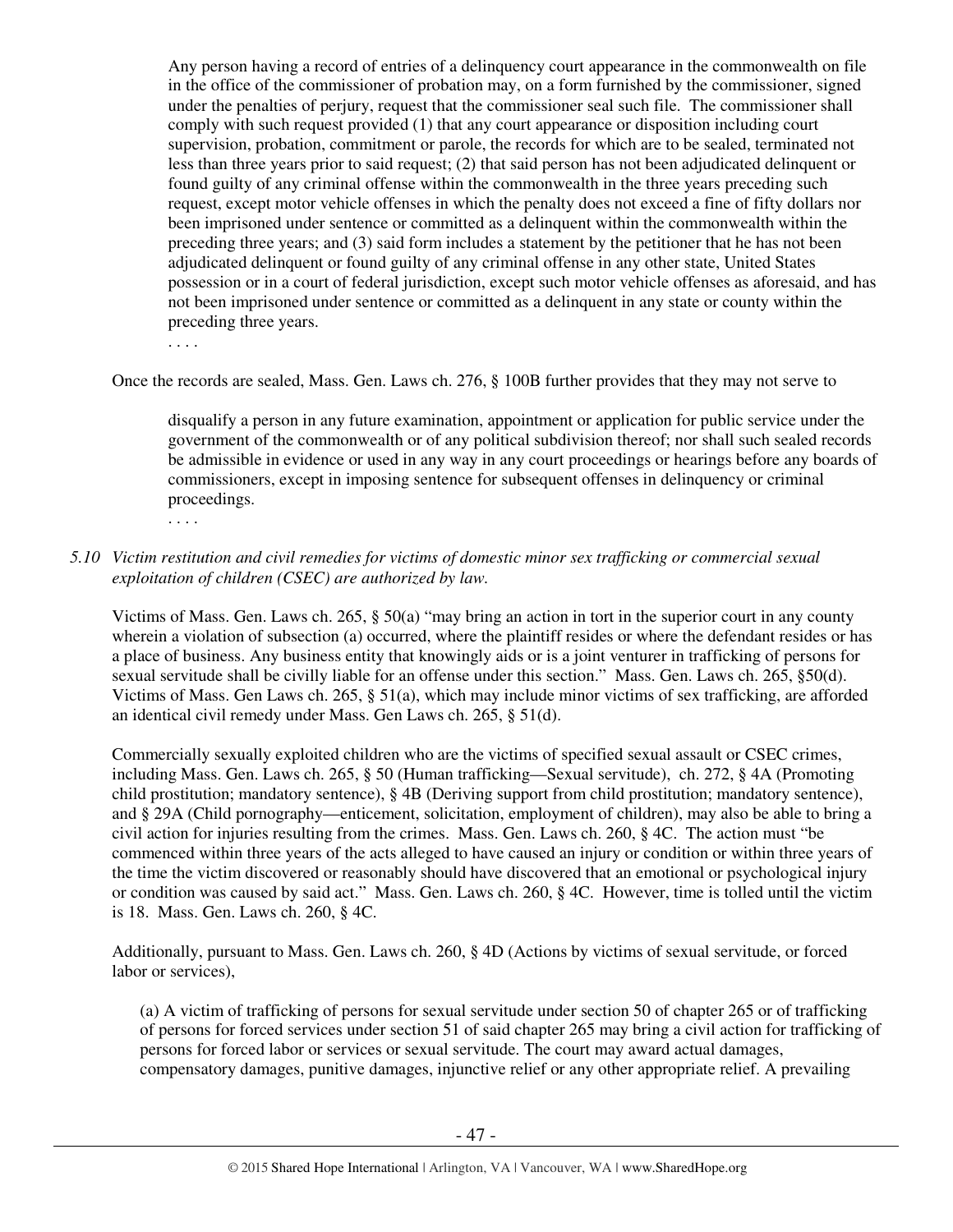plaintiff shall also be awarded attorney's fees and costs. Treble damages may be awarded on proof of actual damages if the defendant's acts were willful and malicious.

. . .

(f) Any legal guardian, family member, representative of the human trafficking victim or court appointee may represent the human trafficking victim's rights, in the event the human trafficking victim is deceased or otherwise unable to represent his own interests in court.

Victims of domestic minor sex trafficking may also receive restitution from asset forfeiture. Pursuant to Mass. Gen. Laws ch. 265, § 55 (Human trafficking—Monies to be directed to victim restitution),

All monies furnished or intended to be furnished by any person in exchange for forced labor or services or sexual servitude, and all monies used or intended to be used to facilitate any violation of section 50 [Trafficking for sexual servitude] or 51[Human trafficking] shall be subject to forfeiture to the commonwealth and shall be made available by the court to any victim ordered restitution by the court pursuant to section 3 of chapter 258B.

Commercially sexually exploited children also may have the right to receive restitution under Chapter 258B (Rights of victims and witnesses of crime) of the Massachusetts Code. Mass. Gen. Laws ch. 258B, § 3(o) states that victims have the right:

[T]o request that restitution be an element of the final disposition of a case and to obtain assistance from the prosecutor in the documentation of the victim's losses. If restitution is ordered as part of a case disposition, the victim has the right to receive from the probation department a copy of the schedule of restitution payments and the name and telephone number of the probation officer or other official who is responsible for supervising the defendant's payments. If the offender seeks to modify the restitution order, the offender's supervising probation officer shall provide notice to the victim and the victim shall have the right to be heard at any hearing relative to the proposed modification.

*5.11 Statutes of limitations for civil and criminal actions for child sex trafficking or commercial sexual exploitation of children (CSEC) offenses are eliminated or lengthened sufficiently to allow prosecutors and victims a realistic opportunity to pursue criminal action and legal remedies.* 

Mass. Gen. Laws ch. 277, § 63 (Limitation of criminal prosecutions) sets a 6-year limitation for most CSEC crimes, unless otherwise noted in the statute. It also tolls the statute of limitations applicable to criminal prosecutions for violations of Mass. Gen. Laws ch. 272, § 4A (Promoting child prostitution; mandatory sentence), § 4B (Deriving support from child prostitution; mandatory sentence), § 29A (Child pornography enticement, solicitation, employment of children), where the victim was under 16 at the time of the offense, until the earlier of the time the victim reaches 16 or the time the crime was reported to law enforcement.<sup>81</sup> Mass. Gen. Laws ch. 277, § 63. Mass. Gen. Laws ch. 272, § 53A(b) (Engaging in sexual conduct for fee; payors and payees; penalties) is subject to the 6-year statute of limitations.

However, Mass. Gen. Laws ch. 277, § 63 eliminates the statute of limitations for prosecutions of minor sex trafficking offenses under Mass. Gen. Laws ch. 265, § 50(b), and extends the statute of limitations for sex trafficking prosecutions under ch. 265, § 50(a). Mass. Gen. Laws ch. 277, § 63 provides in part,

 $\overline{a}$  $81$  Other offenses tolled by Mass. Gen. Laws ch. 277, § 63 include in relevant part Mass. Gen. Laws ch. 272, § 2 (Abduction of persons for the purpose of prostitution or unlawful sexual intercourse), § 4 (Enticing to unlawful intercourse), § 6 (Maintaining a house of prostitution), § 7 (Deriving support from an inmate of a house of prostitution), § 8 (Soliciting), § 12 (Penalty for sending a person to a house of prostitution), § 13 (Detaining a person in house of prostitution), § 29B (Child pornography—dissemination), or § 35A (Obscene material/acts—acts with child under sixteen).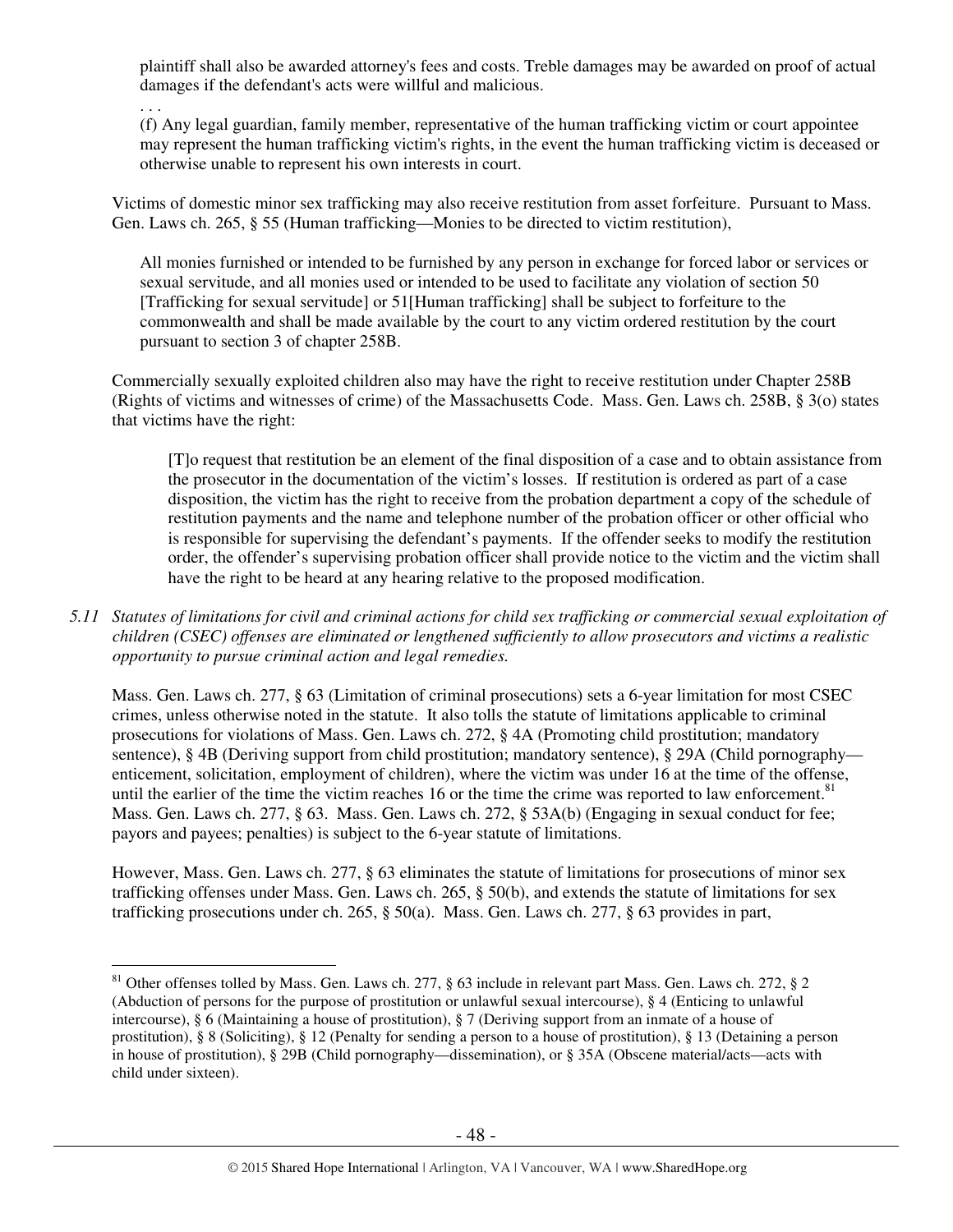An indictment or complaint for an offense set forth in . . . subsection (b) of section 50 of chapter 265 [Human trafficking—Sexual servitude] . . . may be found and filed at any time after the date of the commission of such offense<sup>82</sup>... An indictment for an offense set forth in ... subsection (a) of section 50 of chapter 265 . . . may be found and filed within 15 years of the date of commission of such offense.

The civil statute of limitations for domestic minor sex trafficking cases is tolled. Pursuant to Mass. Gen. Laws ch. 260, § 4D(b)–(e) (Actions by victims of sexual servitude, or forced labor or services),

(b) A civil action for trafficking of persons for forced labor or services or sexual servitude shall be commenced within 3 years of the date on which the human trafficking victim was freed from human trafficking or, if the victim was a child during the commission of the offense, within 3 years after the date the plaintiff attains the age of 18.

(c) If a person entitled to sue is under a disability at the time the cause of action accrues, such that it is impossible or impracticable for such person to bring an action, the time during which the plaintiff is under a disability shall toll the statute until the disability ceases.

(d) In the event that a child plaintiff is under a disability, the failure of the child's guardian ad litem to bring a plaintiff's action within the applicable limitation period shall not prejudice the plaintiff's right to do so after his disability ceases.

(e) A defendant shall be estopped from asserting a defense of the statute of limitations if the expiration of the statute is due to the defendant inducing the plaintiff to delay the filing of the action, preventing the plaintiff from filing the action or threats made by the defendant that caused duress upon the plaintiff.

. . . .

To the extent that a domestic minor sex trafficking victim has a tort claim for personal injuries resulting from their commercial sexual exploitation, Mass. Gen. Laws ch. 260, § 2A (Limitation of three years in certain cases) establishes a 3-year statute of limitations for actions of tort and contracts to recover for personal injuries. Additionally, Mass. Gen. Laws ch. 260, § 4C (Statute of limitations on civil action for assault and battery by sexual abuse of minor) imposes a 3 year statute of limitations for bringing civil claim to recover damages related to the sexual abuse  $83$  of a minor. Mass. Gen. Laws ch. 260,  $8\overline{4C}$  states,

 $\overline{a}$  $82$  Mass. Gen Laws ch. 277, § 63 also provides, with regard to the statute of limitations for prosecutions under Mass. Gen. Laws ch. 265, 50(b), "any indictment or complaint found and filed more than 27 years after the date of commission of such offense shall be supported by independent evidence that corroborates the victim's allegation. Such independent evidence shall be admissible during trial and shall not consist exclusively of the opinions of mental health professionals."

<sup>&</sup>lt;sup>83</sup> Mass. Gen. Laws ch. 260, § 4C states, "For purposes of this section, 'sexual abuse' shall mean the commission of any act against a minor as set forth in section thirteen B [Indecent assault and battery on child under fourteen], 13B1/2 [Indecent assault and battery on child under fourteen—aggravating factors], 13B3/4 [Indecent assault and battery on child under fourteen—previous youthful offender], thirteen H [Indecent assault and battery on person over fourteen], twenty-two [Rape], twenty-two A [Rape of child], 22B [Rape of child—aggravating factors], 22C [Rape of child—previous youthful offender], twenty-three [Rape and abuse of child], 23A [Rape and abuse of child—aggravating factors], 23B [Rape and abuse of child—previous youthful offender], 24 [Assault with intent to commit rape], 24B [Assault on child under sixteen with intent to commit rape] or subsection (b) of section 50 [Human trafficking—sexual servitude] of chapter two hundred and sixty-five or section two [Abduction of persons for the purpose of prostitution or unlawful sexual intercourse], three [Administering drug], four [Enticing unlawful intercourse], four A [Promoting child prostitution; mandatory sentence], four B [Deriving support from child prostitution; mandatory sentence], seven [Deriving support from an inmate of a house of prostitution], eight [Soliciting], thirteen [Detaining a person in house of prostitution], seventeen [Incest], twenty-nine A [Child pornography—enticement, solicitation, employment of children], thirty-four [Obscene materials/acts—sodomy and buggery], thirty-five [Obscene material/acts—unlawful and lascivious Acts] or thirty-five A [Obscene material/acts—acts with child under sixteen] of chapter two hundred and seventy-two."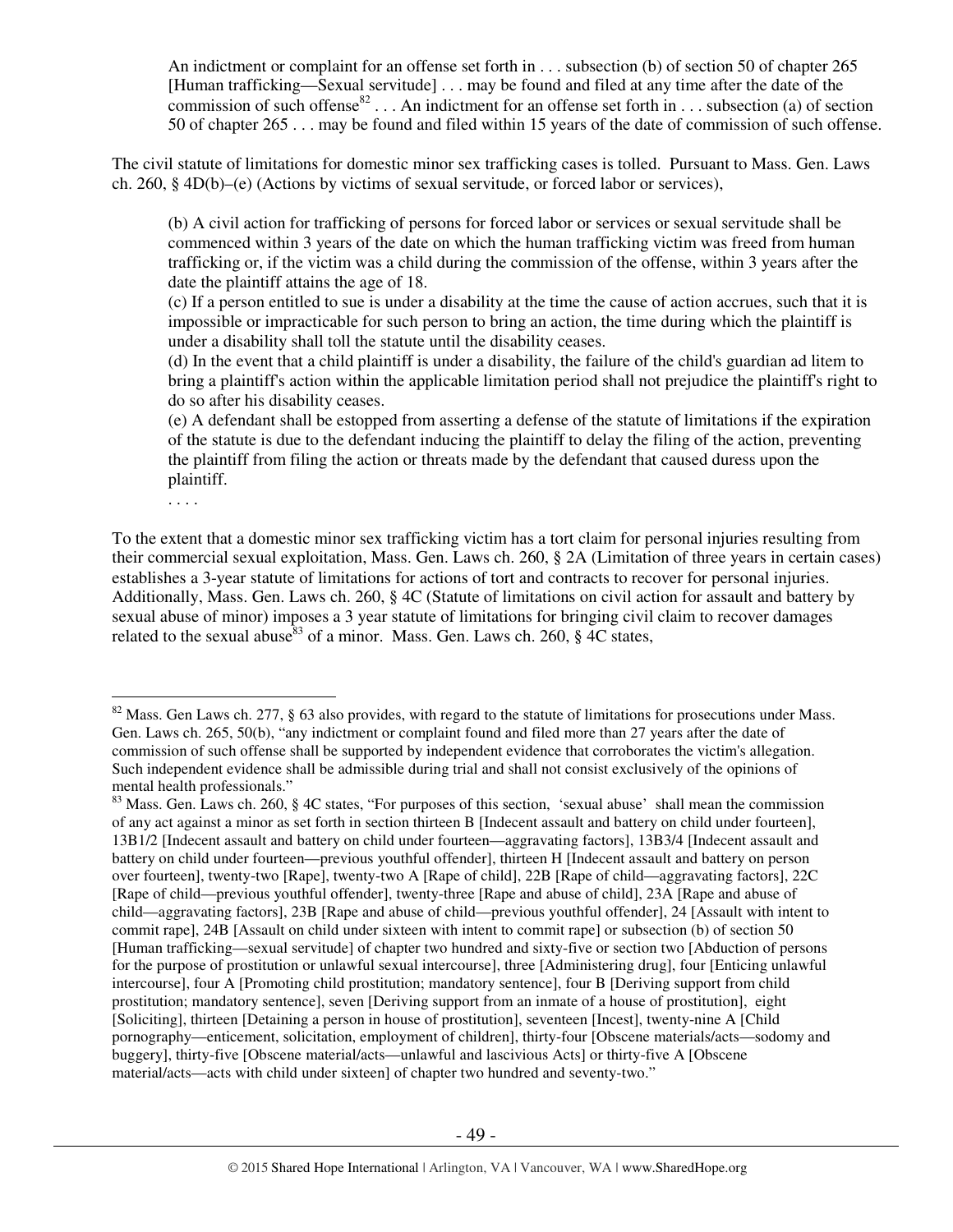Actions for assault and battery alleging the defendant sexually abused a minor shall be commenced within three years of the acts alleged to have caused an injury or condition or within three years of the time the victim discovered or reasonably should have discovered that an emotional or psychological injury or condition was caused by said act, whichever period expires later; provided, however, that the time limit for commencement of an action under this section is tolled for a child until the child reaches eighteen years of age. . . .

However, Mass. Gen. Laws ch. 260, § 7 (Disabilities) tolls any statute of limitation otherwise applicable to a civil claim if the person entitled to bring the claim was a minor at the time the injury occurred. Instead, Mass. Gen. Laws ch. 260, § 7 provides that the "the action may be commenced within the time hereinbefore limited after the disability is removed."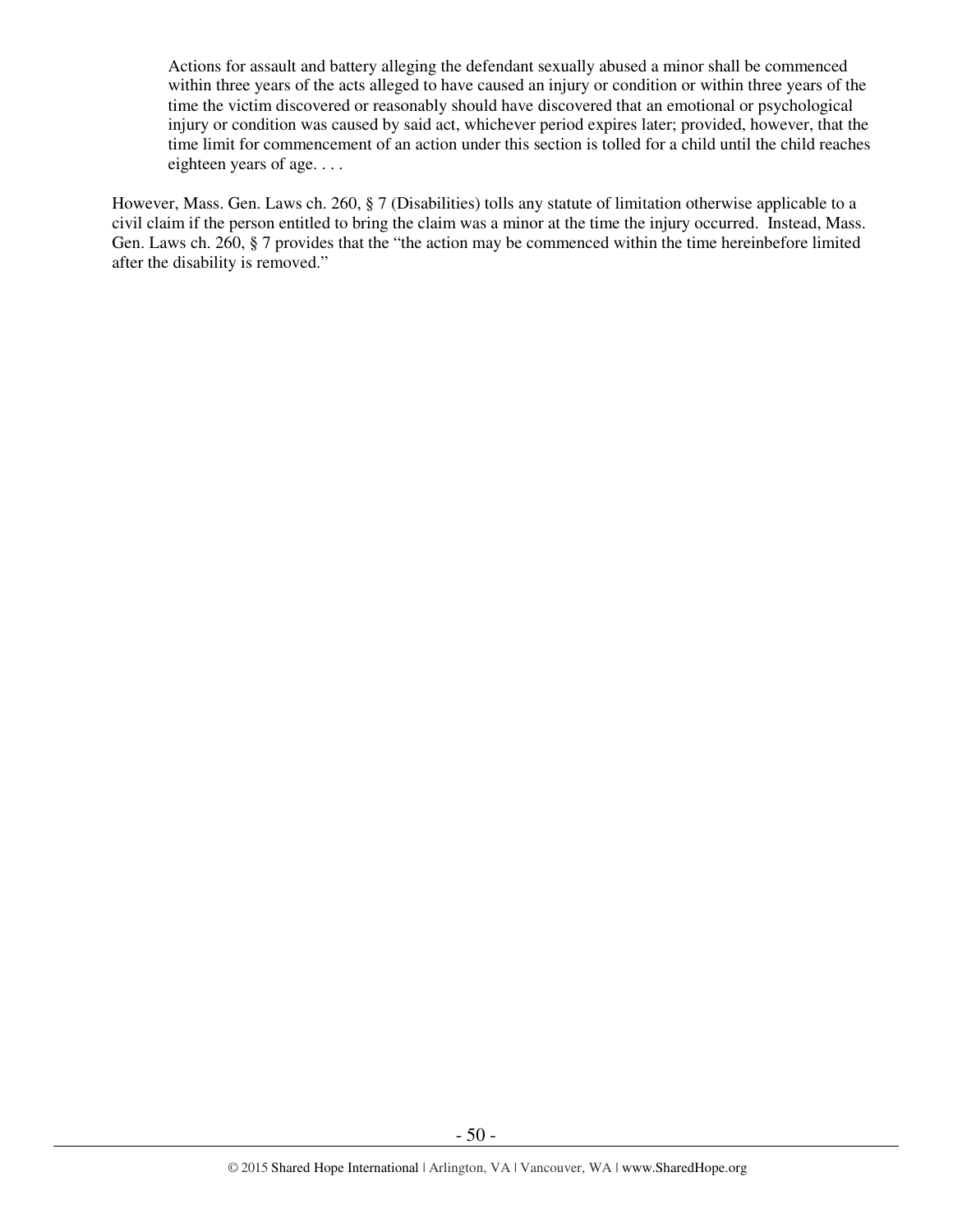#### **FRAMEWORK ISSUE 6: CRIMINAL JUSTICE TOOLS FOR INVESTIGATION AND PROSECUTIONS**

## *Legal Components:*

- *6.1 Training on human trafficking and domestic minor sex trafficking for law enforcement is statutorily mandated or authorized.*
- *6.2 Single party consent to audiotaping is permitted in law enforcement investigations.*
- *6.3 Wiretapping is an available tool to investigate domestic minor sex trafficking.*
- *6.4 Using a law enforcement decoy posing as a minor to investigate buying or selling of commercial sex acts is not a defense to soliciting, purchasing, or selling sex with a minor.*
- *6.5 Using the Internet or electronic communications to investigate buyers and traffickers is a permissible investigative technique.*
- *6.6 Law enforcement and child welfare agencies are mandated to promptly report missing and recovered children. \_\_\_\_\_\_\_\_\_\_\_\_\_\_\_\_\_\_\_\_\_\_\_\_\_\_\_\_\_\_\_\_\_\_\_\_\_\_\_\_\_\_\_\_\_\_\_\_\_\_\_\_\_\_\_\_\_\_\_\_\_\_\_\_\_\_\_\_\_\_\_\_\_\_\_\_\_\_\_\_\_\_\_\_\_\_\_\_\_\_\_\_\_\_*

## *Legal Analysis:*

6.1 *Training on human trafficking and domestic minor sex trafficking for law enforcement is statutorily mandated or authorized.*

Massachusetts has not enacted a law mandating law enforcement training on human trafficking or domestic minor sex trafficking. However, pursuant to Mass. Gen. Laws ch. 119, § 39K(d) (Sexually exploited children – child welfare services),

The commissioner of the department may, subject to appropriation, contract with non-governmental organizations or entities with experience working with sexually exploited children to train law enforcement officials likely to encounter sexually exploited children in the course of their law enforcement duties. The training shall include, but not be limited to, awareness and compliance with the provisions of this section, identification of, access to, and the provision of services for sexually-exploited children and any other services the department deems necessary.

Training on other special topics, including domestic violence, minors and hate crimes, is required. Mass. Gen. Laws ch. 6, § 116A (Training of law enforcement personnel in domestic violence), ch. 6, § 116B (Training of law enforcement personnel regarding hate crimes).

Additionally, under Mass Gen. Laws ch. 6, § 118, "[n]o municipal police training school shall be approved unless it provides for training members of the rape prevention and prosecution unit established by section ninety-seven B of chapter forty-one." Mass. Gen. Laws ch. 41, § 97B (Rape reporting and prosecution unit; preservation of evidence) states in part that "[t]here shall be within the police department of every city and town . . . a rape reporting and prosecution unit which shall be designed to improve the quality of rape reporting, counselling, and prosecution."

Massachusetts has enacted a task force law that requires, subject to appropriation, various protocols to strengthen interagency cooperation<sup>84</sup> to address "all aspects of human trafficking." Pursuant to House Bill 3808, § 31(b), the task force shall:

(i) coordinate the collection and sharing of human trafficking data among government agencies; provided, however, that such data collection shall respect the privacy of victims of human

<sup>84</sup> *See supra* note 67.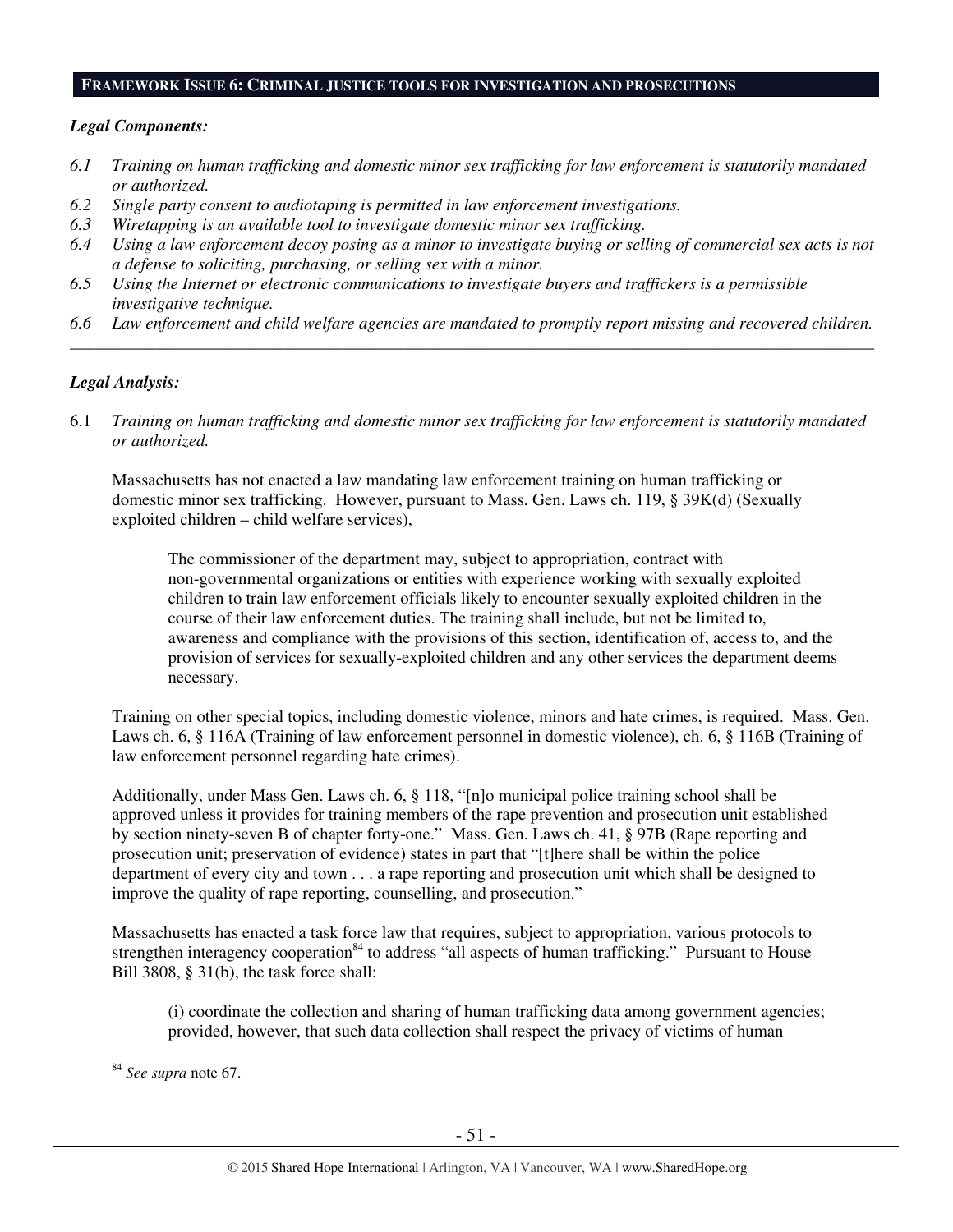trafficking; coordinate strategies and make recommendations for law enforcement to share information for the purposes of detecting individuals and groups engaged in human trafficking; (ii) review and recommend policies and procedures to enable state government to work with nongovernmental organizations and other elements of civil society to prevent human trafficking and to protect and provide assistance to victims of trafficking;

. . . (iv) evaluate approaches to increase public awareness of human trafficking and offer recommendations for programs and educational and training opportunities for law enforcement and social service providers including, but not limited to, methods used to identify human trafficking victims including preliminary interviewing and questioning techniques, methods of protecting the special needs of women and child human trafficking victims, developments in state and federal laws regarding human trafficking and methods to increase effective collaboration between state and local agencies, law enforcement, social service providers and 588 nongovernmental organizations;

. . .

(viii) recommend strategy and relevant methodologies for training providers in health and human services in the recognition of signs and circumstances indicating that an individual is the victim of human trafficking and the appropriate steps to report the individual to the appropriate law enforcement personnel or agencies;

. . . .

6.1.1 Recommendation: Enact a law that mandates or authorizes training on human trafficking and domestic minor sex trafficking for law enforcement in Massachusetts.

# 6.2 *Single party consent to audiotaping is permitted in law enforcement investigations.*

Massachusetts generally requires two-party consent to audio-tape conversations. Mass. Gen. Laws ch. 272, § 99 (C)(1) (Eavesdropping, wire tapping, and other interception of communications) makes it a crime to record any conversation, whether oral or wire, without the consent of all parties in Massachusetts. Mass. Gen. Laws ch. 272,  $\S 99 (C)(1)$  states that whoever

willfully commits an interception, attempts to commit an interception, or procures any other person to commit an interception or to attempt to commit an interception of any wire or oral communication shall be fined not more than ten thousand dollars, or imprisoned in the state prison for not more than five years, or imprisoned in a jail or house of correction for not more than two and one half years, or both so fined and given one such imprisonment.

. . . .

Mass. Gen. Laws ch. 272, § 99(B)(4) defines an "interception" as

to secretly hear, secretly record, or aid another to secretly hear or secretly record the contents of any wire or oral communication through the use of any intercepting device by any person other than a person given prior authority by all parties to such communication; provided that it shall not constitute an interception for an investigative or law enforcement officer, as defined in this section, to record or transmit a wire or oral communication if the officer is a party to such communication or has been given prior authorization to record or transmit the communication by such a party and if recorded or transmitted in the course of an investigation of a designated offense as defined herein.

Under this definition of "interception" and the provisions of Mass. Gen. Laws ch. 272,  $\S 99(C)(1)$ , the consent of all parties to a communication is required unless one of the parties is a law enforcement officer or has given prior authorization to a law enforcement officer to record the communication, the communication does not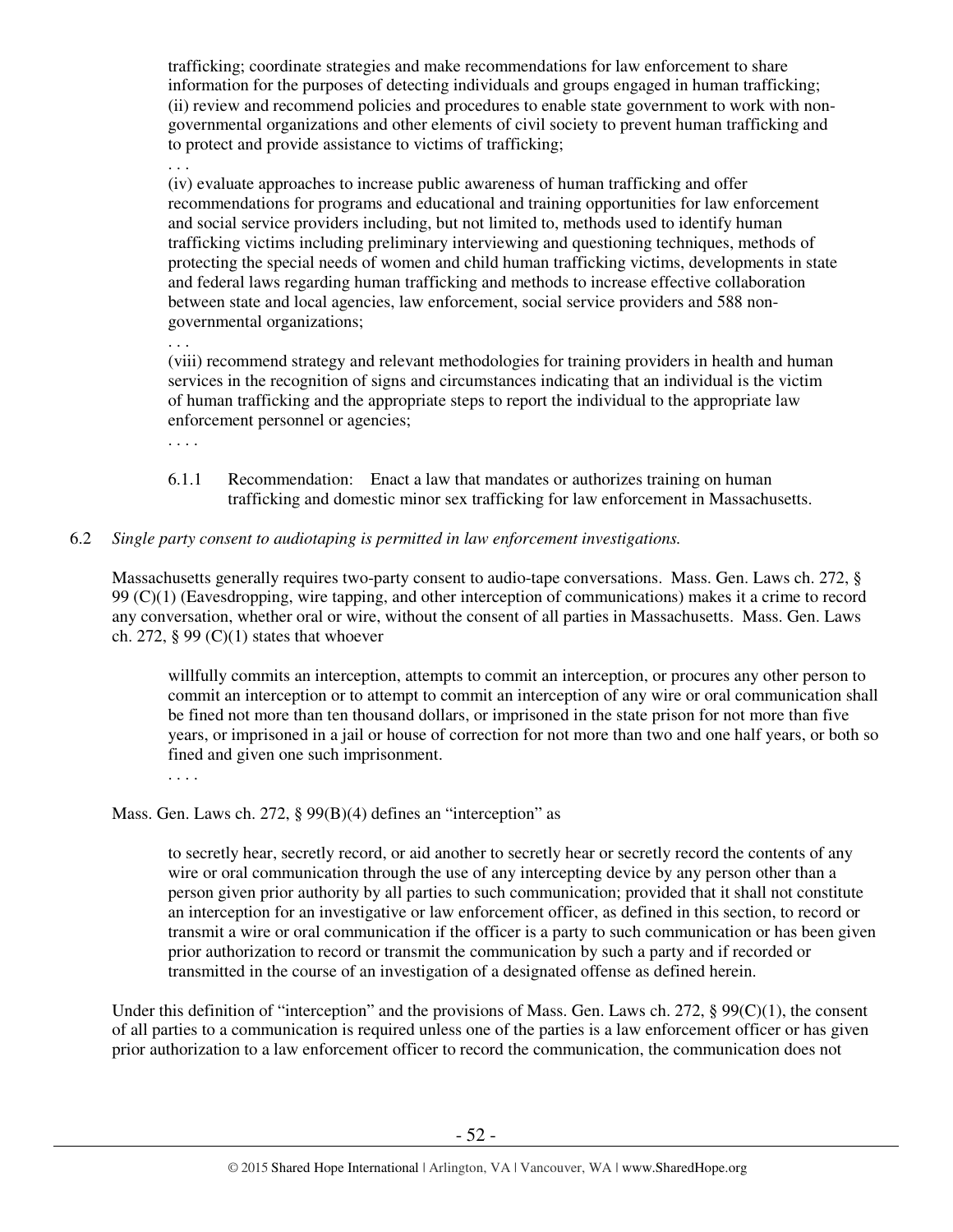occur in a home or a place that has a reasonable expectation of privacy, $85$  and the recording is a part of the investigation of a "designated offense,"<sup>86</sup> which includes an investigation related to prostitution when it is part of organized crime activity. Mass. Gen. Laws ch. 272,  $\S 99(C)(1)$ ,  $(B)(7)$ .

6.3 *Wiretapping is an available tool to investigate domestic minor sex trafficking.* 

Massachusetts laws permits the use of wiretapping in certain circumstances. Exemptions to the prohibition on interception of wire or oral communications under Mass. Gen. Laws ch. 272, § 99(C)(1) (Eavesdropping, wiretapping, and other interception of communications)<sup>87</sup> are provided in Mass. Gen. Laws ch. 272, §99(D), which states.

1. Permitted interception of wire or oral communications. It shall not be a violation of this section—

. . . . c. for investigative and law enforcement officers of the United States of America to violate the provisions of this section if acting pursuant to authority of the laws of the United States and within the scope of their authority.

d. for any person duly authorized to make specified interceptions by a warrant issued pursuant to this section.

e. for investigative or law enforcement officers to violate the provisions of this section for the purposes of ensuring the safety of any law enforcement officer or agent thereof who is acting in an undercover capacity, or as a witness for the commonwealth; provided, however, that any such interception which is not otherwise permitted by this section shall be deemed unlawful for purposes of paragraph P.

2. Permitted disclosure and use of intercepted wire or oral communications.

a. Any investigative or law enforcement officer, who, by any means authorized by this section, has obtained knowledge of the contents of any wire or oral communication, or evidence derived therefrom, may disclose such contents or evidence in the proper performance of his official duties. b. Any investigative or law enforcement officer, who, by any means authorized by this section has obtained knowledge of the contents of any wire or oral communication, or evidence derived therefrom, may use such contents or evidence in the proper performance of his official duties.

. . . .

the following offenses in connection with organized crime as defined in the preamble: arson, assault and battery with a dangerous weapon, extortion, bribery, burglary, embezzlement, forgery, gaming in violation of section seventeen of chapter two hundred and seventy-one of the general laws, intimidation of a witness or juror, kidnapping, larceny, lending of money or things of value in violation of the general laws, mayhem, murder, any offense involving the possession or sale of a narcotic or harmful drug, perjury, prostitution, robbery, subornation of perjury, any violation of this section, being an accessory to any of the foregoing offenses and conspiracy or attempt or solicitation to commit any of the foregoing offenses.

Mass. Gen. Laws ch. 272, §99(A) (Eavesdropping, wiretapping, and other interception of communications) states,

Organized crime, as it exists in the commonwealth today, consists of a continuing conspiracy among highly organized and disciplined groups to engage in supplying illegal goods and services. In supplying these goods and services organized crime commits unlawful acts and employs brutal and violent tactics. Organized crime is infiltrating legitimate business activities and depriving honest businessmen of the right to make a living. . . .

 $\overline{a}$ <sup>85</sup> *See* Commonwealth v. Blood, 507 N.E. 2d 1029, 1034 (Mass. 1987) (holding that conversations held in private homes have a reasonable expectation of privacy and that one-party consent allowed under Mass. Gen. Laws ch. 272, § 99(B)(4) does not "obviate the need for a warrant requirement" in such instances).

 $86$  Mass. Gen. Laws ch. 272, § 99(B)(7) defines a "designated offense" as

<sup>87</sup> *See supra* Section 6.2 for the substantive provisions of Mass. Gen. Laws ch. 272, § 99(C)(1).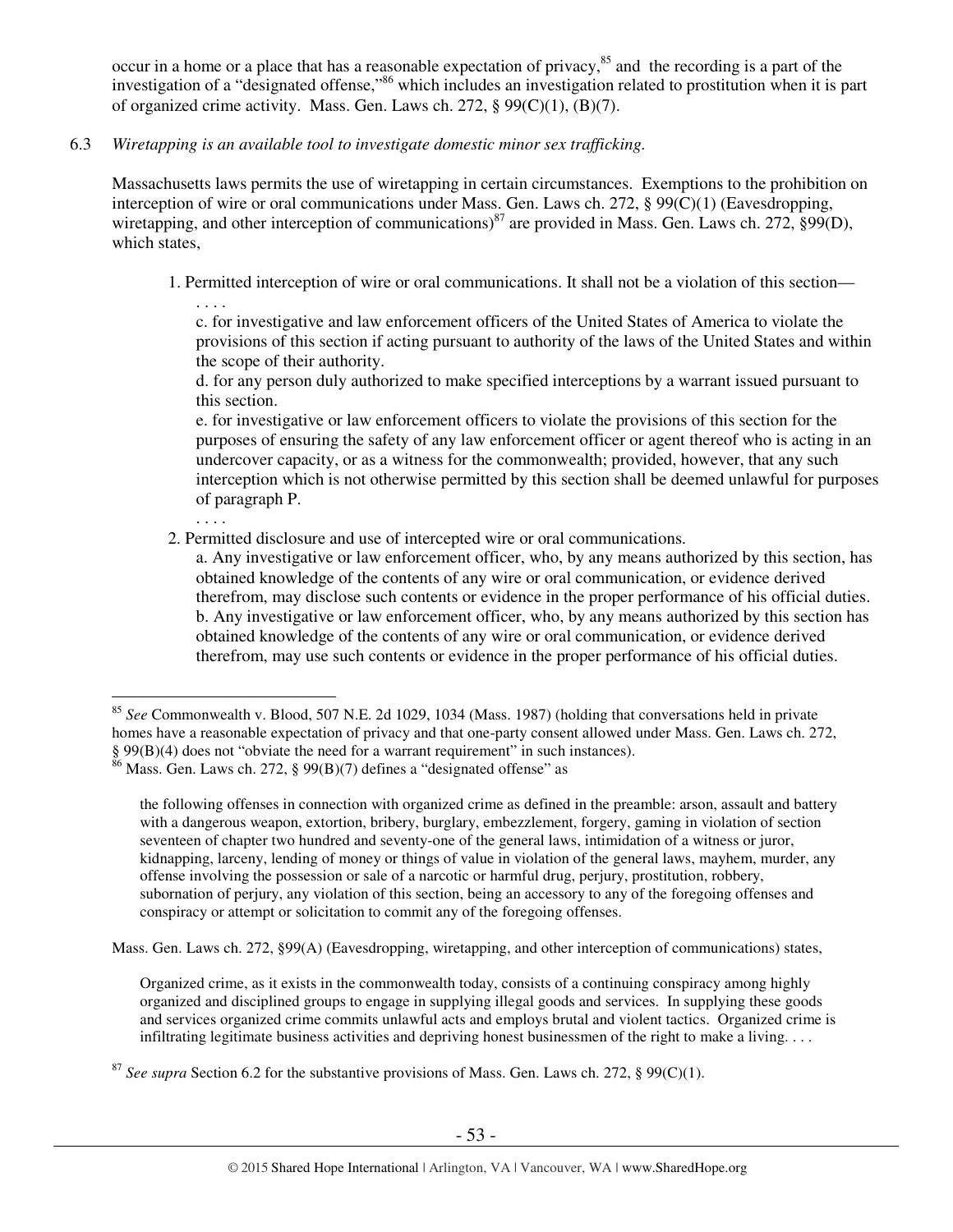d. The contents of any wire or oral communication intercepted pursuant to a warrant in accordance with the provisions of this section, or evidence derived therefrom, may otherwise be disclosed only upon a showing of good cause before a judge of competent jurisdiction.

. . . .

. . . .

A warrant authorizing an interception will be issued pursuant to Mass. Gen. Laws ch. 272, § 99(E) only for the following reasons:

1. Upon a sworn application in conformity with this section; and

2. Upon a showing by the applicant that there is probable cause to believe that a designated offense<sup>88</sup> has been, is being, or is about to be committed and that evidence of the commission of such an offense may thus be obtained or that information which will aid in the apprehension of a person who the applicant has probable cause to believe has committed, is committing, or is about to commit a designated offense may thus be obtained; and

3. Upon a showing by the applicant that normal investigative procedures have been tried and have failed or reasonably appear unlikely to succeed if tried.

Under the provisions of Mass. Gen. Laws ch. 272, §99(D), (E), an order authorizing wiretapping may be issued in some investigations related to domestic minor sex trafficking as Mass. Gen. Laws ch. 272, §99(B)(7) includes kidnapping and prostitution within the definition "designated offense."

6.4 *Using a law enforcement decoy posing as a minor to investigate buying or selling of commercial sex acts is not a defense to soliciting, purchasing, or selling sex with a minor.* 

No law expressly permits the use of a decoy by law enforcement in the investigation of prostitution or sex trafficking. However, Mass. Gen. Laws ch. 265, § 26C(b) (Enticement of children) makes it unlawful for "[a]ny one who entices a child under the age of 16, or someone he believes to be a child under the age of 16, to enter, exit or remain within any vehicle, dwelling, building or other outdoor space with the intent that he or another person will violate" a range of CSEC and sexual offenses, implying that a perpetrator enticing a law enforcement officer whom he believes to be a child under the age of 16 could be prosecuted under this statute. A conviction under Mass. Gen. Laws ch. 265, § 26C is punishable by imprisonment up to 5 years in the state prison or imprisonment up to 2½ years in the house of correction, or by imprisonment and a fine up to \$5,000.

6.5 *Using the Internet or electronic communications to investigate buyers and traffickers is a permissible investigative technique.* 

No law in the Massachusetts Code expressly permits law enforcement to use the Internet or electronic communications to investigate buyers and traffickers of sex acts with minors.

- 6.5.1 Recommendation: Enact a law expressly criminalizing use of the Internet or electronic communications to commit or attempt to commit a CSEC under chapters 265 or 272 and prohibit a defense to prosecution based on the "minor" being a law enforcement officer or other adult.
- 6.6 *Law enforcement and child welfare agencies are mandated to promptly report missing and recovered children.*

Mass. Gen. Laws ch. 22A, § 2 (Establishment of statewide central register) directs the executive director of the criminal history systems board to establish a "statewide central register containing all available identifying data

 $\overline{a}$ <sup>88</sup> *See supra* note 86 for the definition of "designated offense."